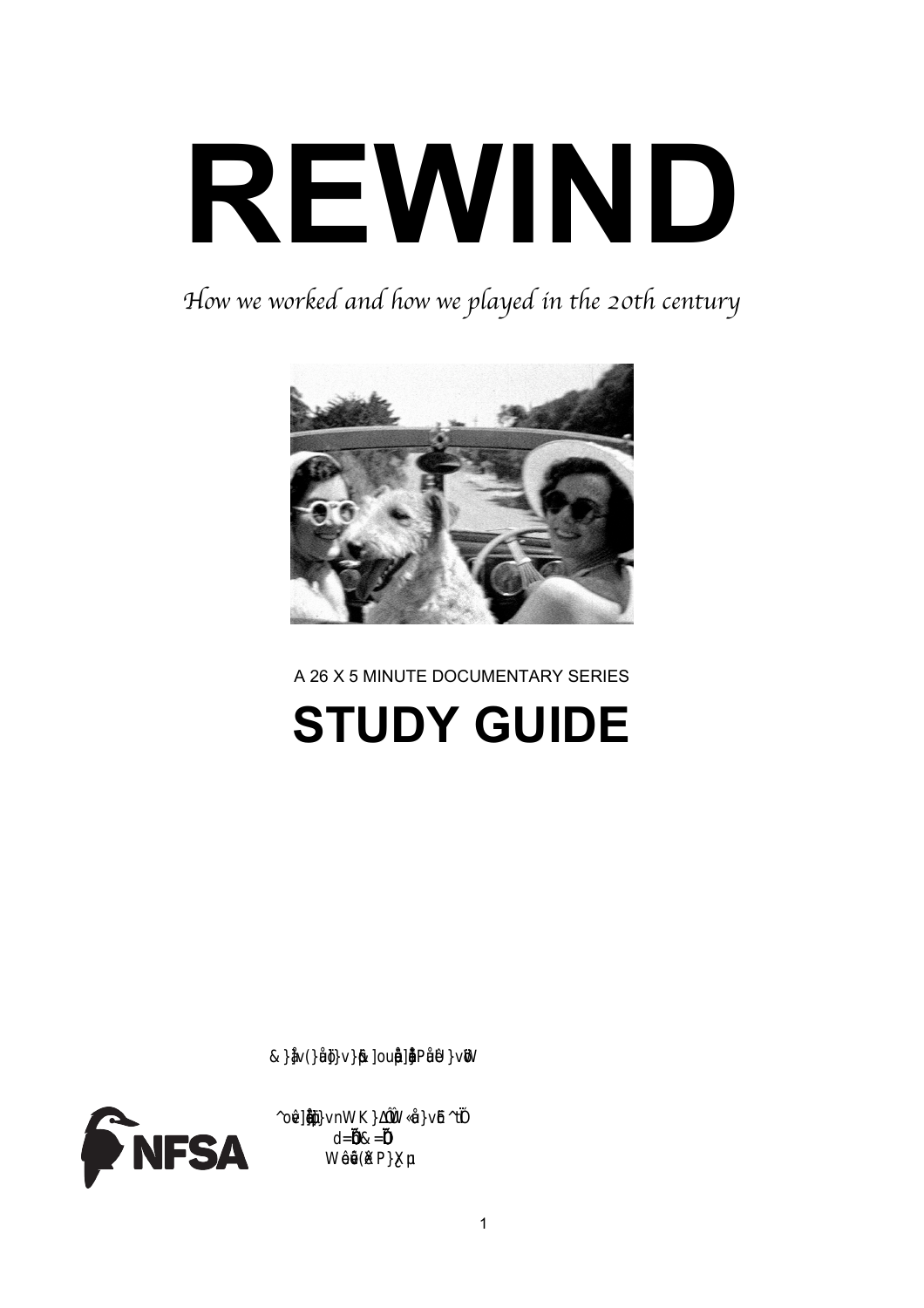# **Contents**

| <b>Hints for teachers</b>                                                                                                                                                                                                              |  |
|----------------------------------------------------------------------------------------------------------------------------------------------------------------------------------------------------------------------------------------|--|
|                                                                                                                                                                                                                                        |  |
|                                                                                                                                                                                                                                        |  |
|                                                                                                                                                                                                                                        |  |
|                                                                                                                                                                                                                                        |  |
|                                                                                                                                                                                                                                        |  |
|                                                                                                                                                                                                                                        |  |
|                                                                                                                                                                                                                                        |  |
|                                                                                                                                                                                                                                        |  |
|                                                                                                                                                                                                                                        |  |
| <b>Behind the scenes</b>                                                                                                                                                                                                               |  |
|                                                                                                                                                                                                                                        |  |
|                                                                                                                                                                                                                                        |  |
|                                                                                                                                                                                                                                        |  |
| The episodes                                                                                                                                                                                                                           |  |
| <b>Rituals</b>                                                                                                                                                                                                                         |  |
|                                                                                                                                                                                                                                        |  |
|                                                                                                                                                                                                                                        |  |
|                                                                                                                                                                                                                                        |  |
|                                                                                                                                                                                                                                        |  |
| Leisure                                                                                                                                                                                                                                |  |
|                                                                                                                                                                                                                                        |  |
|                                                                                                                                                                                                                                        |  |
|                                                                                                                                                                                                                                        |  |
|                                                                                                                                                                                                                                        |  |
| <b>Rights &amp; responsibility and the set of the set of the set of the set of the set of the set of the set of the set of the set of the set of the set of the set of the set of the set of the set of the set of the set of the </b> |  |
|                                                                                                                                                                                                                                        |  |
|                                                                                                                                                                                                                                        |  |
|                                                                                                                                                                                                                                        |  |
|                                                                                                                                                                                                                                        |  |
|                                                                                                                                                                                                                                        |  |
| <b>Environment</b>                                                                                                                                                                                                                     |  |
|                                                                                                                                                                                                                                        |  |
|                                                                                                                                                                                                                                        |  |
|                                                                                                                                                                                                                                        |  |
|                                                                                                                                                                                                                                        |  |
|                                                                                                                                                                                                                                        |  |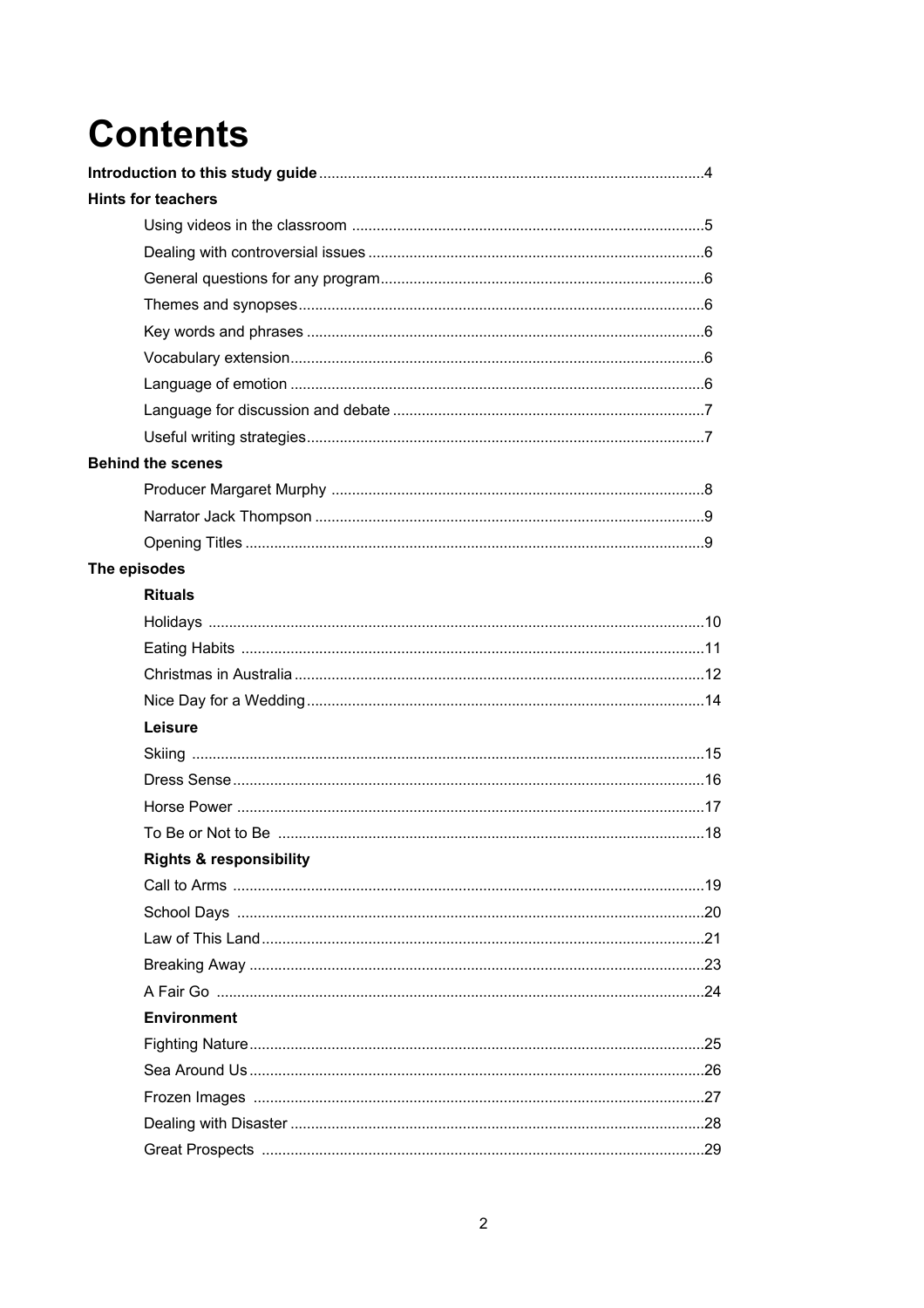|             | <b>Building a society</b> |  |
|-------------|---------------------------|--|
|             |                           |  |
|             |                           |  |
|             |                           |  |
|             |                           |  |
|             | <b>Changing ways</b>      |  |
|             |                           |  |
|             |                           |  |
|             |                           |  |
|             |                           |  |
| Over to you |                           |  |
|             |                           |  |
|             |                           |  |
|             |                           |  |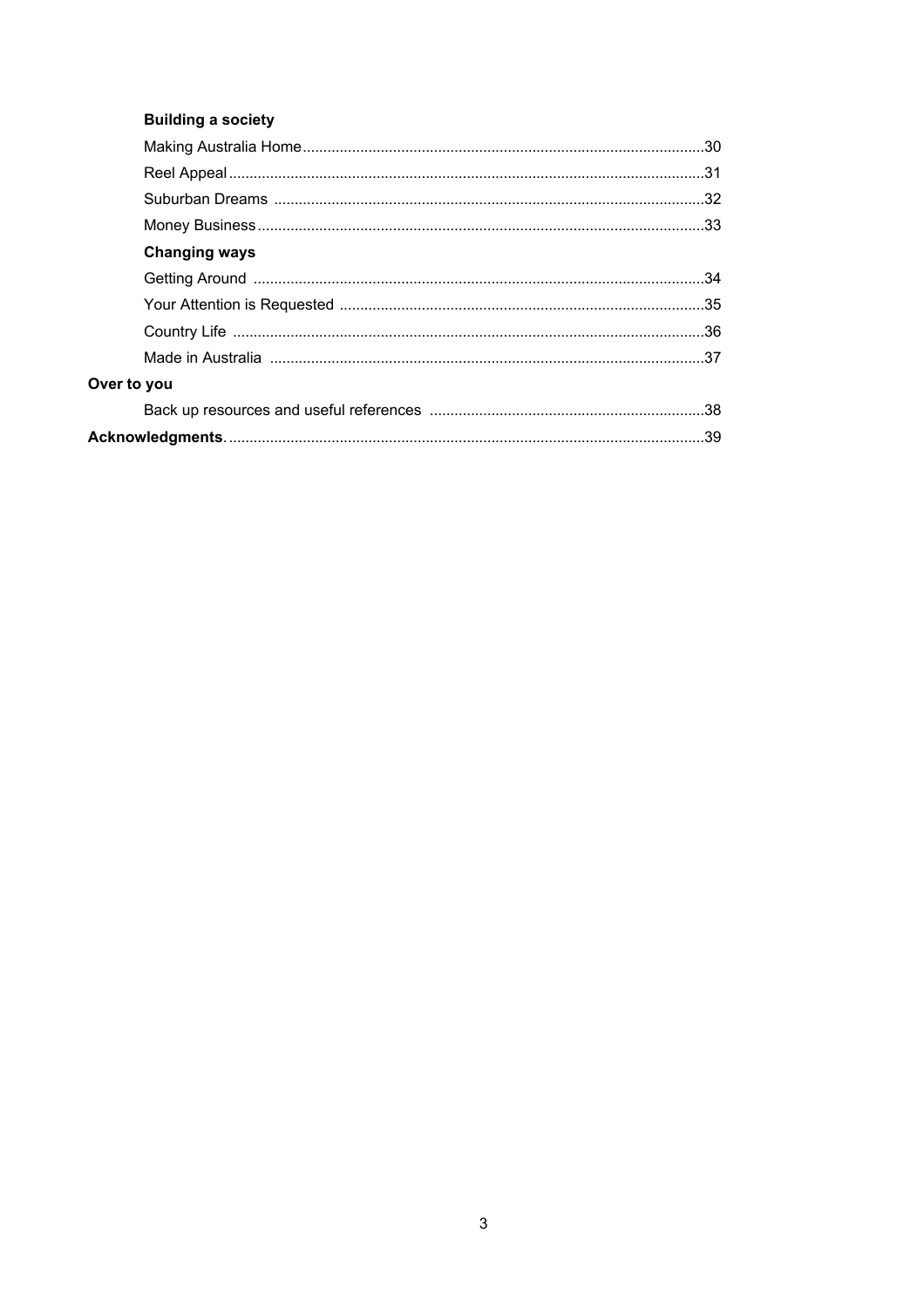# **Introduction to this study guide**

The *Rewind* study guide is designed to introduce and share suggested activities and discussion points, which we hope will encourage you to feel confident about using *Rewind* as an integral teaching resource across the curriculum. It is not meant to be prescriptive and we hope you will adapt and improve them for your own purposes.

The programs have been shown to curriculum experts around Australia and their comments have been incorporated wherever possible. Participants at workshops have also been very helpful with advice and suggestions for using *Rewind* in the classroom.

Five minute programs are ideal for using in classrooms, seminars or talks. You can show one, pause it, use it to begin activities and then show it again. *Rewind* is also an excellent resource for English Second Language teachers and ELICOS programs. The Key Words and Phrases are easily identified from the accompanying narrative and these can be pre-taught or included in a glossary or an incomplete outline to help students develop note-taking skills.

The programs cannot be and do not pretend to be an in-depth analysis of any of the issues. Like all images they have been selected at least three times, by the camera person who filmed them, the editor who kept them and the producer who has chosen them for these programs from the many at her disposal. Look for the gaps in these images. Who is not visible and why? This could be seen in terms such as race or class or gender. This also opens up discussion on how attitudes and values change over time, sometimes slowly and sometimes very rapidly. For example, one teacher commented that the schools of the 1920s as shown in *School Days* did not change significantly until the 1960s, when very rapid changes took place and uniforms and hair length suddenly became the bases of student unrest.

#### **For further information about Film Australia's educational programs contact:**

Film Australia Sales PO Box 46 Lindfield NSW 2070 Phone: +61 (0) 2 9413 8634 Fax: +61 (0) 2 9416 9401 email: sales@filmaust.com.au www.filmaust.com.au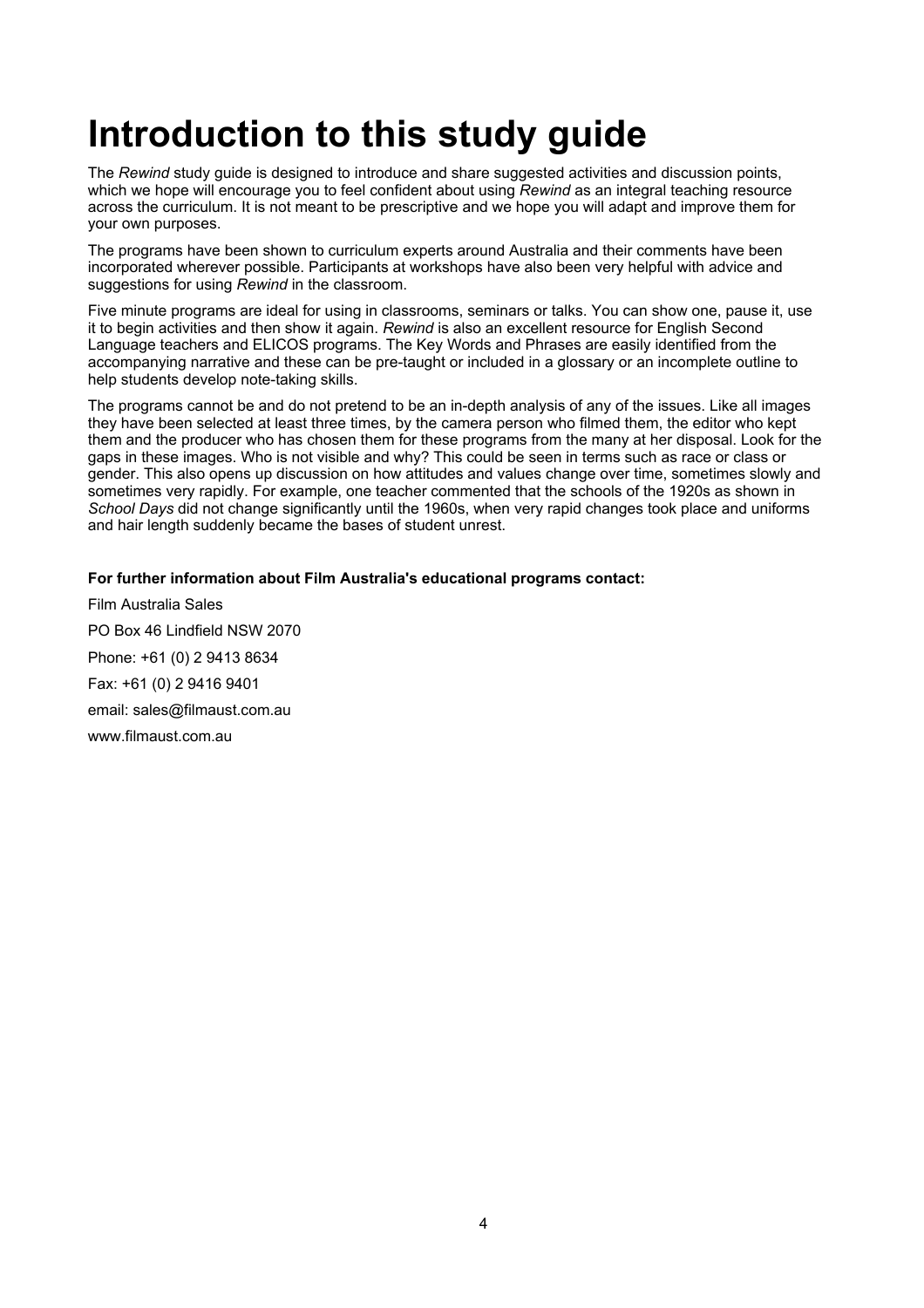# **Hints for teachers**

### Using videos in the classroom

Used effectively, videos can be a wonderful classroom resource, but sometimes they are used to keep students busy. Some teachers may see no value in using videos as part of their subject. Others may be unsure of how to build them into their subject.

*Rewind* is the kind of visual resource most teachers in secondary schools long for. The programs are short but not simplistic and the series has coherence. Their short duration means that they can be viewed and reviewed for better understanding. Any frame in some programs could be viewed separately as a source of endless information about the time. For example, in *Getting Around*, there is a scene of the traffic in a city street, early in the 20<sup>th</sup> century. Freeze-frame it, and you can see the horse-tram, the pedestrians' clothing, a mother pushing a baby pram and other small but important details which tell you a lot about city life at the time.

To make the most of videos in the classroom, we need to consider:

- Methodology the way we teach
- Content the videos we choose
- Environment how do we set up a learning environment?
- Relevance how does this video support and extend this topic?
- Skills what skills do we assume, what skills do students need?
- Values what values do we bring to viewing? Are they in conflict? How can we deal with this constructively?

These raise questions such as:

What do my students need to know in order to understand this program?

This may be in terms of background history, specific vocabulary or a time line so they know where this event fits within the 20<sup>th</sup> century. Set up comparative time lines with other countries. What was happening at the same time in Europe, the USA or Asia? This gives students whose parents were born outside Australia an opportunity to bring their backgrounds and history into the classroom and to offer valued comparisons.

Other possible questions include:

- How do these videos relate to what I am teaching?
- What are my aims in setting a related assignment?
- What skills and knowledge do my assignments assume?
- What opportunities have I provided for students to acquire these?
- What skills and knowledge do they bring to this activity?
- What other resources are available to help them prepare for this assignment or for follow up research? These could be in any format - written, visual, audio or electronic.

#### **Aims**

Here are some suggested aims for using *Rewind* or any other video as part of teaching content.

- To provide images not usually available through commercial television or films.
- To help students identify bias and points of view in visual texts.
- To help students improve their skills and confidence in oral and written language.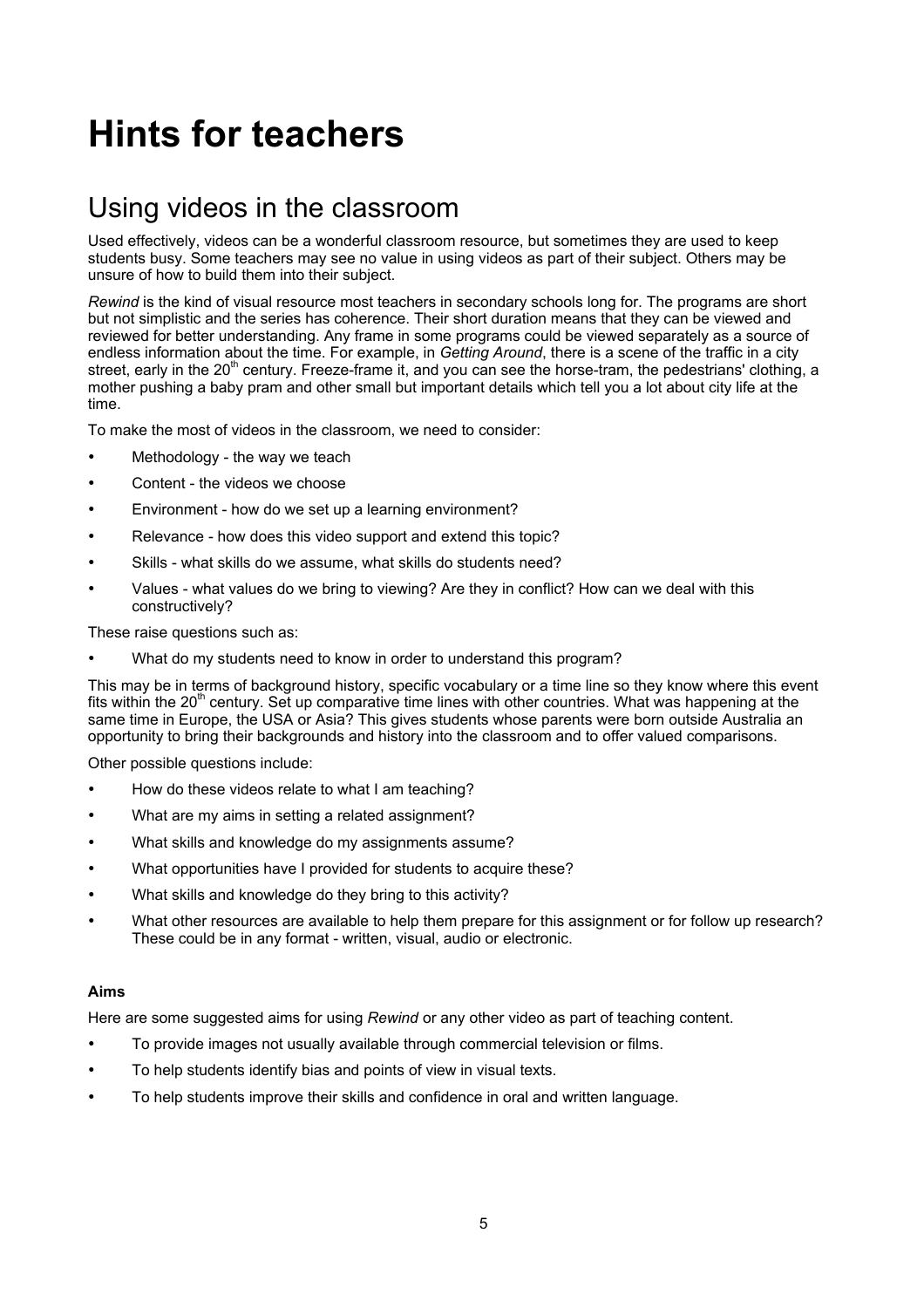### Dealing with controversial issues

History is neither neutral nor objective. Some of the *Rewind* programs deal with controversial issues about which students and teachers may have highly polarised and/or naive views, eg land rights, immigration, gender roles, the environment. It may help in dealing with racist, sexist or discriminatory comments to establish some classroom rules or a learning contract. Respectful listening and respectful speaking may offer a good starting point. Establishing such guidelines gives boundaries and guidance to those who need them and sets up a secure environment within which all students can explore issues that concern them.

### General questions for any program

- What is the context, and the time span involved?
- What does the title tell us? This can be a very good preparatory activity as it encourages prediction skills.
- Whose point/s of view seem to be represented?
- What is said? What is not said?
- What are the similarities and differences between images of the past and students' perceptions of the present?

*"Jack Thompson presents these short entertaining history snapshots that look into elements of everyday Australian life - how we have experienced childhood, schools, getting married and family. ... Rewind looks at the courage and resilience of communities ..."*

**TV week, January 5, 1998**

### Themes and synopses

Each program stands alone, however they have been grouped to cover particular themes. Here is a summary of the programs by theme together with their synopses. This will enable you to choose which programs or combinations of programs will suit your needs. The study notes pick out issues and images and suggest possible activities. These will need to be adapted to suit different age groups.

### Key words and phrases

These are a suggested list of **key words and phrases** which students need to know in order to really understand and talk and write effectively about the programs. Some assume cultural or historical background which students may not have. Introducing the words first and discussing their meaning and significance will enable students to understand the context of the programs and gain more from them.

### Vocabulary extension

Each program has a specific topic vocabulary. It helps if you alert students to new words that will be coming up or note them or ask students to note them as they arise and discuss them after the first viewing.

### Language of emotion

If we expect students to respond to what they are seeing, they need words to do with feelings (apart from 'mad, bad, sad and glad'). These can be written up under headings such as Positive, Negative, Neutral and can be added to over time with new words students pick up.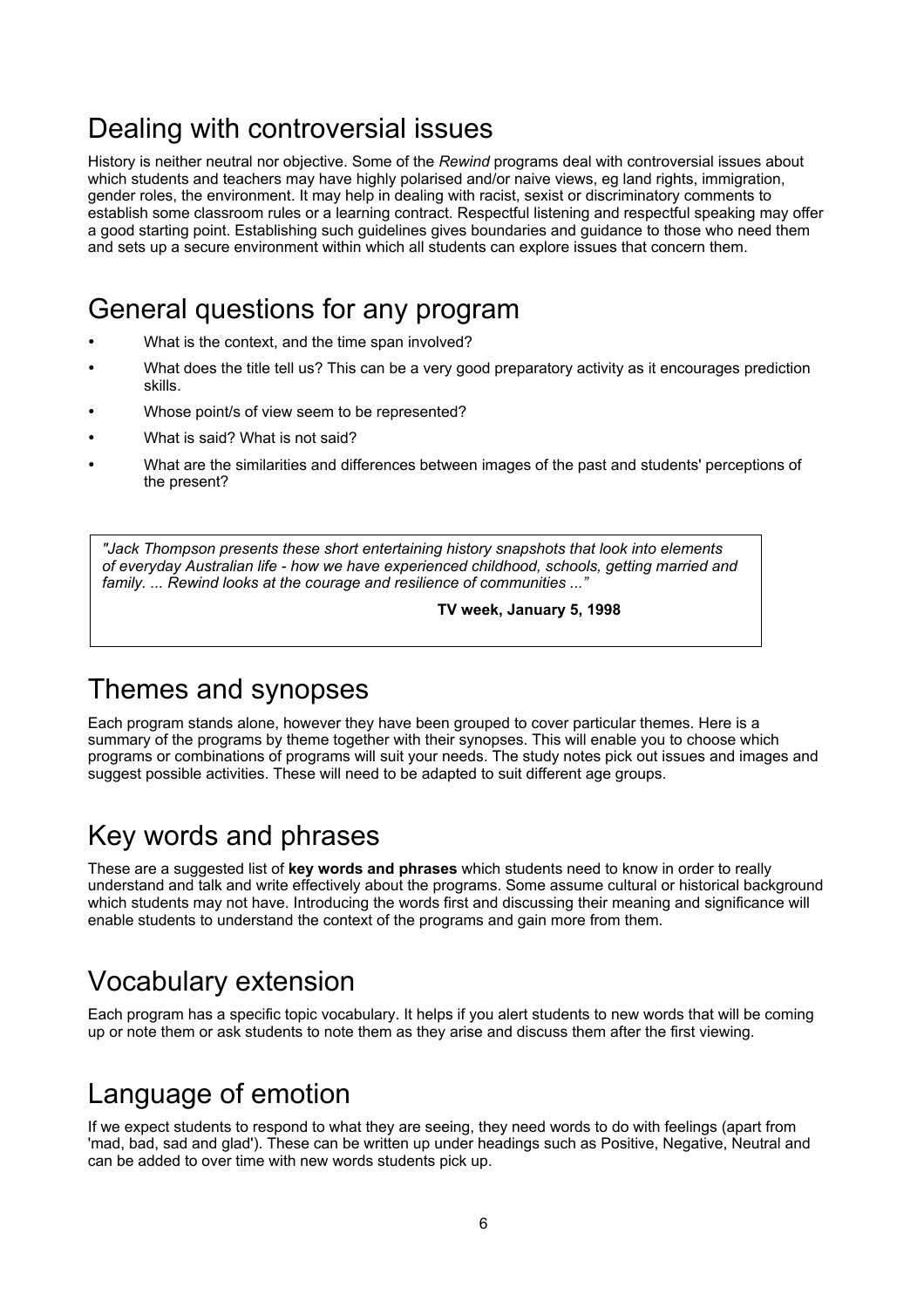### Language for discussion and debate

In discussing or writing about videos, students need to use language to:

- give opinions
- ask for facts
- clarify
- identify
- disagree
- agree
- praise
- criticise

Students may find this difficult because they aren't sure what terms are used for which purpose. It is easy to practise these skills with video work because students have a shared viewing experience and are in an environment which encourages active listening and speaking.

### Useful writing strategies

Here are some strategies teachers might find useful to help students begin to write about *Rewind* or any other video. They may provide a useful addition to other approaches you already use or you may wish to adapt them.

#### **Strategy 1 – a worksheet to hand out**

The title of the video we saw was...

It was made by...

Or

Film title/producer/country/year of production

Watch the video and then finish these open-ended sentences.

I learned...

I wondered why...

I noticed...

I saw...

I strongly disagree with...

I think...

#### **Comment**

Students gradually adopt these sentence starters into their work in other subjects and into their speech. This gives them skills and the confidence to retain and record more information.

#### **Strategy 2**

You can extend Strategy One by asking students to brainstorm their own thoughts on the video. The brainstorm rules are 'set a time limit of 3-5 minutes', 'no discussion' and 'someone acts as a scribe for the ideas'. The scribe can be the teacher or a volunteer.

As a variation, you can compare the class brainstorm notes with the teacher's notes. What are the differences, if any? Students can then arrange the notes according to headings or topics and write them up in any form required.

#### **Strategy 3**

Before watching the video, explain that students will be expected to write the story from the point of view of a character who appeals to them. They may need to do some extra research to finish this activity. This gives them a chance to write their personal responses and to empathise across place and time. As an example of this, watch for a scene in the program *Dealing with Disaster* in which two small children wait to be evacuated during the Maitland floods in 1955. Each cradles a dog and their expressions are full of foreboding.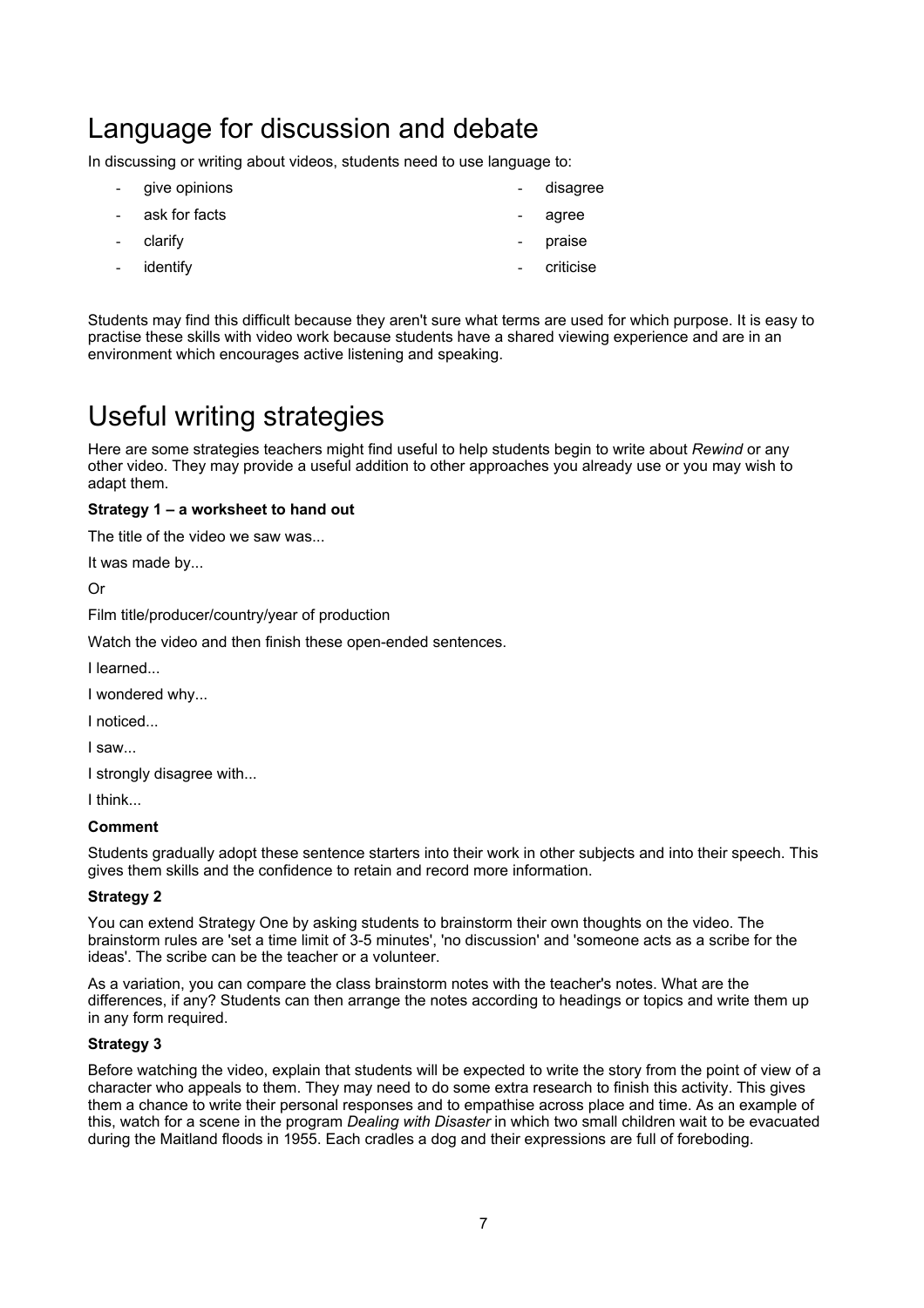# **Behind the scenes**

The finished product seems so seamless and natural that it is easy to forget the enormous amount of thought and work behind a series like *Rewind*. In this section, producer Margaret Murphy shares her insights and explains how she met the challenges, overcame the difficulties and… gave up coffee!

### Producer Margaret Murphy

My brief for this project was to find a way to use footage from the libraries of Film Australia and The National Film and Sound Archive in an entertaining and informative fashion. These two libraries have been created from film footage showing Australians at work and play over nearly a century. The earliest film was shot in the 1890s. While much of the library material dealing with major events or key figures in our history has been viewed on many occasions, there is a wealth of visual images that the public has never seen. This footage was shot for many reasons and comes in the form of home movies, cinema advertisements, government promotional campaigns, cinema newsreels and documentaries.

I spent some time familiarising myself with the contents of the two libraries and decided that the material could be shaped into short pacey visual essays focusing on a single subject, to show how attitudes have changed in Australia as transport opened up the country and brought the nation closer to the northern hemisphere and the population grew and became more multicultural.

At this stage the SBS Television library became available as a source of more recent multicultural images. During this research stage I was mesmerised by images of Australians in the early years of this century staring back at me through the lens of a camera. I wanted to talk to them and ask them questions about their lifestyle. Of course this was not possible, so I found myself in constant discussion with the other *Rewind* team members about a huge variety of issues from the most important to the most trivial - how uncomfortable some clothing must have been, safety conditions in the work place, the difficulty in travelling from one place to another, how difficult it would have been for me as a woman to achieve this very job in the first half of the century and still maintain a family, why unions were necessary, whether we hung our Christmas stockings over the fireplace or the end of the bed!... The list goes on. All of this of course made my task immensely stimulating.

Shaping the five-minute episodes proved to be an endless exercise in rewrites. After choosing subject areas, I worked with writer Steve McLeod to form the initial essay.

Whilst we both had been captivated by the film on first viewing, we were not sure that editing the images down to five minutes would provide enough information to tell a complete story.

To heighten the impact I used close-up shots, together with original narration when it was available, so that the images told the story and completely absorbed the viewer even though individual shots were very often as short as 2 seconds. I then began to reduce any new narration to the bare minimum and was careful not to impose my ideas on a subject but to show the attitude of the nation as it was captured on film at the time. The danger of course was that every time I viewed another archive film, I would see one or two shots that I thought would better illustrate the sentiment of the day. As a result, I found myself continually replacing one shot for a more explicit shot right up to the very last moment of production. Each image had to tell part of the story, there was no time for a wasted shot.

Building the sound track was as important as the visual aspect. Most film shot before 1930 was silent - so we had to create sound effects of crowds murmuring, bicycle wheels on dirt roads, dogs barking etc. The editor listened to many old records to find authentic sounds of the period and I employed composer Rory O'Donoghue to write music in the style of existing music to fill in some gaps. This in itself was quite a task as film shot in the 1930s and 40s very often had its own narration and music track. If that narration and music was used, then Rory had to write music that finished in the correct key to make the sound edit appear flawless when linking footage from two different films.

The production was intense, we had hundreds of hours of viewing in order to find appropriate sequences to help take us through the story and to introduce enough aspects and ideas to create a stimulating discussion. *Rewind* was not to end up as a bland picture book with captions.

The most difficult part of the whole exercise was deciding where each episode should end. The decision to finish the episode *Getting Around* in the 1950s when Australians could circle the globe by plane was made because I felt that advances in transport since then were improvements rather than new systems.

Other episodes such as *Eating Habits* or *School Days* needed to continue on to the later part of the century because changes were and still are occurring.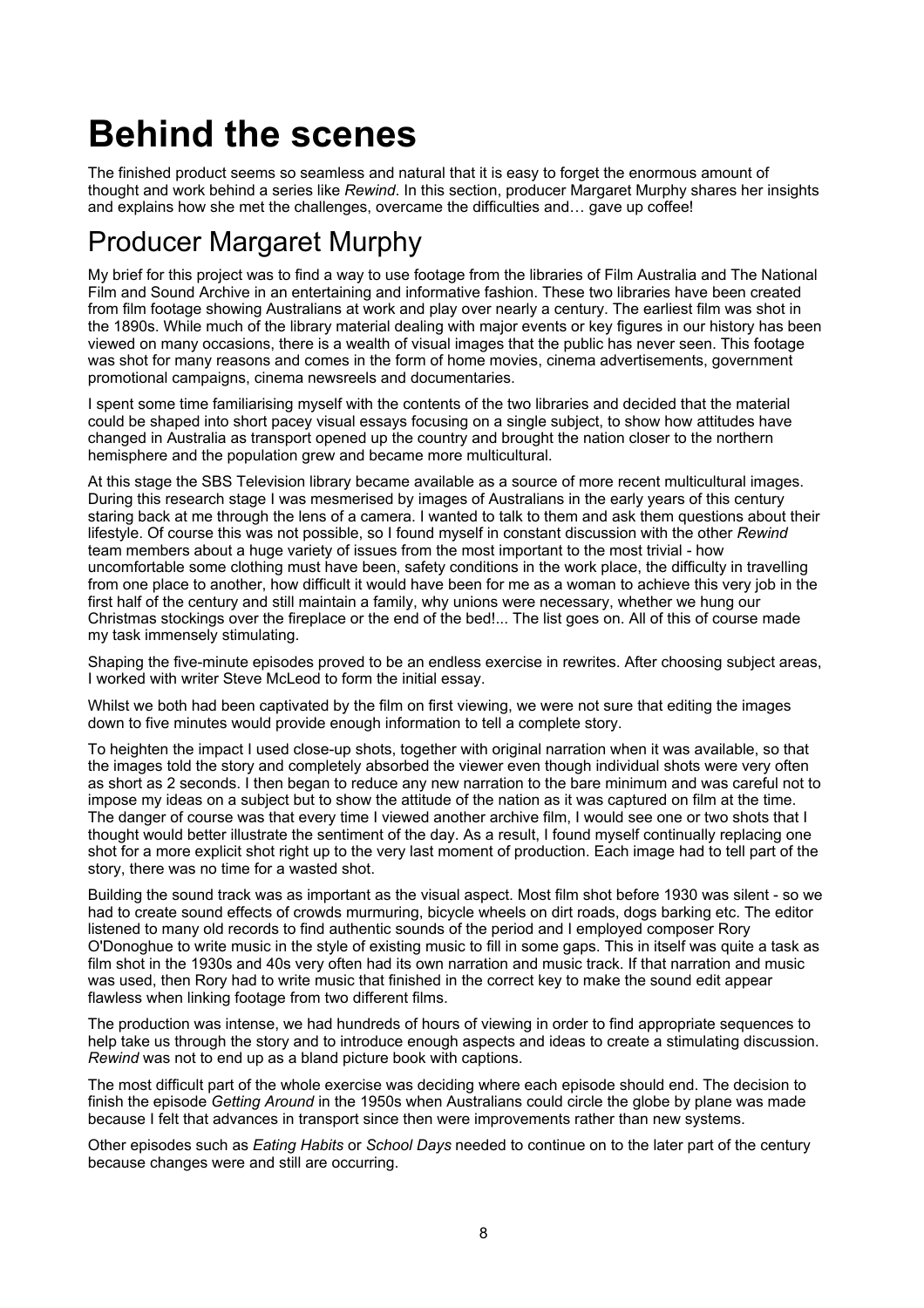It took me nearly a year of viewing and writing and another year of editing and post-production, whilst consuming large amounts of strong, black coffee. It was two years well spent. I gave up coffee at the end of production - but I will never give up my fascination for history captured on film.

### Narrator Jack Thompson

The narrator linking the programs is Jack Thompson. This famous Australian actor, who has received critical acclaim in the USA for his role in the film *Midnight in the Garden of Good and Evil***,** agreed to be involved in the project. What differences would it make to the series if a woman, a person from non-English speaking background, narrated it? To get an idea, listen to *Law of the Land*, which is partly narrated by an Aboriginal elder. What do his presence and voice add to this program? What does he bring to it that Jack Thompson could not, despite his acting skills and excellent voice?

### Opening Titles

Each program begins with a generic opening title that takes 15 seconds in real time. This gives a sense of continuity to the series and an easily recognised 'face'. However, for Media Studies teachers, English teachers or anyone interested in how texts are constructed, it is worth detailed examination. This brief text uses dozens of images. They include black and white drawings as well as scenes taken from various *Rewind* programs. The graphic designer chose icons from a book of Australian commercial slogans and juxtaposed them with drawings of appliances such as the telephone and modes of transportation, cars and planes, showing their advances over time. The images of people are divided. The left side and upper portion of the screen shows black and white film clips of white Australians, while the right hand side of the screen uses recent colour film of Asian Australians, Aboriginal Australians and children of many ethnic backgrounds playing in a schoolyard. The entire sequence is unified by the continuing image of a cameraman. He is being filmed, as he seems to film the images we see. There is one beautifully constructed frame in which the 'Aussie' product symbol, a mother and a dog in a Holden and the young girls in the schoolyard are overlaid and linked visually by the slogan 'Australian Made'. This makes a rich text for discussion, as there are so many possible connotations and readings. I read it as a positive depiction of a country of immense social and cultural diversity, but one in which past and present are valued and interconnected. They each add to a mosaic, but without detracting from each other and without losing their own integrity.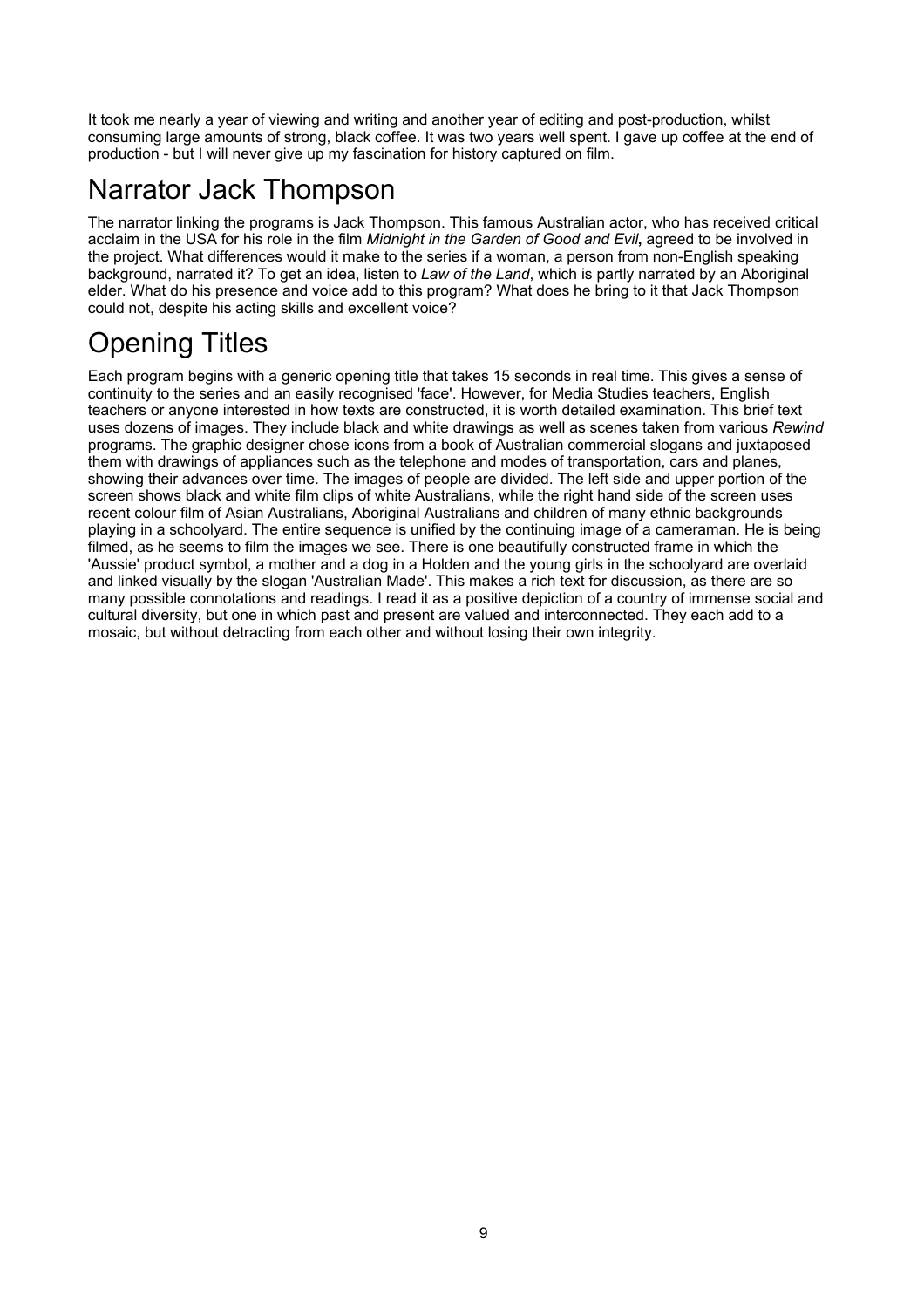### Holidays

**Synopsis:** Family holidays are a tradition in Australia and fulfill a natural inclination of working class Australians to get away from it all in a big country. We turned our egalitarian beaches into the most famous in the world and built up a domestic tourism industry around our more spectacular landforms and historic spots. Following World War II there was terrific development of central Australia and the Gold Coast, the first steps toward building up and marketing a level of international tourism that now counts as a major employer of people and a multi-billion dollar industry.

#### **Key words and phrases**

Leisure and class, jaunt, attire, masterpiece, concept, nature's masterpiece, affordable, intrepid, international tourism

#### **Discussion points**

What is involved in a concept of 'leisure'? How did ordinary people live before this was accepted?

Beach holidays were a lifestyle when people felt 'safe in their job and safe in the sun'. What has changed in both these areas? How do people respond to these changes?

Look at the scene from Wilson's Promontory in about 1919, Portsea,1920 and Bondi,1926. What is familiar and what looks different from a beach scene today? How do you explain these differences?

Find out when public bathing became legal. How did people swim before it was legal and what reasons did governments give for making it illegal?

Brainstorm as many kinds of Australian holidays as you can. What do they cost and what are the benefits? Compare the attractions of different types of holidays, such as the beach versus the inland or the mountains.

This program ends with the words, 'These days we probably sell more holidays than we take but it's nice to dream'. Discuss this comment and its implications for our future.

- Bring in your best holiday photo and create a wall gallery. Write about or talk about your favourite holiday spot. Why is it special?
- 'Garbed in suitable attire'. This is very formal language. How would a modern tourist film say this?
- What words do you need to describe the various holiday spots shown here? Compare the words needed for mountain scenery in the Blue Mountains with that needed for Queensland rainforests. Think of sounds, colour, smell and texture when you are making your list.
- Identify the differences between tourism and ecotourism. Have half the class plan ordinary tourist holidays and the other half plan an ecotourism holiday. Compare the brochures and costs for each type of holiday.
- What are 'adventure holidays' and which adventure would you like to go on?
- Brainstorm the role of the car in the way we spend our holidays, under the headings Positive, Negative and Interesting.
- What roles do indigenous communities play in international tourism? Uluru Resort is a good example. What others can you find? What skills and attitudes do non-indigenous tourists need in order to learn the most from indigenous communities?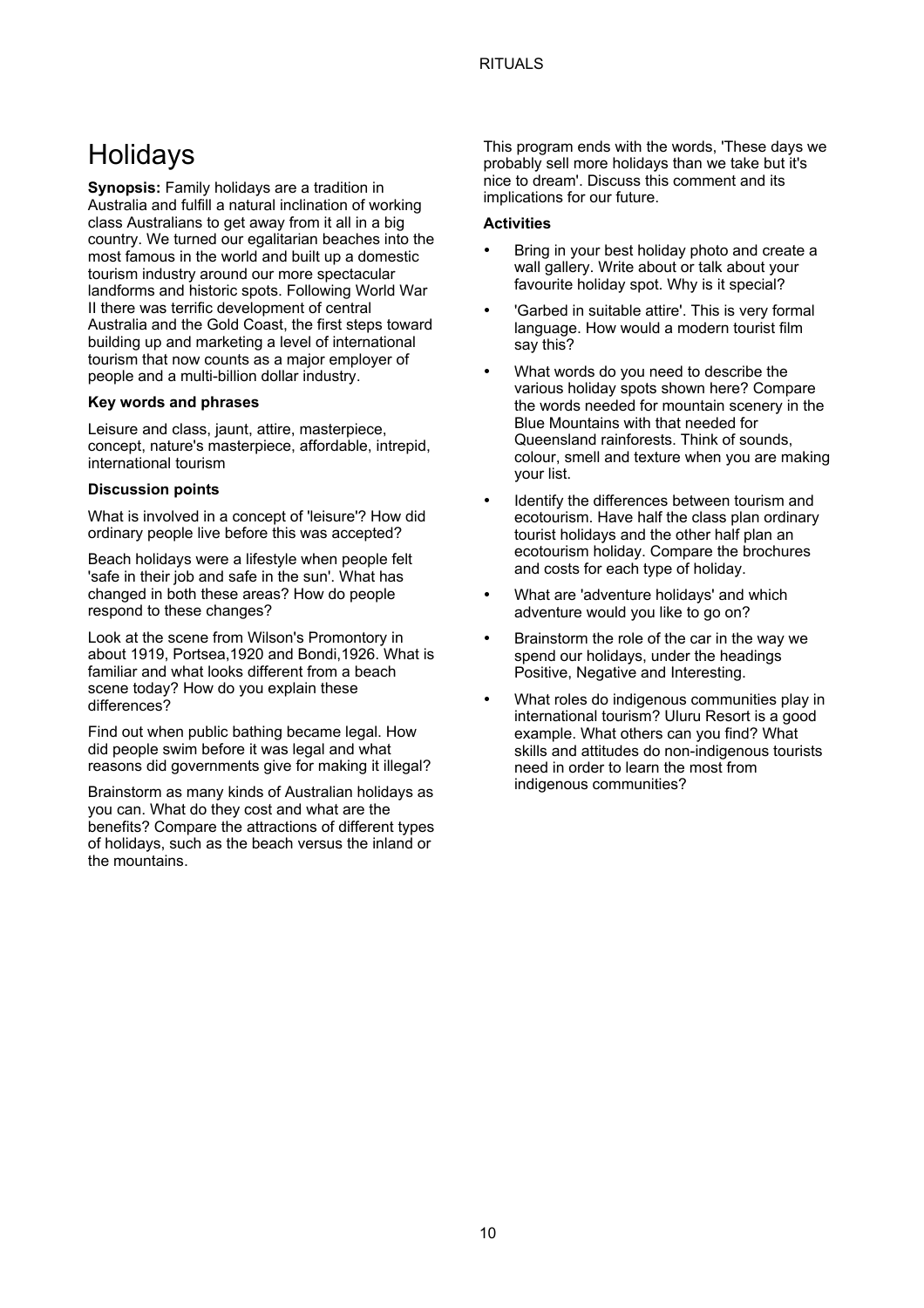### Eating Habits

**Synopsis**: Australia was always a country rich in fresh produce, much of it tinned or boxed and exported. At home, diets were stodgy and Anglocentric prior to the post-war immigration and food played a quite unimaginative role in most people's lives. This program looks at the emergence of marketing health and nutrition and the persistence of old recipes with new cooking technologies, and the diversity of ingredients and recipes which have now become integral to any Australian supermarket shelf and home kitchen. The last frontier for food now enjoys one of the most culturally diverse national cuisines in the world.

#### **Key words and phrases**

Immigrants, blandness, cuisine, natural bounty, 'bread and butter', staple, balanced diet

#### **Discussion points**

Australia was once described as the 'last frontier for food'. What do you think this may have meant?

One of the films used talks about 'Kangaroo butter, an Empire product for an Empire table'. This is a good chance to explain the meanings of 'colony, nation and empire'. A time line might help to explain the key dates and events in Australia's transition from a group of colonies to a nation. This will also introduce the issues of constitutional change and the challenges involved in becoming a republic.

There is an early cereal advertisement in this program. What is the message and how have breakfast food advertisements changed since this was made? How have they stayed the same? The ad urges people (men) to eat their 'usual breakfast' which is shown as two fried eggs and five strips of bacon, or two chops. What's wrong with that? Is that still a usual breakfast for Australian men? What assumptions does the ad make about the roles of men and women?

The narration states that the first immigrants after World War II found a blandness in food that had lasted for 150 years. Is this true, and if so, how had this come about?

Look for the scene from the fruit cannery and the commentary on 'piece work'. Discuss piece work and what things are produced by piece work in Australia today. Who benefits from piece work and why would anyone work this way?

- Brainstorm favourite foods. (Some students will need to feel confident that the classroom is supportive and respectful of difference before they reveal their favourite foods. They may not know what the English equivalent of a food they eat at home is, so they may say something easy just to avoid feeling embarrassed. The teacher's role in modelling interest and respect is crucial to an encouraging environment.)
- List students' favourite foods under the headings Main Courses, Snacks, Sweets and Savouries to help students identify them. Create a healthy food pyramid using foods from at least three different cultural traditions.
- How many of these favourite foods are reflected in your Home Economics course? Analyse what we know as Australian food today. Compare it to the food that was widely eaten in the 1950s and earlier.
- Read about food on the convict ships and in the early days of European colonisation. Cook and serve a convict's ration.
- Investigate 'bush tucker'. Why did European 'explorers' die of hunger and thirst in country in which Aboriginal people had survived for thousands of years? Seek advice and help to prepare a bush tucker meal.
- Conduct a breakfast survey. Who eats what? Do a comparative nutritional survey on class breakfasts. Which is the most healthy and why?
- Compare breakfasts across several different cultural traditions. Regardless of how different the foods may be, what is the nutritional value of the different breakfasts?
- Prepare a class book of students' favourite recipes. Have a tasting session.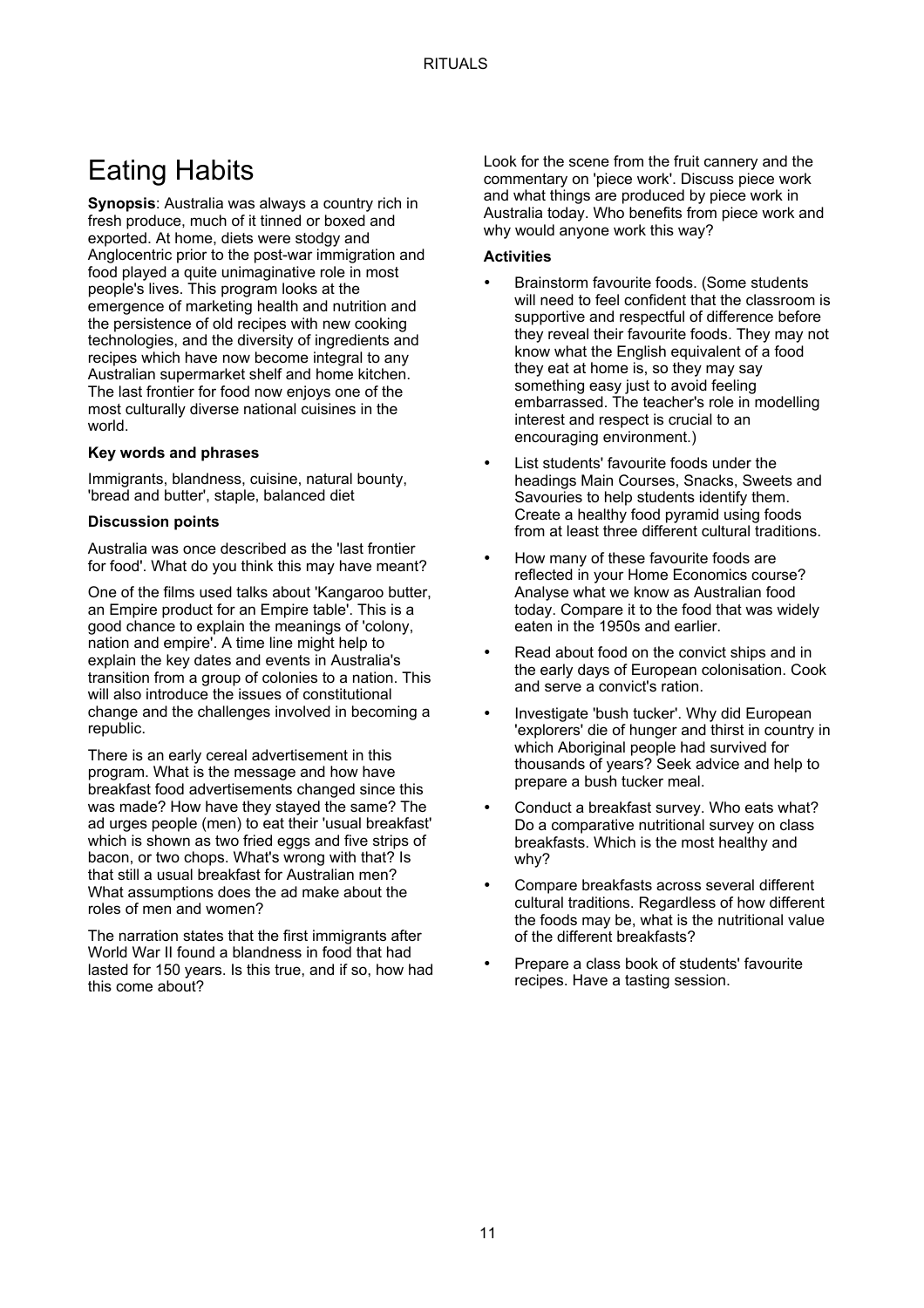### Christmas in Australia

**Synopsis:** The reversal of seasons for Christmas was always a source of wonder and creativity in Australia, where the summer heat turned European family and feasting traditions on their heads. Films from the 1920s and 30s show city streets, children's hospitals and tiny town reserves filled with people delighted with Santa and his curiously antipodean incarnations. We look at the ways traditional Christmas survived here, with adaptations for the Australian climate, national character and changing culture.

#### **Key words and phrases**

Yuletide, myths, unseasonal, Christmas cheer, stockings and pillow slips, traditions

#### **Discussion points**

The program will help to explore the interesting changes which have taken place in Australian attitudes to Christmas and the ways in which it is celebrated. It offers excellent opportunities for personal writing, for comparing ways of celebrating the same festival and for comparisons across religious traditions.

The opening scene shows three or four generations in the backyard. Is this the ideal, or is it an idealised Christmas of the past where everyone is happy? In modern Australia, there are many students who do not have access to a big family, who are not Christians or who are not aware of the Christian tradition. For all students, this program presents an opportunity for looking at life as it was once for the majority of Australians, for beginning a theme on important celebrations and for learning a vocabulary with which they can talk respectfully and knowledgably about religious and cultural traditions.

The scene from *Christmas Greetings from Australia 1928* shows St Kilda beach in Victoria. This is a good starter for a project on sun safety and how swimming costumes have changed over time. Why are they known by different names in different states? The children's neck to knee bathers we would once have laughed at, are now being reproduced but in modern lycra with 15+ Sun Protection Factor.

'The new department store culture of the 1920s encouraged Santa Claus culture.' Investigate the role of department stores and advertising in encouraging the Christmas buying frenzy. How is this connected to the spirit of Christmas?

There is a brief scene featuring a small Aboriginal child. We do not know his story but there are many moving stories of indigenous children in the *Bringing Them Home* report into the stolen generations. This could be used to stimulate

discussion on this issue or to introduce poems, songs, autobiographies and biographies about the effects of the government policy of removing mixed race children from their families.

One scene features the Brisbane City Mission holding a Christmas Party for the poor in 1937. In 1997, according to the Salvation Army in Brisbane, there was an increase of over 30% in requests for Christmas parcels. What is causing this kind of poverty in Australia? A representative of one of the charities might be able to discuss this issue with students and to advise them how best to help.

As society became more relaxed, 'tradition gave way to lifestyle'. More and more people are choosing to celebrate Christmas at informal picnics, in the bush or on the beach. What factors may have made this more relaxed attitude possible?

What is a suitable Christmas present? Are there boys' presents and girls' presents? Who decides what is suitable? Has this changed over time?

In the program, one child receives a kitten for Christmas. This opens up the issue of looking after pets and the problem of pets being dumped when they are no longer cute. What is involved in being a responsible pet owner today?

The last scenes show different churches and different Christian communities celebrating Christmas but the message is the same. Discuss the Christmas message. Is it similar to the messages of other great world religions?

- Identify the characteristics of a 'traditional' European Christmas. There are as many cultural variations as there are countries and these would make a wonderful visual display, using the knowledge of students, parents and friends. This can be supported by books, videos, stories, poems and songs. Investigate the folk crafts associated with Christmas.
- Compare a traditional European Christmas with the way students celebrate it in Australia. What has changed? What has stayed the same?
- Look for the many different ways that Father Christmas has managed to find children in Australia, from carts to trucks to biplanes. Investigate St Nicholas and his links with Christmas.
- All Christian cultures have special Christmas songs. Collect and produce a book of favourite Christmas carols, with illustrations and translations into English, if necessary. (Students may need help with translating and versifying)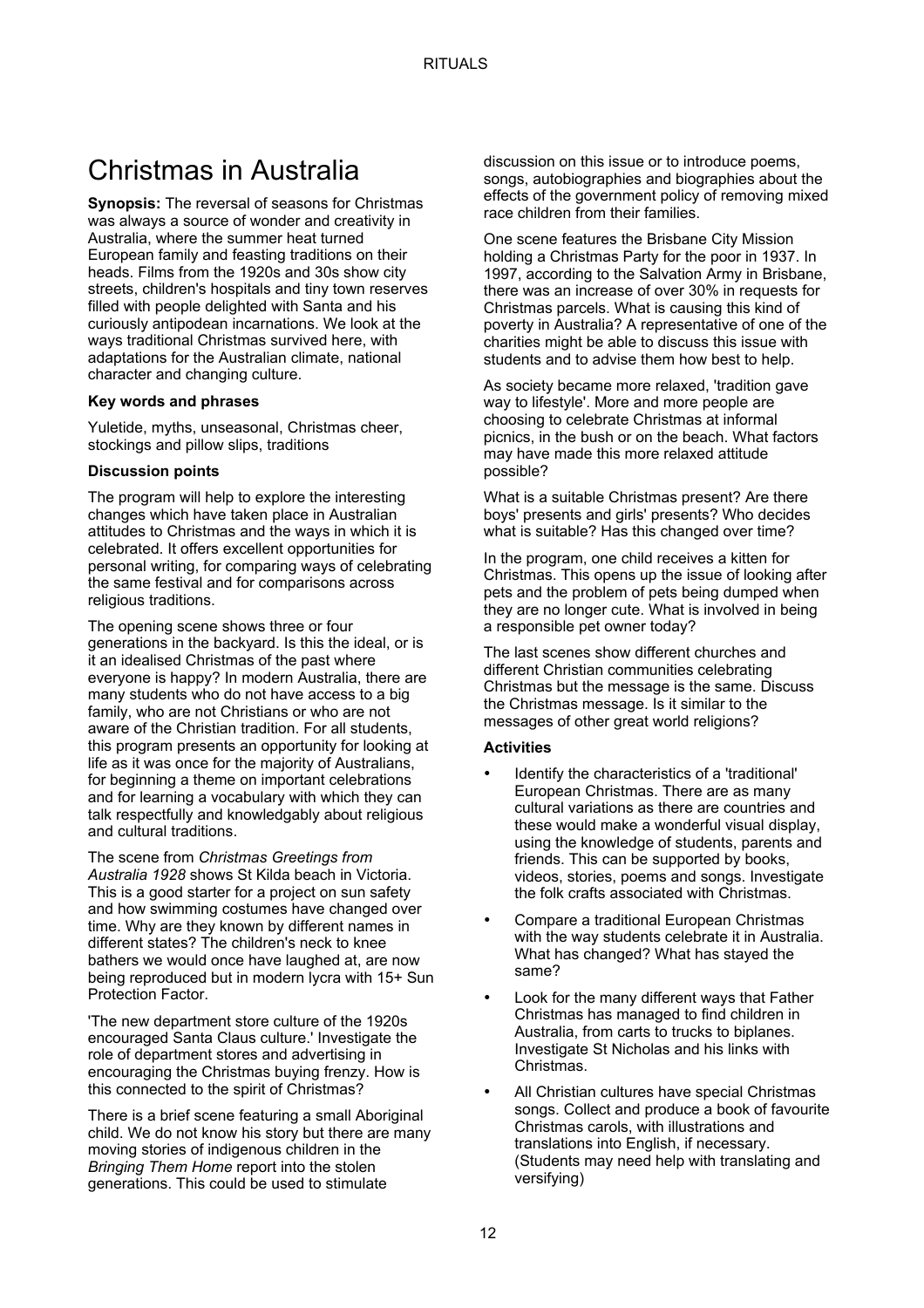- There is an interesting scene from a children's hospital. Compare the way children's hospitals looked then and now. What has changed for the better since then? Share your experiences of hospitals, as a patient or a visitor.
- Many pets are dumped after Christmas. Research and report on the problems that feral animals cause, in the city and in the country.
- Write a short Pets' Bill Of Rights from a pet's point of view.
- Compare special celebrations from other world religions. Share this knowledge with other students in some form, whether personal writing or a presentation of some kind.
- We say 'Happy Christmas'. Find out the equivalent greeting for Jewish New Year, or the end of Ramadan or Chinese New Year. Prepare a wall chart of important religious

festivals and appropriate greetings, gestures or food associated with them.

- Compare Christmas rituals in your class. Do all students visit the Magic Cave, or write a letter to Santa? Do they leave food and drink out for him to eat?
- Collect favourite Christmas food recipes. Make a Christmas pudding and a cake or pudding from a different Christmas tradition.
- By 1980, television could provide satellite linkups across the world. Telecommunications have made keeping in touch on special occasions much easier. Brainstorm some positive and negative effects on our lives, as a result of better communications.
- Organise a Christmas club to save money throughout the year to help organisations which help needy families at Christmas.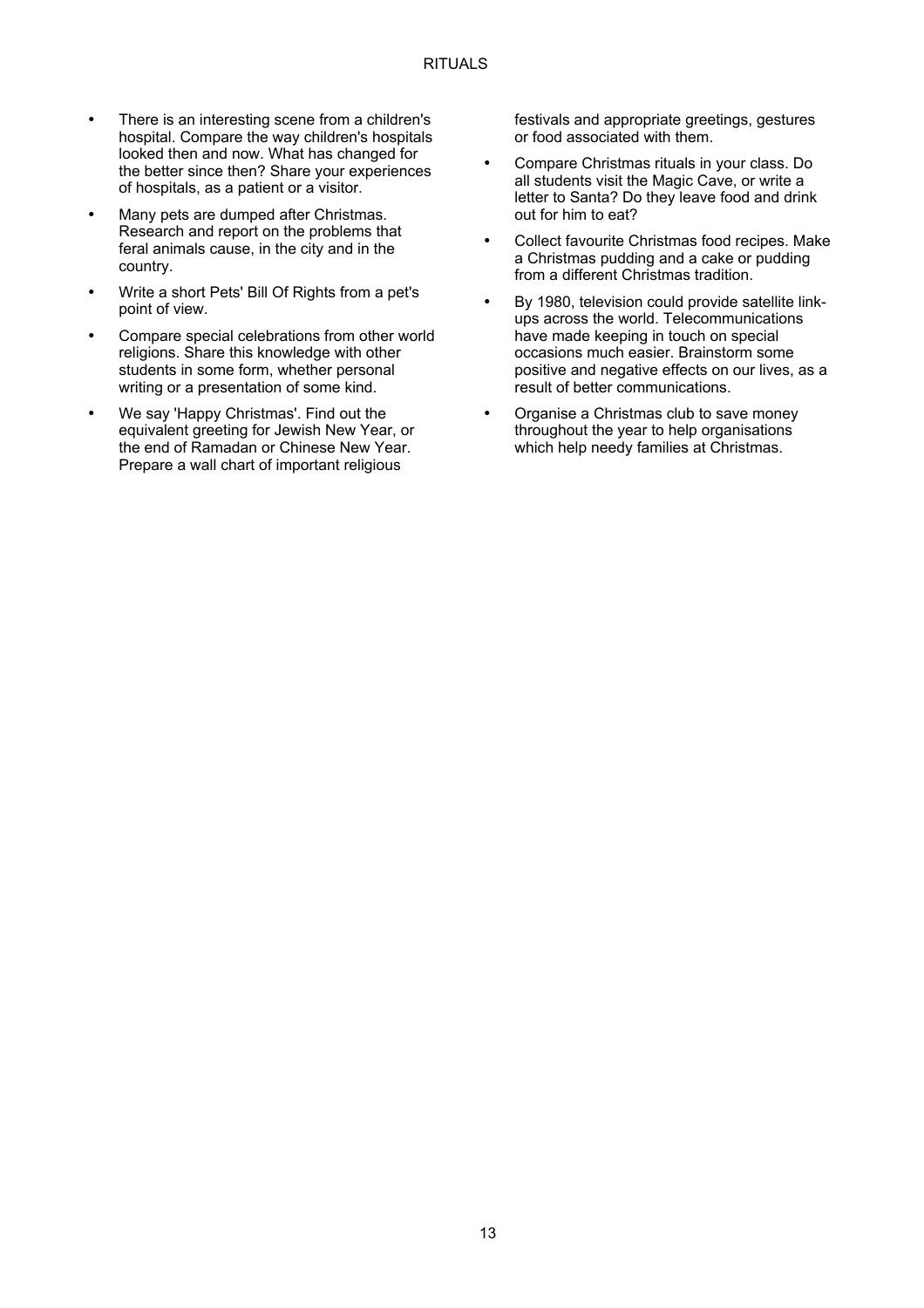### Nice Day for a Wedding

**Synopsis**: A light-hearted but revealing look at how wedding preparations and marriage expectations have changed in the modern era, and how weddings in many different forms and cultures are still based on the idea of commitment. We look at traditional wedding ceremonies in Australia, and celebrate the social, civic and romantic elements that inform the institution of marriage and its 'special day'.

#### **Key words and phrases**

Romance, civil, religious, arranged marriage, social acceptance, conspiracy, perceptions, pledge

#### **Discussion points**

Marriage is described in one film as 'every woman's most romantic future'. Is this true? Was it ever?

What elements do you recognise in the 1912 wedding? What looks unfamiliar or funny to you?

The 1930s introduced weddings outside churches, in a plane, a registry office etc. Why do you think couples want to have these kinds of weddings? What other unusual places do you know people have married in? Discuss what an ideal wedding means to you.

 The narration of one wedding describes the 'bride happy and groom happily trapped'. Another states, 'as in the world over, the whole field of fashion is just the setting for a gigantic conspiracy to manoeuvre men into marriage'. What are these perceptions of marriage and how do you think they have come about?

Not everyone falls in love and then gets married. In some cultures and religions parents 'arrange' their children's marriages. 'Ceremonies differ but the spirit of commitment between two people remains the same.' Discuss this comment.

'The philosophy of arranged marriages is that you love the person you marry. In love marriages you marry the person you love.' What is the difference between these two definitions? Which would you prefer and why? Find and read stories about arranged marriages. Talk to people about how they met and got married. Some people choose not to marry. What reasons are there for this choice?

- What special foods do students know which are made for weddings only? Create a special occasion cookbook from as many different wedding traditions as you can, with explanations for each dish.
- What weddings have students attended? Make an event line of the roles before, during and after different wedding ceremonies, for the man and the woman. You could research the roles of the parents and other relatives as well. What things are similar and what are different? What are the reasons for customs such as throwing confetti or rice, walking around the altar or others that you know? (If students don't know, a local priest or equivalent may be willing to explain customs. Parents may be willing to be interviewed on videotape for a program on wedding customs.)
- Read an old book on etiquette and discuss its advice about weddings.
- Are idealised images of marriages helpful? What advice would you give to couples intending to marry? Where can you find advice about the realistic side of marriage? Ask a marriage guidance counsellor to speak to the group about preparation for marriage courses and how they can help couples make informed decisions.
- Arrange a display of wedding pictures from various cultural groups. Each picture will need an 'explainer' who can tell visitors about the picture and the meaning of what is depicted.
- You may wish to repeat the 'adopt an egg' experiment in which you are totally responsible for your egg for two days or whatever period of time you agree on. Report your experiences.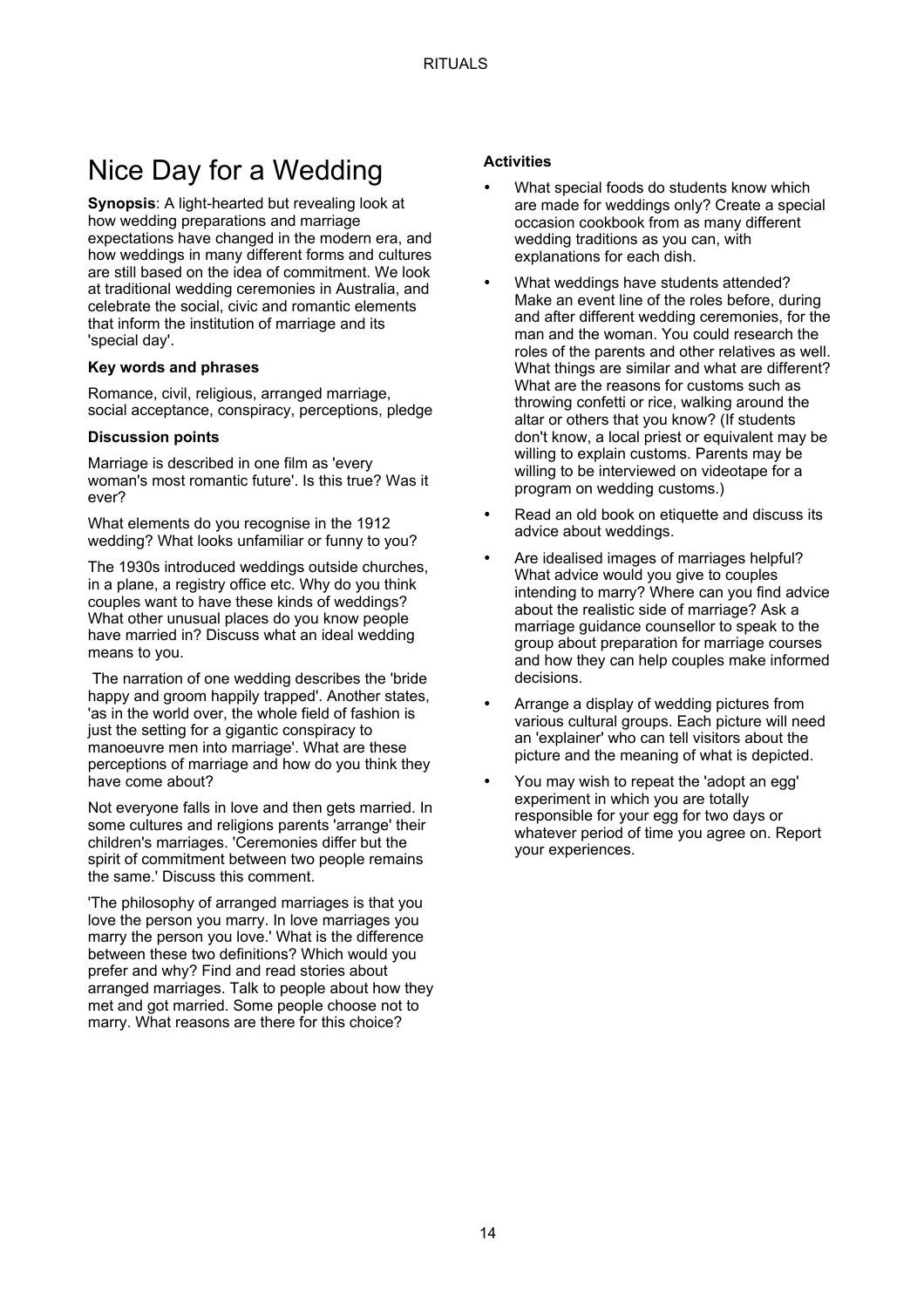### **Skiing**

**Synopsis:** A glimpse of the long but slightly known history of Australian winter sports, from the snowfield settlements of the gold rush era and the world's first ski clubs to the glamorous resorts of the 1920s and the fantastic boom during construction of the Snowy River Hydro-Electric Scheme, when European immigrants established whole communities and alpine lifestyles above the snowline in the 1950s. Snow sports gained tremendously in popularity with improved access and modern mountainside technology. Developing ambitions of international competition for Australians gained fruit with our first World Cup gold win in 1997.

#### **Key words and phrases**

Slopes, slalom, profile, world ranked, tourist industry, smart set, competition, instructors, Snowy River Hydro-Electric Scheme, snow-line, tow ropes, high country, technology

#### **Discussion points**

'Australia has a surprising history in the snow. Kiandra Snowshoe Club 1861, is arguably the first skiing club in the world.' Why do we find this comment surprising?

Find out who gave Mount Kosciuszko a Polish name. Who is it named for and what is the correct spelling and pronunciation? Research the history of indigenous people in that area and their attitudes towards this 'naming' process.

Skiing is referred to as 'a winter fashion parade rather than a sport'. Is this still true today? What gives skiing its 'luxury' label?

- Price a skiing holiday for a family, at an expensive resort and then in the cheapest accommodation you can find. Have a competition to see who can plan the best holiday for the lowest budget. Present your detailed budget to the group.
- Compare film of the Charlotte Pass Championships 1933, with film of the 1998 Winter Olympics in Japan. What are the main differences in clothing and equipment and what effects have these improvements had on the sport?
- Research the Snowy River Hydro-Electric Scheme and its social, economic and environmental impacts on the surrounding area and on Australia as a whole. Prepare an impact report on your chosen area.
- Ask a skier to explain to a non-skier the rules of skiing.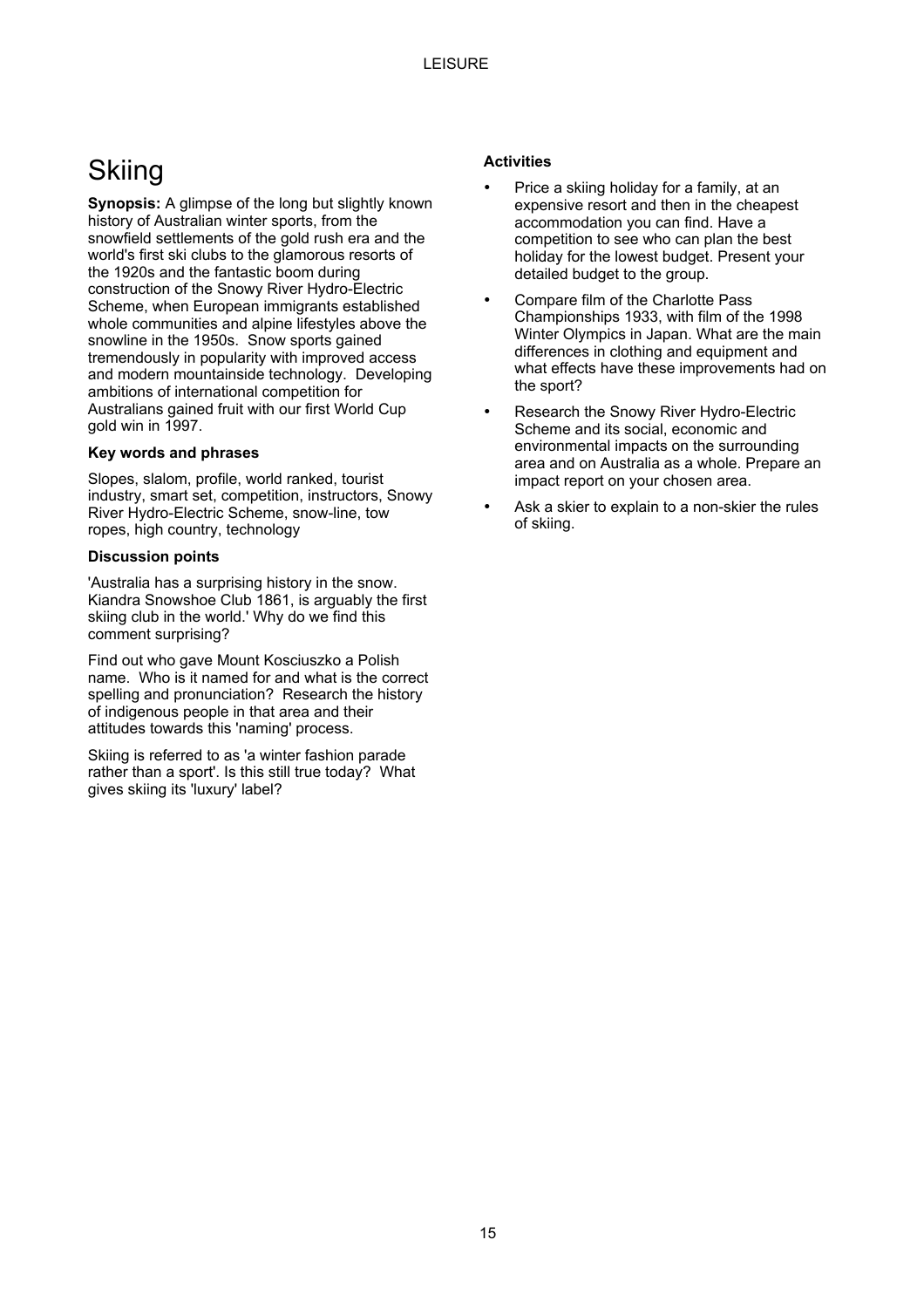### Dress Sense

**Synopsis:** The Australian climate demanded dramatic changes in dress sense this century. We popularised different styles of swimwear and sports clothes and gradually adapted European fashions for a more casual lifestyle and a modern consumer society. This program takes a look at the evolution of underwear, changing ideas of beauty and comfort and the late 1940s push for international designer fashions and the popularity of the first supermodels promoted by major department stores.

#### **Key words and phrases**

Leg of mutton sleeves, corsets, whale bone, class, stylish eccentricity, off the rack, convention, dress 'down', sun bronzed, lingerie, hosiery, yardage, scimping, mannequins

#### **Discussion points**

The program begins with a city scene early last century. Compare women's dress with the way the men dressed. The wagon driver is in short sleeves, while the women are covered, with leg of mutton sleeves and high collars and hats.

'We kept our dress sense from another climate and culture-attuned to class not comfort.' Has this changed today? Do Australians dress appropriately for the climate? What might an ideal Australian way of dress be? Would the same style suit the whole continent?

Watch the 1926 running race for women and the 1916 fashion show. What are the most noticeable differences between those times and the present?

What do you notice about the underwear modelling? What is the purpose of such undergarments? What are the health issues associated with corsets? What connection did corsets have with the whale industry? Are there any fashion industries today which harm animals in some way?

What was the ideal figure of the 1920s? What is the ideal figure today? Who decides these things and what are some of their effects on women and qirls?

'As long as you had a new hat or a new bag you were all dressed up.' What does being 'all dressed up' mean today?

'You haven't got your mouth the right way.' Discuss the role of body language in attracting friends and romantic relationships. What was the 'right way' and what impression did it give about the person?

'New freedoms allowed us to dress down for the sub-tropical climate.' Is this true for business people today?

- Ask your parents or caregiver and a grandparent or an older person you know, to remember their favourite clothing as a child or a young person and those they hated the most. Create a class photo gallery so you can compare clothing throughout the longest period of time possible.
- Collect fashion pictures from the internet or magazines showing fashion changes in the last hundred years. Some students may even be able to bring in dresses or clothing from previous eras to model for the class.
- Analyse the messages in modern underwear advertisements for men and women. What are the differences and similarities between these and the early ones shown on the program?
- Investigate the effects of war on fashion. Report your findings.
- 'We'd never look the same again, for long.' Predict possible, probable and preferable clothing for the future. (This may depend on the kinds of futures students think of. Suggest non-technological futures, sustainable futures and 'break-down' futures, as well as the outer space visions. Films such as *Blade Runner* are examples of 'dystopias', futures in which ecosystems and social systems have broken down. *Spellbinder II* and *Girl From Tomorrow* are interesting series from Film Australia that show several different futures.)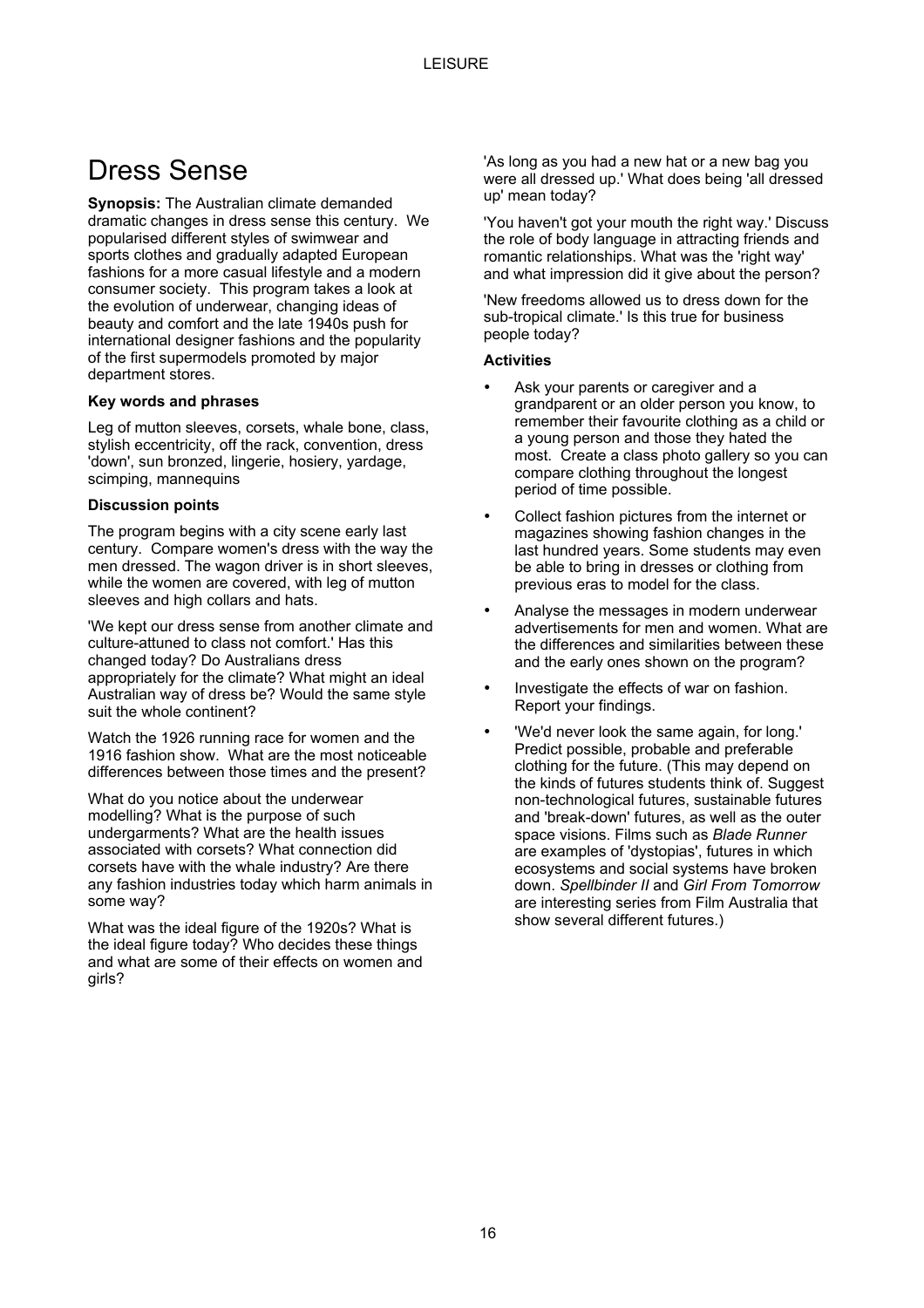### Horse Power

**Synopsis:** The horse was the engine of exploration, agriculture and transport in colonial years and well into the  $20<sup>th</sup>$  century. By the 1860s, thoroughbred racing was a national obsession. When the first Melbourne Cups were run a series of famous horses helped make the 'sport of kings' a working man's passion. From the brumbies and rodeos of the outback, to the working horses and Olympic jumpers; from the Light Horse and horsedrawn trams, to the public idolisation of a Phar Lap or Bernborough, Australians built a nation with horses.

#### **Key words and phrases**

Thoroughbred, brumbies, rodeos, Light Horse, horse trams, idolisation, national obsession, sport of kings

#### **Discussion points**

Horses are not native to Australia. Seven arrived with the First Fleet and there are now one and a half million horses in Australia. Discuss the difficulties the soldiers would have had in maintaining horses for six to eight months at sea on a small ship. What roles might these horses have played in the convict colony?

The narrative from one of the early films speaks of how horses 'aided the pioneers' peaceful conquest of Australia'. Whose view of history is this and how do the words reveal it? What might an alternative version say? What images does the word 'conquest' bring to mind?

Did horses really 'open up' the continent? In what sense had it been 'closed'?

The Melbourne Cup has been a special event since the late  $19<sup>th</sup>$  century. What is it that makes a horse race so popular all over the country? Survey the class to find out who has had a bet on the Melbourne Cup and, if it is appropriate, come up with tips for a winning strategy.

What roles do horses play in the lives of most Australians today?

- Investigate how horses came to be included on the First Fleet.
- What are the dangers involved in moving domestic animals from one country to another? Find out and justify the rules for anyone wishing to bring an animal into Australia today.
- Investigate an imported animal or plant that has had a bad effect on the environment. How have they usually been introduced? What can we do to avoid this happening in future? Watch the video *Cane Toads*.
- You have to take a horse to the blacksmith for re-shoeing. What special words would you need to describe this process? Try and visit a working blacksmith.
- Research and report on the history of horseracing in Australia. Alternatively, research the opposition to gambling. What are the arguments for and against? You will find a lot of information about this in recent newspaper reports about casinos and poker machines.
- What is a 'compulsive gambler'? Find out what help is available for gamblers and their families. Ask a representative of a support organisation to speak to you about their role.
- Research the idea of 'responsible gambling' and then hold a class debate on the topic, 'There is no such thing as responsible gambling'.
- Produce a 'responsible gambling' poster, with at least five handy hints.
- Survey a group of students on their experiences of gambling and report the results. (Make sure this is anonymous and that you respect the privacy of those who respond.) You may prefer to survey video game users.
- View the film of the Melbourne Cup 1896. Pause it. Imagine you are there. What things look familiar and what are different? Include sounds, smells and sights in your investigation.
- What roles have Australian horses played in wars? Why did their roles change so dramatically after World War I?
- Choose any modern career involving horses. Find out what you need to do to get this job and what it would involve.
- What was so special about Phar Lap?
- Share your favourite horse story, read your favourite horse poem, talk about your favourite horse picture or play your favourite horse song.
- If you have access to the internet, students could research any of the above topics and report back to the group.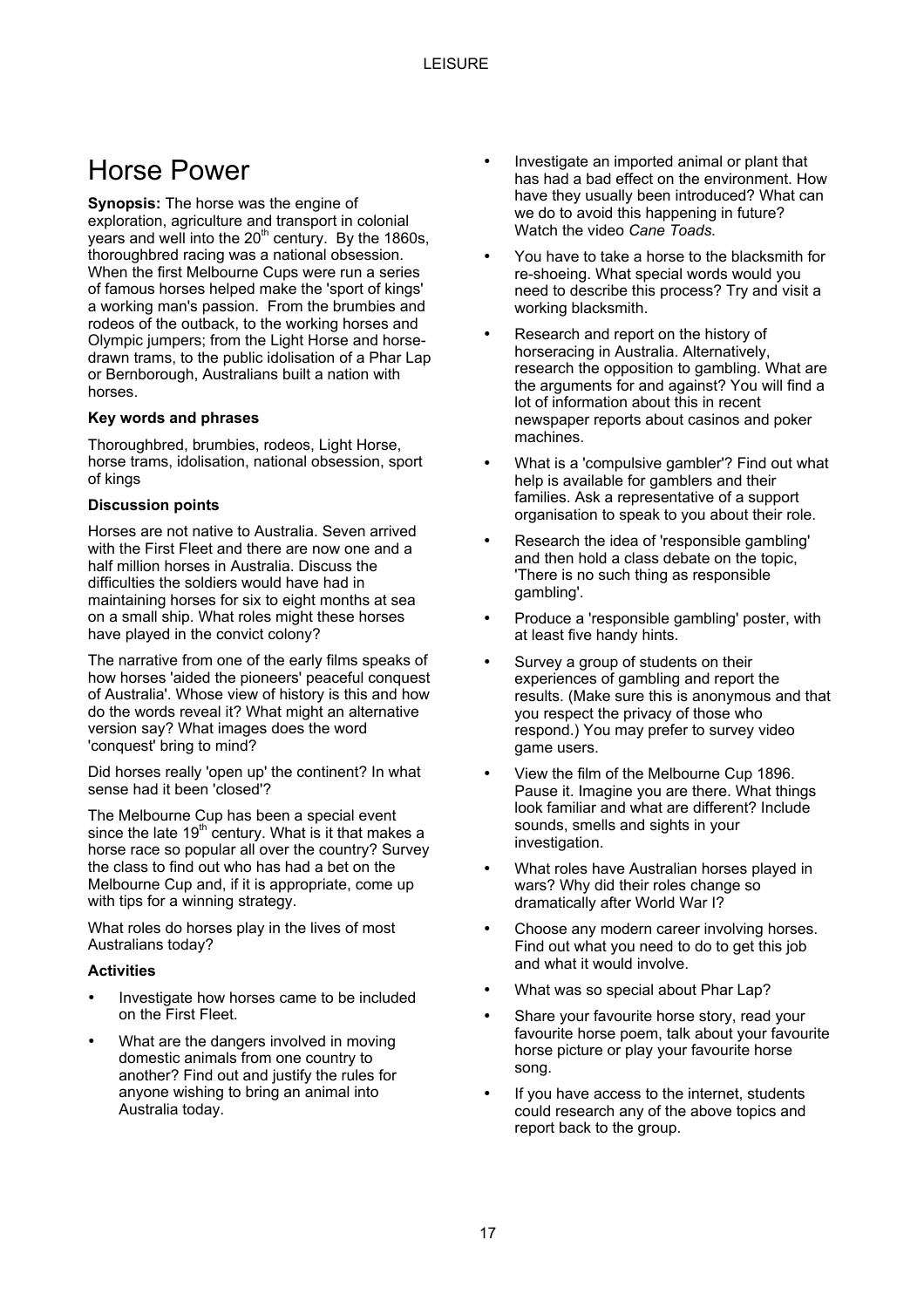### To Be or Not To Be

**Synopsis:** The development of contemporary Australian stage drama after the war was built on government arts initiatives which took theatre into country areas and encouraged regional writing; the milestone domestic and international successes all showcased Australian characters and societies for the first time, to theatre-goers more easily fed Broadway musicals, visiting stars and touring Shakespeare companies. The emergence of a distinctly Australian voice on stage required the growth of an independent theatre scene, new acting skills and a growing national selfconfidence.

#### **Key words and phrases**

Heyday, vaudeville, britches, amateur, Holy Grail, low-brow, play-wright, government support, Asian-Australian

#### **Discussion points**

'In the 1930s, only our vaudeville comedians sounded Australian. Local accents and characters had no place on stage in the imported theatre fare we took for granted.' This was a symptom of the 'cultural cringe', in which only cultivated English accents were acceptable for anyone in the public arena. Comedians could sound Australian because they appealed to 'common' tastes and their accents were part of the humour.

What made Australians laugh on radio in the 1930s? There is a video called *Radio Days* which recalls the golden days of radio in Australia. What roles does radio play in people's lives today? What makes radio shows funny today?

The war opened up possibilities. Mobile theatre emerged then as part of our lives. Discuss the role of mobile theatres in Australia and in other countries as a means of entertaining people and of educating them.

For many writers 'making Australian drama' was a Holy Grail. What did they mean by this?

Why was Australian dialogue considered 'risky and risque'? Who decided this? For what reasons?

*Summer of the Seventeenth Doll* was the first Australian dramatic hit. 'Acting styles had to loosen and rounded vowels flatten, before Australian stories could be told.' (If you would like a good example of the way actors had to speak in the 1930s, watch the beginning of *A Nation Is Born*, a 1938 film now available on video from

ScreenSound Australia (formerly the National Film and Sound Archive) and in some state film and video libraries, as part of the Reel Australian collection.) What happened to change the prejudice against Australian accents?

David Williamson spoke of his frustration and the 'need to get the Australian life we were living on to Australian stages'. The challenge today is to see 'real Asian-Australians on television'. Discuss this. How do programs like *Heartbreak High* meet this challenge?

Television helps us all to recognise ourselves. A character in the comedy sketch at the end of the program asks, 'What's an Aussie 'sposed to look like?' His partner answers, 'You know, TV, eh, TV!'. How often do Asian-Australians and indigenous Australians see themselves on television?

- Watch your favourite television shows for a week but keep a chart of what you watch. How many hours are Australian television? How many hours are British, American or from other countries?
- Research one of George Wallace and Roy 'Mo' Rene, Sumner Locke Elliott, Douglas Stewart, Henrietta Drake-Brockman and David Williamson. Prepare a *This is Your Life* script based on your research.
- According to the television programs, who are Australians and what do we look like and sound like? What do we like eating? What do we do in our leisure time? What customs or habits do we have? Compare this with your reality and that of your friends.
- Compare programs such as *Neighbours*, *Home and Away* and *Heartbreak High*. What is similar and what is different? Conduct a class survey on which is most popular and why.
- Read short excerpts from some of the early Australian plays. Identify ways of acting and speaking which seem strange today. What has changed to cause these differences?
- Listen to five minutes of radio from a variety of stations, from classical FM, middle of the road, talk back and drive-time. Identify and analyse the differences between their style of presentation and the way they speak.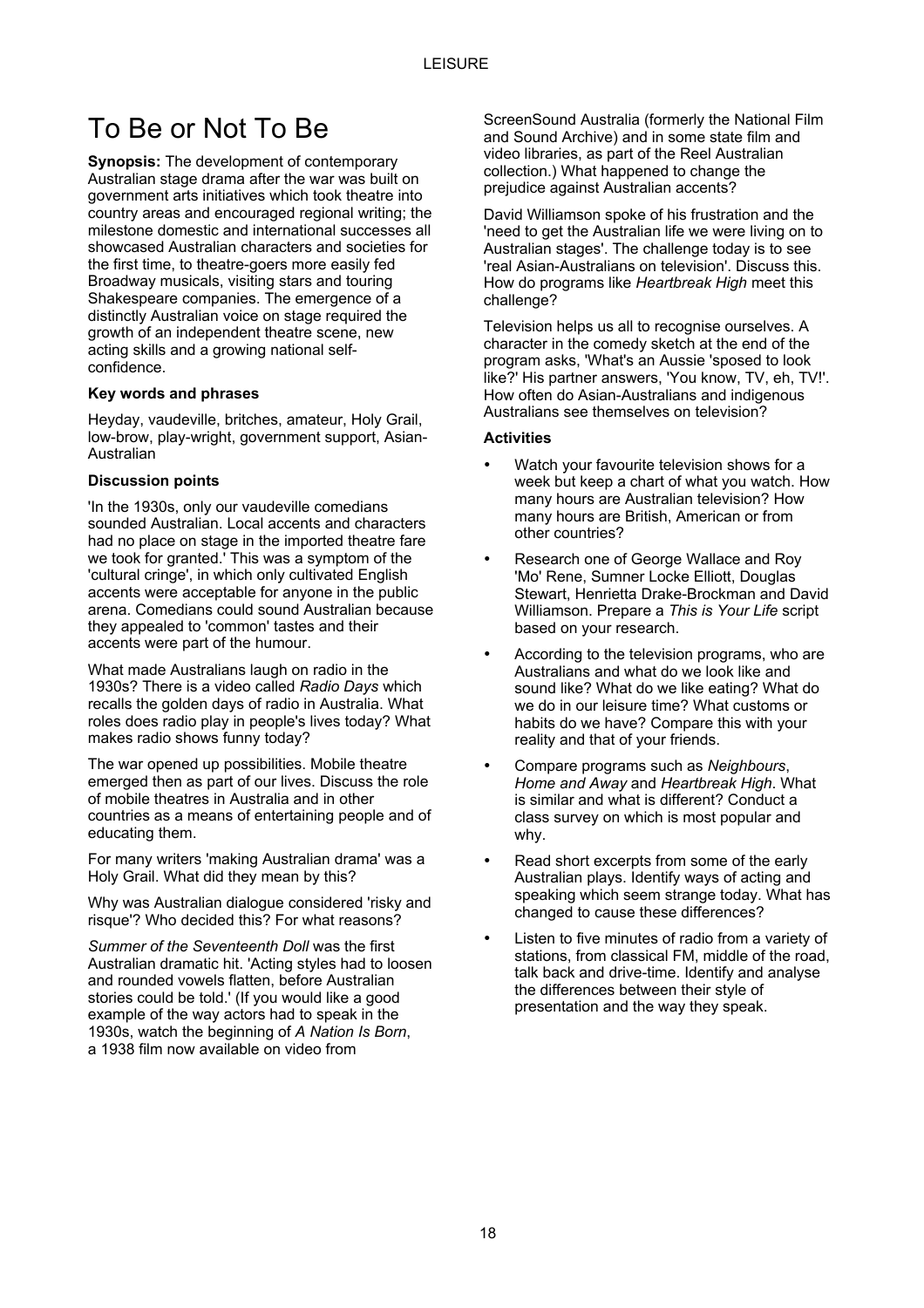### Call to Arms

**Synopsis:** At the time of the First World War, Australia had the highest level of volunteer soldiers and casualties among its Great War allies, men and boys eager for adventure on the other side of the world. When voluntarism was running out of steam, conscription became an issue that split the nation. During the Second World War we enlisted for economic reasons and the genuine threat posed to the nation's security. After Vietnam, when public opinion was violently divided to the war at all and conscription was a major issue again, there were different wounds to heal.

#### **Key words and phrases**

Casualties, conscripts referendum, volunteer, wanderlust, innocence, Cenotaph, trenches, veterans

#### **Discussion points**

Australians had been involved in war before World War I. Investigate and discuss the Boer War. Watch the film *Breaker Morant* to get an idea of some of the issues involved. You could tell the story from the points of view of the Boers, the English and the African people.

Many soldiers volunteered for World War I 'for Empire, a regular wage and a chance to travel.' What did this mean to them? Would you do this?

Investigate the issue of 'child soldiers' worldwide. Find out where children are being used as soldiers and what long-term effects result. The internet is a good place to find out this kind of information. New Internationalist magazine also features stories on current issues of concern.

Find out about the conscription debates in Australia last century. Who was for and who was against? What are the arguments for and against?

The narration says the soldiers were 'under trained and over eager'. Discuss the implications of this statement for their safety and effectiveness in battle. Compare reasons for joining up in World War I with World War II.

- Research the statistics for major battles in World War I. Which country suffered the most casualties? Each statistic is a person. Read a war poem or a book about trench warfare, *1914* or *All Quiet on the Western Front*. Watch a film such as *Gallipoli* or *Oh! What a Lovely War*. Listen to the song *The Band Played Waltzing Matilda*. What do they say about the reality of war?
- What sorts of things happened to the soldiers from all these wars when they returned home? How did their families cope with the changes?
- Vietnam has been called 'the war we didn't need to have'. What does this mean? Summarise the arguments of those who wanted the war and those who were opposed to it.
- How does the program portray women's roles in the wars of the  $20<sup>th</sup>$  century? Interview women you know who have lived through a war. (Make sure that they are willing to be asked about this. Women who have suffered in war may not wish to discuss or share their experiences.)
- Prepare a world map with active war sites marked. Where are wars happening now? What is causing them? What are the effects on those countries and how do they affect us?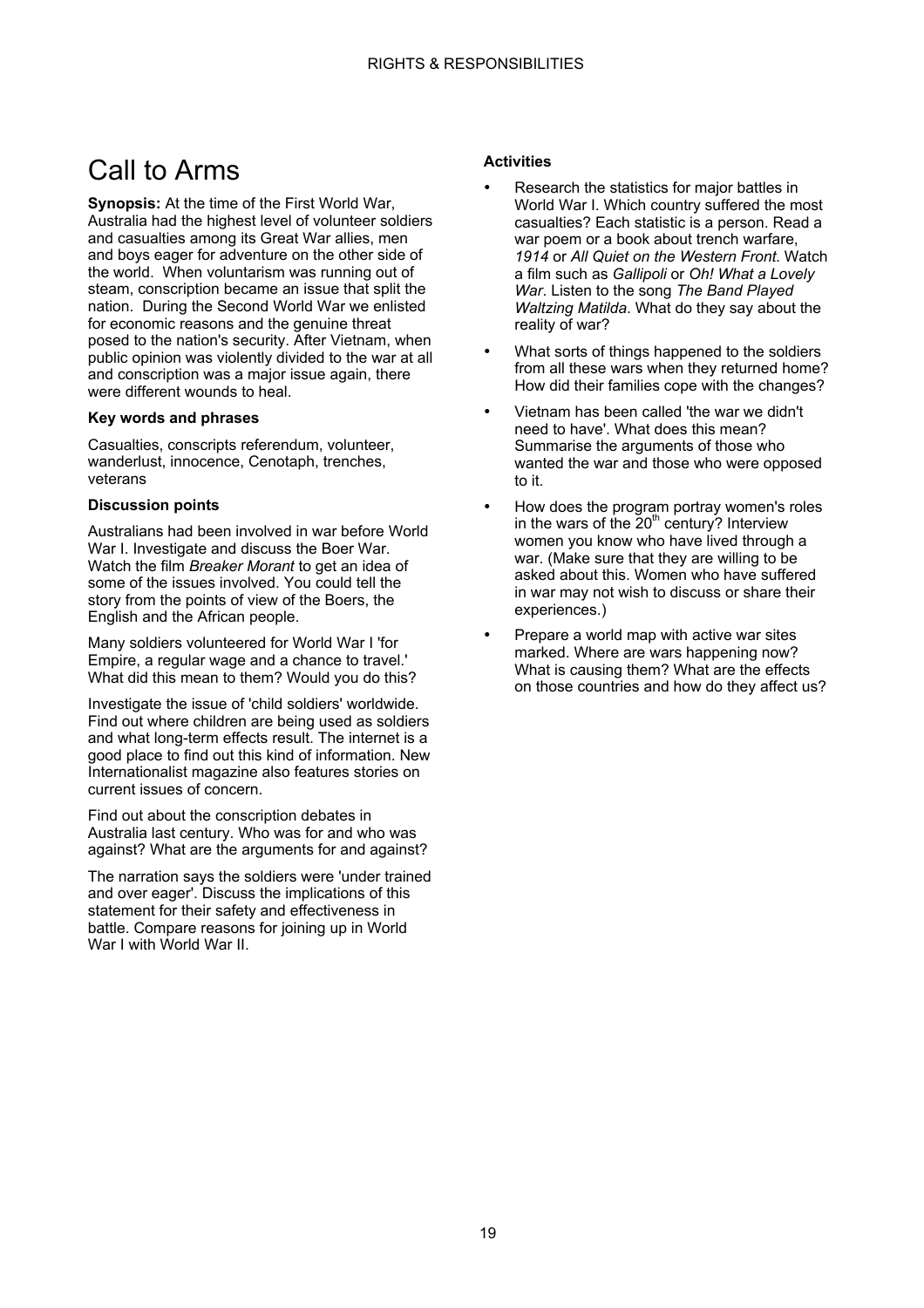### School Days

**Synopsis:** A century of school life in Australia from the days when the education system was designed to instil discipline and responsible citizenship, to the youth revolution of the 1970s when all aspects of a rigid school system were called into question. We look at the demise of corporal punishment and strictly gender-based curricula, the introduction of sex education and schools coming to terms with issues such as multiculturalism, reflecting a constantly changing society and its attitudes.

#### **Key words and phrases**

Bell, oath of allegiance, gender issues, fitting in, social revolution, individual freedom, the issue of hair, punishment, sex education rules, cultural make-up, indigenous education, bi-lingual education

#### **Discussion points**

Schools taught 'reading, writing and respect for authority'. Discuss what schools do today.

The narrator says, 'We all looked, sounded and, mostly, thought the same. Fitting in, not standing out, was the name of the game'. Discuss who had to fit in and to what? Who may not have 'fitted in' in the 1920s?

'We are on strike for our hair'. What did this sign mean? What are the rules about hair now? What are the reasons behind such rules?

Discipline and punishment have changed dramatically in schools. Why are rules necessary and what are the most effective ways of changing behaviour? When did attitudes change to allow boys to do home economics and cooking and girls to do Manual Arts? Is it important for them to have these varied skills?

One girl says: 'You can't teach people not to be racist'. Do you agree? If people learn to be racist, can't they learn not to be?

There is a very interesting song in the musical *South Pacific*, called *You've got to be carefully taught*. This song might make an interesting basis for a discussion and some personal writing about how people learn prejudice of any kind, whether it is racism or ageism or sexism or ableism. *West Side Story*, Baz Luhrman's *Romeo and Juliet*, *Schindler's List* and the Australian documentary *Exile in Sarajevo*, are films which depict various kinds of prejudice and their tragic consequences.

What roles do schools play today? What roles do parents play? Do these need to change?

- Compare stories about school days from as many different writers and countries as possible. Do the same with videos.
- Find some famous pop songs about school and play them for the class. What is the message behind the lyrics?
- What do people mean by the 'social revolution of the sixties'? Talk to people who were teenagers in the 1960s and find out what it meant to them.
- Prepare a time capsule about life at your school, to be opened in 30 years time. What should you put in? What would you leave out and why?
- Write a letter to a future grand-child telling him/her about your school.
- Australia is one of the most linguistically diverse societies in the world. Identify some other similar countries. Use the government census figures to identify the various languages used in Australia. Which language has the most speakers and which has the smallest number? Prepare a graph to illustrate.
- Choose one of the languages listed and research it for a five minute presentation.
- The 1970s saw the beginning of bilingual education for indigenous children. Investigate Aboriginal and Torres Strait Island languages. What has caused many of these languages to die out? How are the remaining language groups maintaining their languages?
- Near the end of *School Days*, two high school boys comment, 'We should be like brothers and sisters and stick up for each other'. 'Yeah, but does everyone think like that?' Plan a debate around these comments. Or write a short, dramatic script incorporating these comments and perform or record it for an audience.
- What could make the first boy's ideal a reality? What would a school look like and sound like if this really happened? What could have happened to the second boy to make him sound so cynical?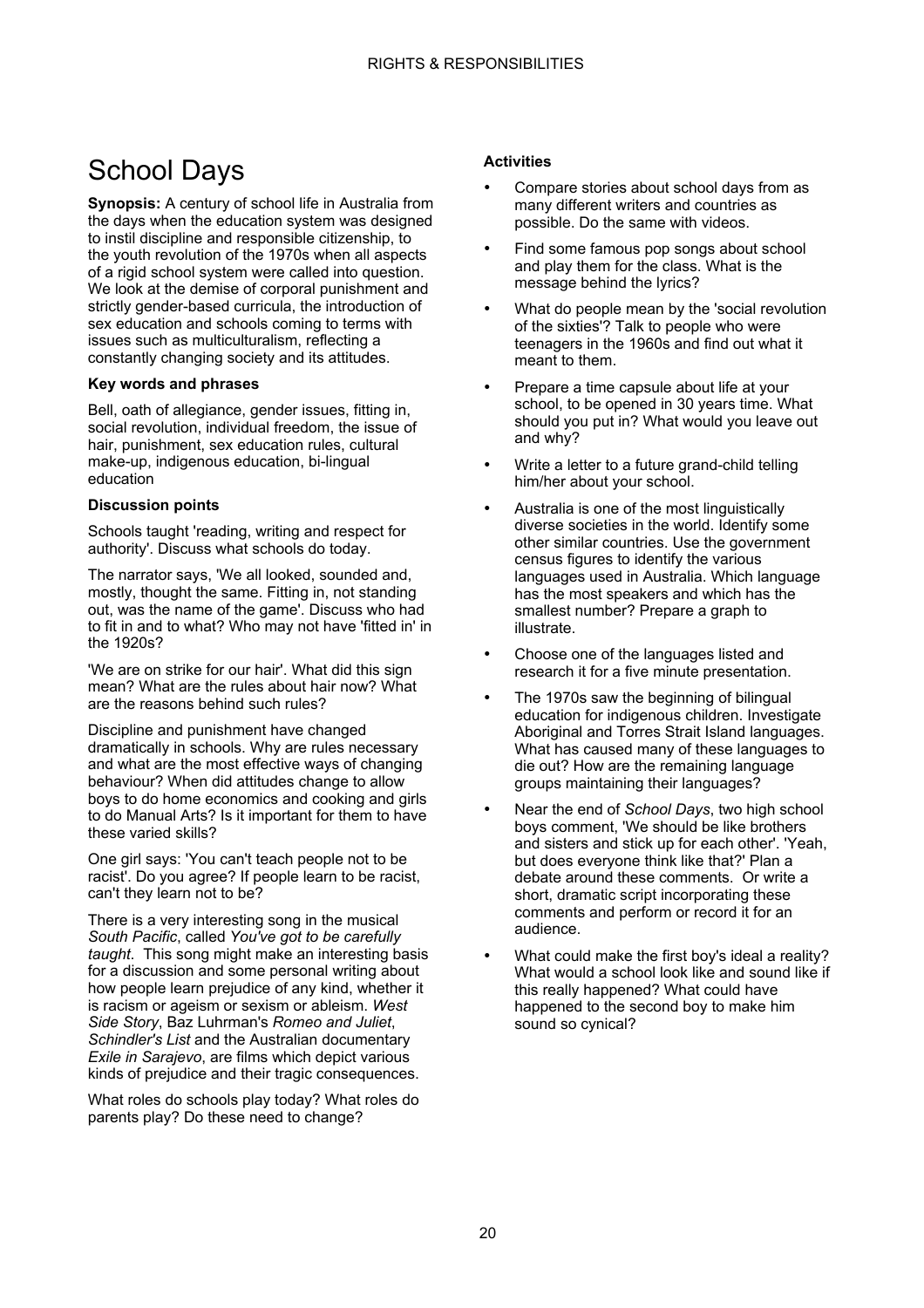### Law of this Land

**Synopsis:** Indigenous Australians tell their own stories of the land and its integral importance to Aboriginal culture, handed down by elders to those younger generations willing to learn but nearly extinguished in a century of cultural oppression. We observe significant milestones in the Aboriginal fight for recognition as a living culture with laws that apply to territories and significant landscapes they have lived in for thousands of years.

#### **Key words and phrases**

The Dreaming, the law, elder, inalienable title, boundary markers, indigenous, Terra Nullius

#### **Discussion points**

'We followed our law men since ancient times. We have sat in the shade and listened to our Dreaming laws. Our grandfathers would impart to their grandsons the treasured law which we kept so strongly in our minds and that is how it is held and looked after.' (Elder, Mutitjulu community)

This program is different from other programs in the series. The elder speaks directly to us through the interpreter. He looks at the camera. He is not spoken 'for' or 'about'. What are the differences between this kind of reporting and film about Aboriginal people narrated by a non-Aboriginal person?

'We are teaching our children and grandchildren for the future. Maybe they are going to change, but we want them to hold our law. Some of them listen to us. Some of them go their own way.' (Elder, Dhalwangu clan)

In the excerpt from the film, *Narritjin at Djarrakpi* (1981), the painter explains his paintings. Find out what some of the symbols in dot paintings mean. Discuss the importance of respecting the art and the artist and the issue of design copyright.

Professor Marcia Langton from the Northern Territory University illustrates the diversity of Aboriginality. She warns that 'the notion of the Dreaming should not be trivialised'. What does she mean? What is the significance of the Dreaming compared with the Dreamtime?

'So why, how come white people came to steal this land? How is it they have barged straight past us when we've been here since ancient times? Ever since they've come we've been begging for our land back again.' (Spokeswoman from Uluru)

Is there ONE truth or many truths? Who decides? How often do we hear indigenous voices telling their story, their history? How is this version of history different from the one we usually hear and read?

'… the children and the dogs are happy, even the trees are happy. We've been given back our aboriginal spirit.' The spokeswoman from Uluru rejoiced at the return of Uluru to Aboriginal people. Uluru used to be called Ayer's Rock. What differences does the change of name signify? Are names important? Murray Island is really called Mer. How did these places acquire English names? What does it mean when we read that explorers 'discovered' a place?

What does Reconciliation mean to you? What are the alternatives to the process of Reconciliation? Find out what is happening in the Reconciliation process in your city or town. How can each of us contribute to the process?

Eddie Mabo had to prove to the Australian court that the land belonged to his people. He did this by showing the judge the boundary markers that have been there for centuries.

'We indigenous Australians always knew that Terra Nullius was wrong. But until 1992, Australians did not recognise our title to our land. The High Court's decision changed this and changed Australia for ever.' (Lois O'Donoghue, Chairperson ATSIC 1990-1995)

Find out about this famous Aboriginal Australian and her life and work. The concept and history of the Latin term, Terra Nullius, (empty or unoccupied land) is critical in understanding the Land Rights issue. You may need to explain the role of the High Court and what the 1992 decision was.

Research some family oral history that you are willing to share. This is a good opportunity to help students realise that everyone has a culture. Students could carry out an oral history exercise within their own family or community to record stories and history. This may involve interviewing and writing up their findings or recording them on audio or video-tape. Interviewing requires sensitivity and tact. Students could practise interviewing techniques on each other before they do this task in the community.

It also offers a good opportunity for sharing cross cultural information. What are appropriate and inappropriate ways of approaching people from various cultural backgrounds? Is politeness the same in every culture? Students may be able to negotiate with a community radio station to run their own program with the best of their interviews. Interviews could also be conducted in various community languages. This is a way of valuing students' skills and knowledge. If students have access to Media Studies equipment, they could make their own programs.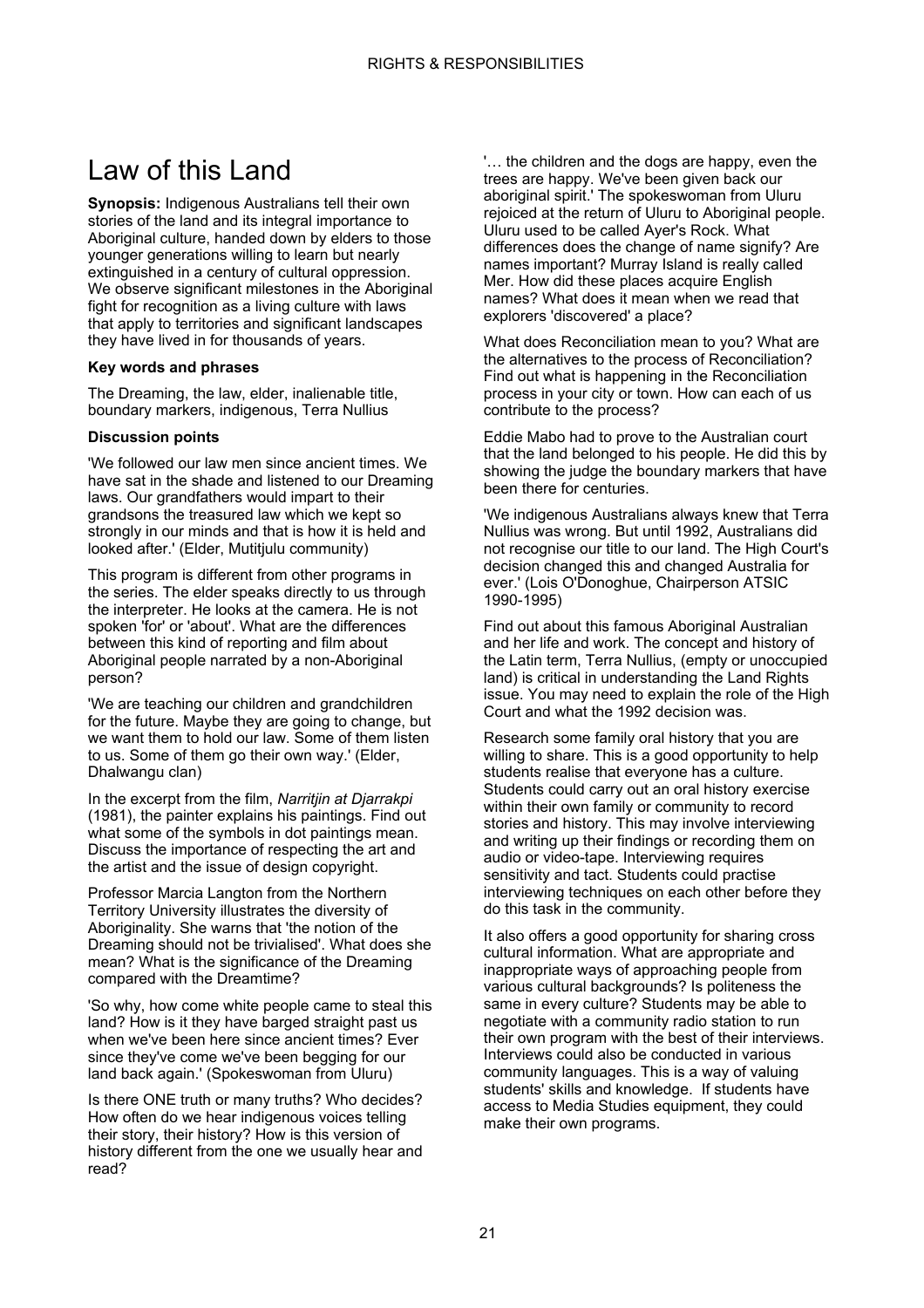#### **Activities**

- Investigate the issue of the Australian flag. What does the present flag mean and what are the arguments for and against changing it? There are currently 200 new designs which are available for public scrutiny. Find out where you can see them. Students could vote on the ones they prefer or design and justify their own.
- Research the terms 'the Dreaming' and 'the Dreamtime'. Which is a more accurate description? Find and share a Dreaming story, preferably one about the area in which you live.
- Tell the two histories side by side, the dominant view and the indigenous view. What are the key dates and issues? Who are the famous people? How are the two versions different?
- Flo Kennedy says, 'Our legal documents are our ancestors. We live in that kind of small community where we know what your grandfather has told you'. Flo Kennedy is talking here about 'oral tradition', passing on

knowledge and traditions from generation to generation. This is a different way of passing on knowledge from the dominant culture, which records through writing, sound and visual images. Her comments make an excellent introduction to this whole area of passing on knowledge. Discuss the positive and negative aspects of having an oral tradition.

- Research the various arguments and role play, debate or stage a 'hypothetical' on the Land Rights issue.
- Research Eddie Mabo and his struggle. Why is he a hero to many people, both indigenous and non-indigenous? (There is a very good video available on his life, titled *Mabo – Life of an Island Man*)
- Find out the history and meaning of these two flags shown in the video, the Aboriginal Flag and the blue and white flag of the Torres Strait Islands.
- Choose a national flag, find out what it means and share this information with the class.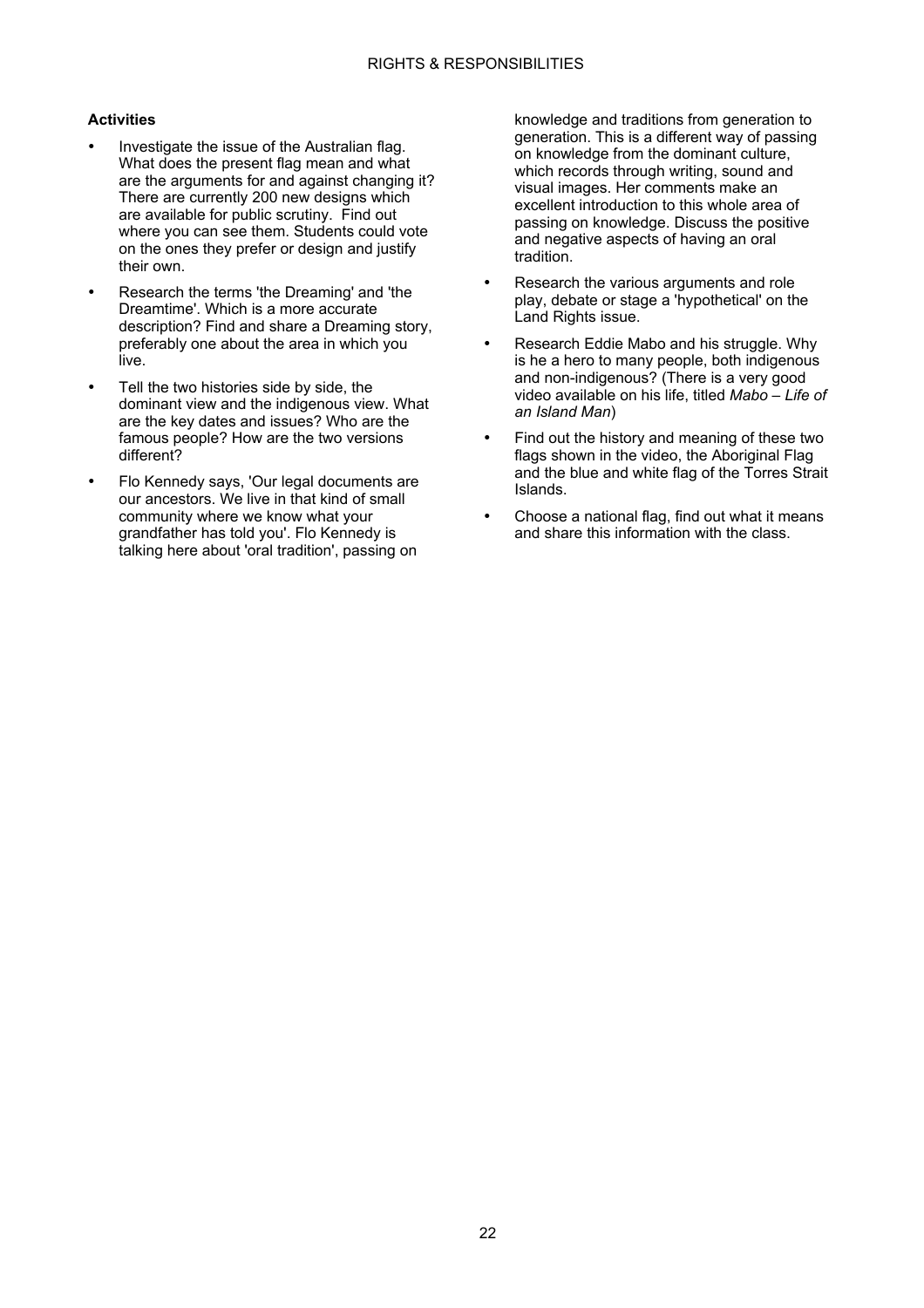### Breaking Away

**Synopsis:** This program looks at gender expectations and role behaviour in family life in the first half of the  $20<sup>th</sup>$  century. Women were expected to work only if needs and circumstances permitted, and only in a narrow range of jobs. This changed during war-time, when society needed women to take on what had been men's roles in the workplace, but the push for women to return to their previous place in society soon resumed. In the 1970s the feminist movement encouraged women to demand equal opportunities. This led to women breaking away from their traditional areas of employment to demand equal status and recognition of their worth as individuals.

#### **Key words and phrases**

Patterns of behaviour, natural duties, initiative, risk, tradition, equal pay, 'Ruth', childcare

#### **Discussion points**

Does being a mother and motherhood come 'naturally', as many people claim?

The narration states that work for women between 1939-1945 was 'tantalising but temporary'. What does this mean? How did war affect women's employment? What lessons can we learn from that?

'Mum and Dad don't panic, I just wanna be a mechanic.' This is the song Carburetta sings. This film was made 10 years or more ago. Would parents panic today if their daughter wanted to a mechanic?

Are there still 'male' jobs and 'female' jobs?

What is the 'glass ceiling'? What are your suggestions for dealing with it?

One of the women says, 'I was like Ruth in the Bible'. Read this famous story. Do you agree or disagree with Ruth's decision? What would you advise a modern Ruth to do?

Equal pay is a huge issue. Investigate pay rates in the work area you would like to join. What are the pay rates and chances for promotion? Find out when women in that job obtained equal pay.

The late Edna Ryan, a great champion of women's rights, said, 'We were always only half of everything, even in our own minds'. What did she mean? What messages do you think young women have about themselves today? Where do such messages come from?

Attitudes to women's roles differ across cultures and religions. Identify the main areas in which these might differ and discuss the possible reasons behind such differences.

- Interview your mother or caregiver about their working day, whether they are at home or at work. Prepare a timetable of a typical day for each one. Compare and discuss your findings. Did anything surprise you?
- Compare experiences of childcare in your group. What are the positive and negative aspects of young children staying home or attending childcare centres?
- Investigate various kinds of childcare and their costs. Prepare a budget for a family with two small children on the average wage, taking childcare costs into account. Discuss your findings.
- What is a 'good' mother or caregiver? Brainstorm the qualities this person should have. Rank them in priority. Does everyone agree?
- Read stories about women and war. Compare stories across cultures and times. What is similar and what is different about their experiences and responses?
- 'Take initiative, be daring. It's what you think about yourself that's important.' This was one of the messages from the 1970s. Do you agree? Would everyone?
- Survey the class about whether they think they will be working mothers or would want their wives or partners to work. Then compare the survey results with the actual figures for working women. Discuss any discrepancies which appear.
- Tape and analyse a news program and some advertisements. Compare the roles played by men and women. Do they represent your reality? If not, how are they different?
- Find out the process by which you can make praise or complain about anything in the media. Write an example of each kind of letter about a real program, which has offended you or pleased you.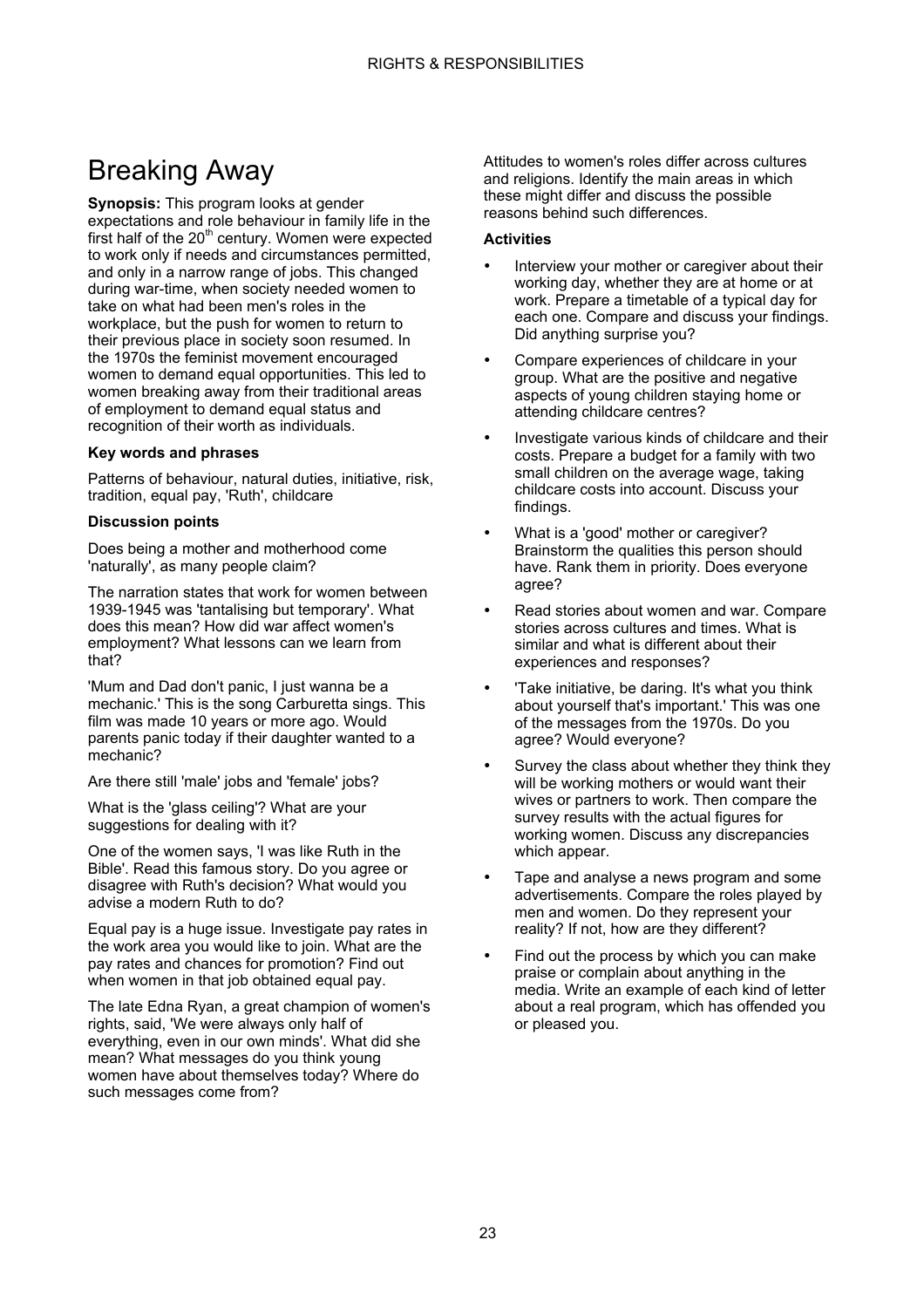### A Fair Go

**Synopsis:** A look at how Australia's major unions made themselves intrinisic to the lives and livelihoods of miners and waterside workers, eventually galvanising their economic bargaining power to fight for workers' rights between the wars and up to the confrontation with the government. These unions spearheaded one of the most feared and respected workers' movements in the world, but only after backbreaking struggles to serve and protect the rights of Australians to safe and sanitary working conditions, a living wage and sympathetic medical and retirement schemes.

#### **Key words and phrases**

Rights, down tools, compensation, long service leave, Federation, de-registered, solidarity, bulllines, job security, productivity, unions, strikes, industrial unrest

#### **Discussion points**

What do you think the Australian concept of 'A Fair Go' means? Is it still relevant today?

It is easy to forget what life was like before workers' rights were won. Brainstorm what you understand by 'workers' rights'. Find out when and how workers were protected by law.

'A man's threat to down tools was worth nothing when another 20 would take them up.' Explain this comment. Is it still true today for men and women?

After World War II, there were strikes against the poor conditions in mines and on the wharves. There was no compensation for injuries received, no long service leave, or holidays. In practice this meant that poor men over 75 years old had to keep working.

- Research the 1954 two week strike which the workers won. Investigate the causes of a recent strike or industrial action by reading the papers and watching and listening to the media. Compare the different versions of the same event by comparing different news reports.
- Organise a debate between a union representative and a person from the Chamber of Commerce about compulsory and non-compulsory union membership.
- Watch films about the Great Depression, for example *Caddie*. This illustrates what life was like when there was inadequate legal protection for women workers.
- Investigate the way workers are treated in countries such as Sweden, the Netherlands and Ireland and compare this with the treatment of workers in such countries as Indonesia, China and Russia. Report on your investigations.
- Use the internet to research a topic that interests you in relation to work. It could be conditions for working women or the plight of child labourers throughout the world.
- Find out about conditions for 'piece workers' in Australia. Who does this work and what is their pay and conditions?
- What is your ideal job? What qualifications do you need? Prepare a five-year plan for yourself. What do you need to know or do in order to reach your goal?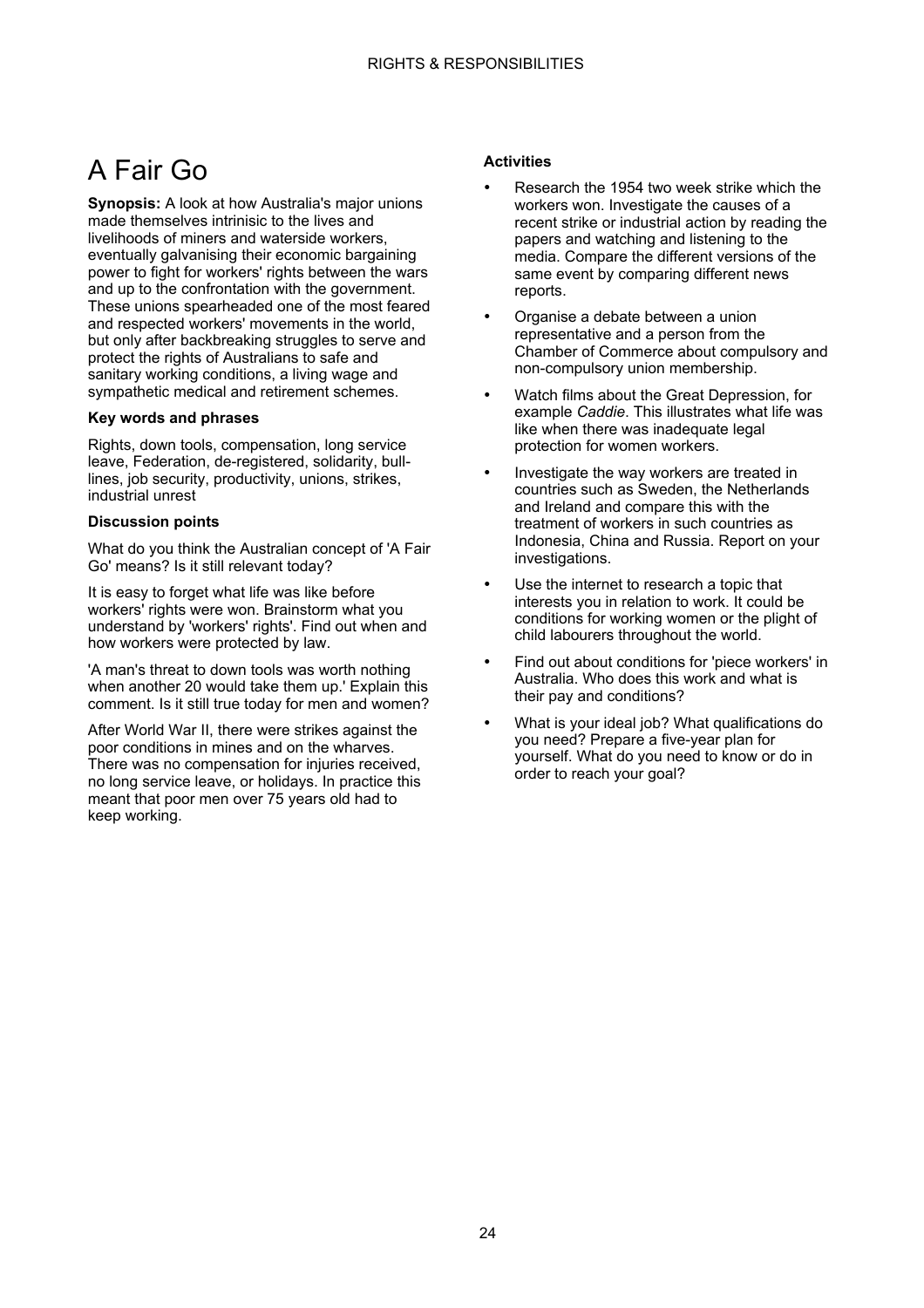### Fighting Nature

**Synopsis:** In this uniquely ancient land, different types of farming and methods of land management introduced by Europeans made for short-term wealth but long-term problems. Environmental concerns and disastrous conditions have necessitated changes to the ways we interact with and exploit our environment. The urge to tame nature yielded half a century of unbound primary growth but had shocking results in an ecologically delicate country, with the wide ranging introduction of grazing animals, modern pesticides and fertilisers, wholesale deforestation leading to soil erosion and salinity, extended drought regions and the subsequent decline of farming viabilities. New crops and new thinking are needed.

#### **Key words and phrases**

Two cultures, environment, detonation, indigenous, dominion, Terra Nullius, erosion, ecosystem, quarantine, future generations, stewardship, genetic engineering

#### **Discussion points**

There are different ways of looking at 'development'. We can see it as 'the way', 'human progress', 'earth yields to the dominion of 'man'. Or, we can see ourselves as part of the earth's ecosystem and as stewards for future generations.

Bill has the last word on behalf of future generations. What does responsibility to future generations mean to you?

The rapid development of genetic engineering is an important issue. Discuss it under the headings Positive, Negative and Interesting.

Discuss the expression, 'Act Locally, Think Globally'. What can you do every day to make a difference?

Students who are fluent in a language other than English could offer their reports to newspapers or other media which use that language, as part of a community education process.

The internet is a good source of web sites for taking action for change, from writing letters to save the tiger through to electronic petitions. It also provides up to date data on environmental issues.

- The narration of the 1925 film states, 'Man has come to stay. His conquest has begun. Fences must be put up. Trees must be ringbarked, scrub must be burned and the earth yields to the dominion of man'. Bill Neidjie, the Kakadu man who introduces this program tells us, 'This ground, and this earth, like brother and mother. They cutting its body off us. They cutting our mother's belly'. Compare these two views in the light of what we know about land conservation.
- Prepare short commentaries about land clearing in Australia, one from the point of view of farmers, one from a conservation point of view of farmers, one from a conservation point of view. What is the scientific evidence about the effects of land clearing?
- Investigate the causes and effects of erosion in a place near you.
- Research an environmental problem in a country you would like to visit. How did it come about and what is being done about it?
- Investigate alternative ways of growing crops, such as permaculture or hydroponics.
- Adopt a river and become an expert on its current state. Prepare a report or a display on your river.
- The 1946 film reveals concern about the loss of topsoil and erosion. Was super-phosphate a long-term answer to this problem?
- Australia has strict quarantine regulations. What happens when quarantine fails? Contact a spokesperson for Customs and Quarantine and ask them to speak to you about these questions.
- Investigate the damage caused by an imported pest such as foxes, rabbits, cats or plants such as Salvation Jane or blackberries.
- Identify some ecosystems which are in danger in Australia and worldwide. Report on what is causing the problem and what solutions are available if any. (The bleaching of the Great Barrier Reef is an on-going issue for concern)
- Identify things we can all do to help save the planet, at home, locally and globally.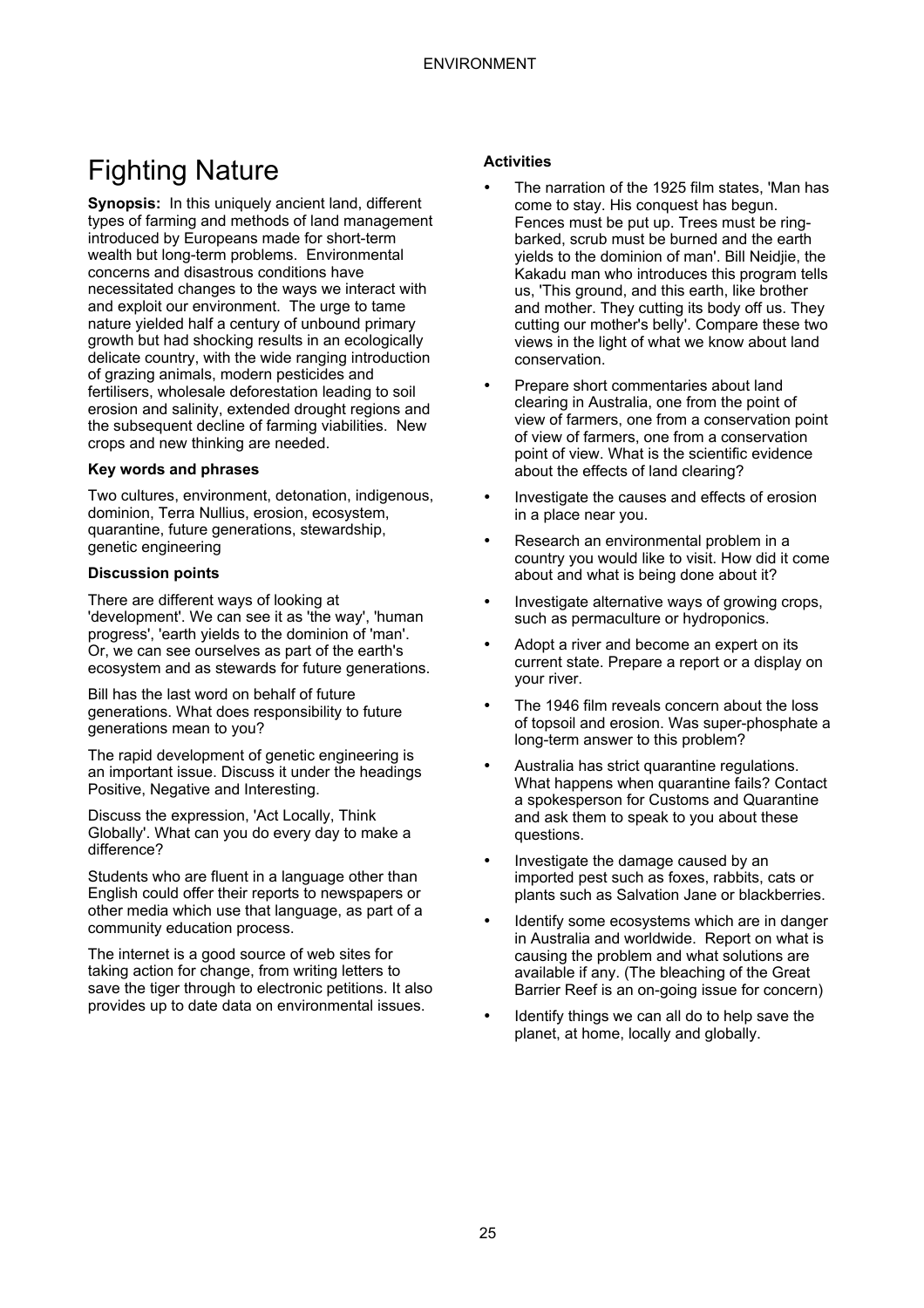### Sea Around Us

**Synopsis:** The sea has always been central to our lifestyles and leisure pursuits, a source of exploration, industry and staple foods but there has been a century of change in the ways Australians live, work and play along the coast. Our attitudes to the environment extend now to the sea. and we contrast intrusive fishing methods, science and tourism of bygone eras with modern marine policies and fishing practices.

#### **Key words and phrases**

Sun worshipper, symbolic, dreaded menace, 'thar she blows', preservation of species, protected species

#### **Discussion points**

The sea has always been important to Australians as most live in coastal cities. One early film describes the beach as the place where 'you meet the typical Australian - he lives outdoors most of the year - a husky laughing sun worshipper'. Is this comment true? Was it ever? The typical Australian in this film is male and the dialogue reflects this. Can you explain why women did not feature in this view of the ideal Australian?

Bondi Beach in 1926 was a favourite fishing spot. Would you fish there today? If not, why not?

The sea has also been a source of food, work and income. The clip showing harpooning of whales in 1952 has the following narrative. 'It's a strike, but the whale still has plenty of kick! And again the vital hit the finishing touch to the big mammal.' Compare this with a nature film about whales made more recently. What has changed about the language used about whales then and now and how have our attitudes towards whales as a species changed?

'A government inspector checks each catch to make sure it is over the minimum length of 35 feet, ensuring the preservation of the species.' Despite these assurances, did this measurement ensure the preservation of the species? Investigate the whaling industry. When was most whaling stopped and why? Which species are still in danger of extinction?

The language from the 1963 film is similar. The sea is seen as the enemy. The diver goes into a 'grotesque and inhuman world'. However in 1997, the narrator is saying 'Science and Technology have forced us to re-evalute our relationship with the ocean and its resources'. How would you describe humankind's relationship with the ocean today? Is there one attitude or many?

How do we reconcile use of the sea with the sea's survival? The *State of the Environment Report* provides up to date information and data on the state of the seas around Australia.

'The most common sights and simple pleasures seem more precious than ever.' Discuss the meaning of the final sentence of this program.

- Research and report on the biggest problems facing the oceans today.
- Find some success stories about helping to save the oceans.
- Brainstorm everything you know about the sea on a large piece of paper. Put it on the wall and identify the most important pieces of information.
- What can we do to help the ocean? Prepare a publicity campaign or a personal action plan for changing your own behaviours to help protect your local ocean or waterway.
- Write a letter or prepare a video for future generations telling them what you plan to do and what you hope your actions will accomplish.
- Organise and carry out a clean up of a local beach area or waterway.
- Share a favourite story, poem, picture, song or audio tape about the sea. Play sea music in the background.
- Make a short oral presentation about your favourite beach and why it is the best place to spend a summer day.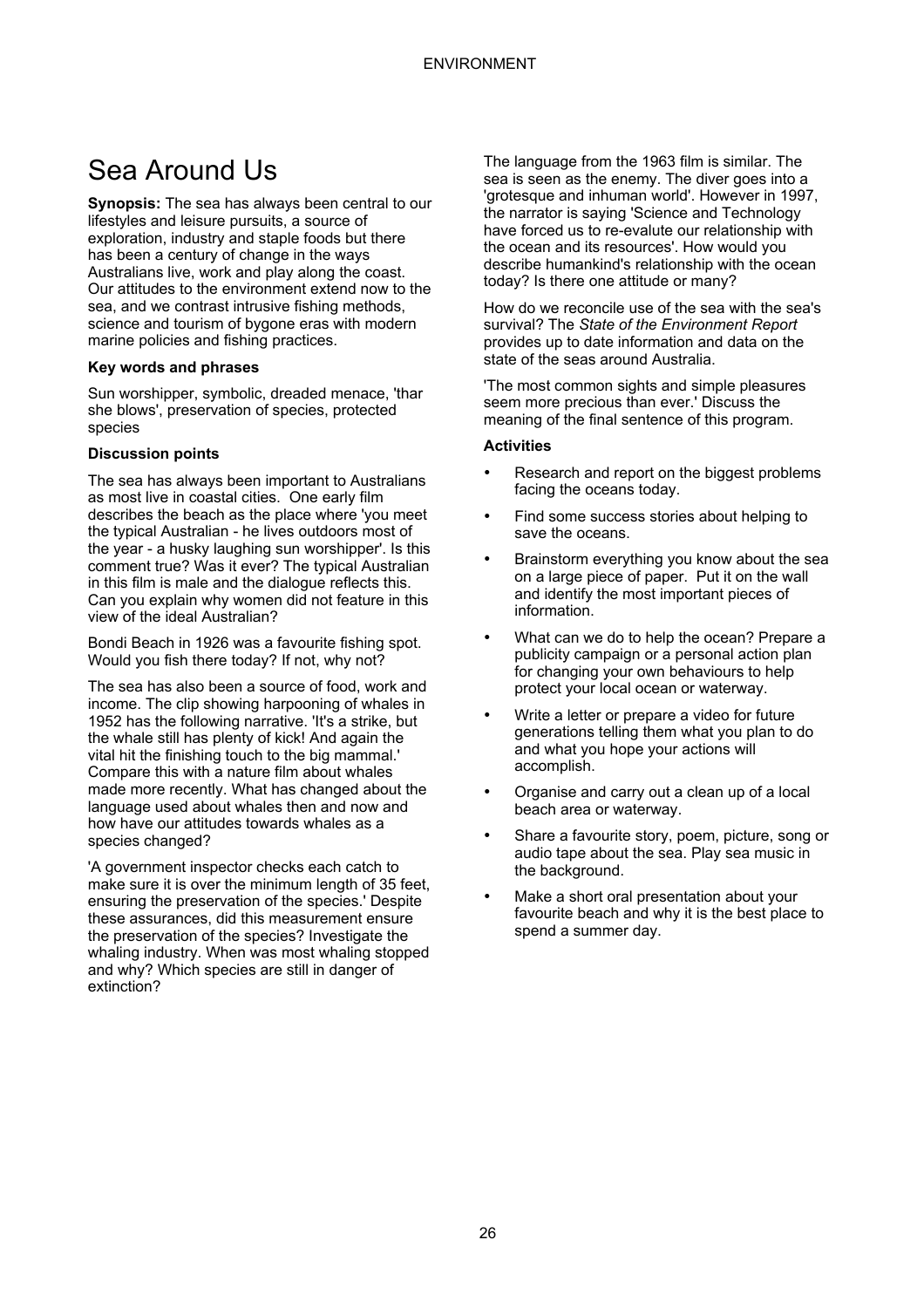### Frozen Images

**Synopsis:** Through the great Australian documentary maker Frank Hurley's personal stories and films from various Antarctic expeditions, the primitive and dangerous conditions faced in the last unknown continent are brought to life. Hurley's intrepid camera work illuminates the natural beauty, scientific wealth and environmental fragility and provides a dramatic background to Australia's long and abiding national interests in the region.

#### **Key words and phrases**

Spectacle, blizzard, pack ice, crevasse, husky, explorers, continent, expedition, howling, bases, sector, grim conditions, winter quarters, parts unknown

#### **Discussion points**

What do you already know about this mysterious continent? Is your knowledge accurate or out of date? Is it based on facts or hearsay?

Antarctic exploration is full of heroic or foolhardy stories. See if you can find examples of both. Investigate people such as Scott, Amundsen, Shackleton and Mawson. When were women allowed to work in Antarctica? In what roles?

Investigate the size of, and conditions on, the early ships that sailed to Antarctica.

Tell the story of the huskies of Antarctica. What happened to them and why?

- Are there any modern equivalents to the Antarctic explorers? Investigate and report.
- We see the Australians claiming some of Antarctica for Britain. Does anyone 'own' Antarctica? Find out which countries have bases on Antarctica. Choose one and report on its history there.
- Scientific investigation in Antarctica has been very important. Research and report on at least one scientific discovery based on Antarctic research.
- Investigate what the process is for finding work on the frozen continent. If you know someone who has been to Antarctica, ask him or her to come and share his or her experiences with you.
- Frank Hurley was the cameraman for the early expeditions to Antarctica. Compare his films with a modern video about Antarctica. What can modern cameras do that his could not?
- Read at least one chapter from one of the explorer's stories. Report your findings to the group.
- Would it really be possible to use Antarctica as a source of fresh water for Australia? What are the problems associated with this idea?
- What are the navigational and climate hazards associated with travel to Antarctica? You could investigate the tragedy of the Air New Zealand flight that crashed on Mount Erebus.
- Antarctic research has played a key role in revealing damage to the Ozone layer and in revealing pollution levels of various chemicals. Investigate and report on an aspect of this research.
- Analyse and discuss the personal skills you might need if you were posted to an Antarctic base for a year.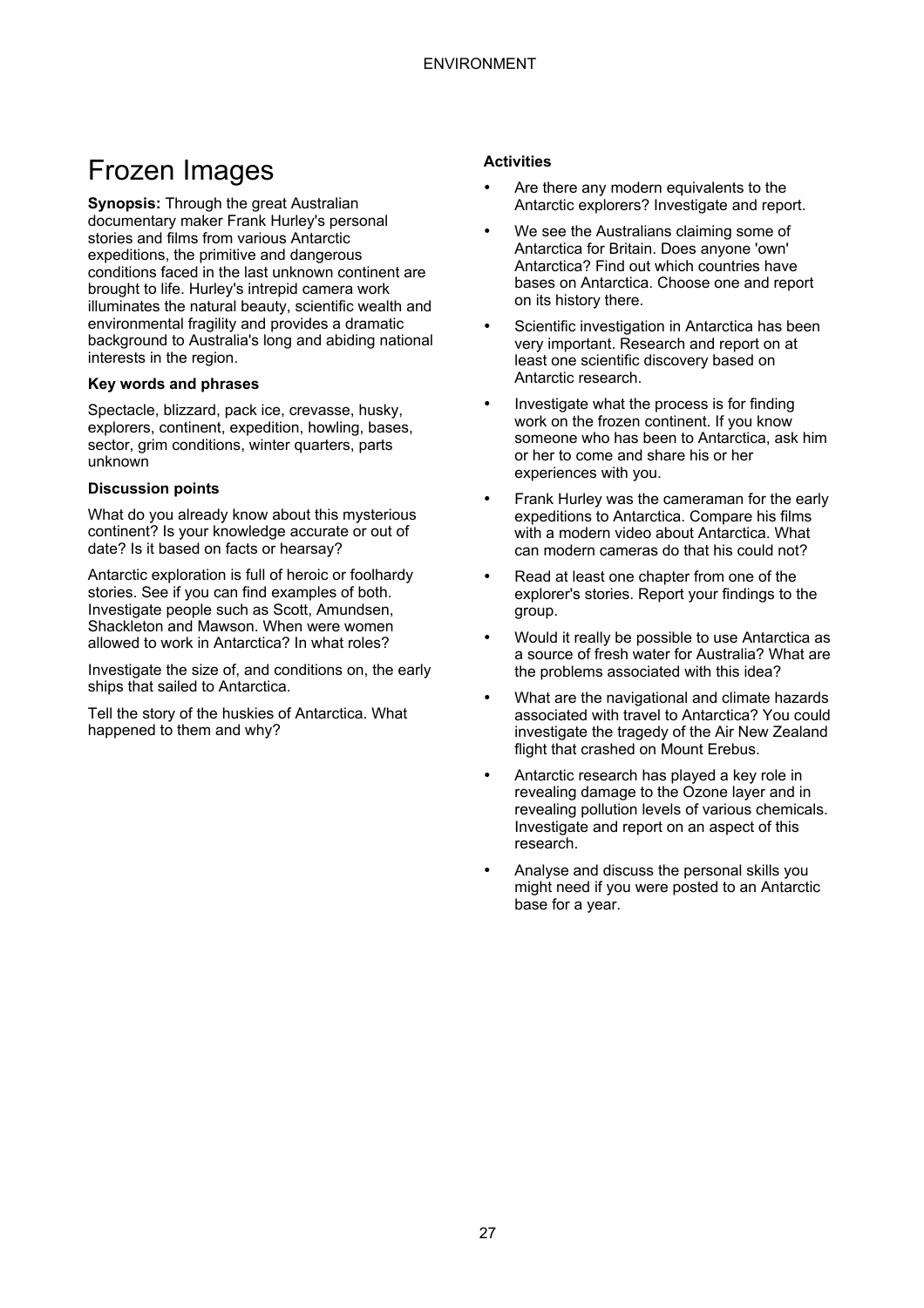### Dealing With Disaster

**Synopsis:** The devastating effects of natural disasters and the ways Australians throughout this century have coped in their aftermath are reflected in this program. This country has always had to come to terms with shocking destruction after bushfires, droughts, floods and cyclones. We look at the human responses, the courage displayed on community levels and the strength and determination required to clean up and rebuild.

#### **Key words and phrases**

Natural disasters, devastation, flexing, qualities, reserves, mateship, looting, the Wet, like a flash

#### **Discussion points**

Several subject areas could cooperate to do a joint project on this topic. Geography, History, English, Studies of Society and the Environment and Media Studies could look at disasters from their various angles.

The program begins with lines from Dorothea Mackellar's *I love a sunburnt country*, a poem which every child once had to learn at school. 'Her beauty and her terror, this wide brown land for me.' This line is easy to say but the reality of 'terror' is more difficult. As the narration states, 'Natural disasters are never very far away in this country'. What are Australia's natural disasters and where and how often do they occur?

Are El Niño and the effects of global warming changing the locations, intensity and frequency of natural disasters? (The internet is an excellent source of detailed and up to date information on these issues.)

Natural disasters are a good introduction to the issue of human survival during the ages. How are humans vulnerable and how have we survived? This could open into a global perspective and comparative studies with other countries and how they deal with disasters.

Compare Australia's experiences and responses to natural disasters with the experience of other countries, eg. Afghanistan, China, Turkey, Papua New Guinea and Irian Jaya. What influences effective responses to disasters? Discuss the major threats to the survival of humankind and to life on the planet generally.

There are also disasters caused by humans, for example, the Port Arthur tragedy. Are the responses similar?

- Create a map of different disasters of this century or any designated time period, together with a time line.
- Narrator: 'The emotional devastation is shocking'. What does this mean in human terms? One woman says, 'You always read about these things but you never think these things are going to happen to you'. Use these quotes to begin writing a story about a recent disaster, using other resources to help. Find information in reports of Cyclone Tracey, Darwin 1974, or in the recent floods and fires around Australia.
- Alert students to using their other senses. What can they find out about what each disaster looks like, sounds like, smells like? They will be able to find this out from personal accounts. (The survivor of the 1997 Thredbo disaster has written in detail of his ordeal.)
- Disasters also bring out the worst in people. Find instances of this in disasters such as Cyclone Tracey or the recent bushfires.
- Many effects of disasters must be dealt with immediately by public authorities. Use recent news coverage of a natural disaster to prepare a disaster plan for prioritising public needs such as water, medical supplies and communication and ways of meeting them quickly.
- Consider various forms of natural disaster in terms of their causes and how to deal with them. Contact local emergency services. They may be able to provide speakers or information about safety in disasters.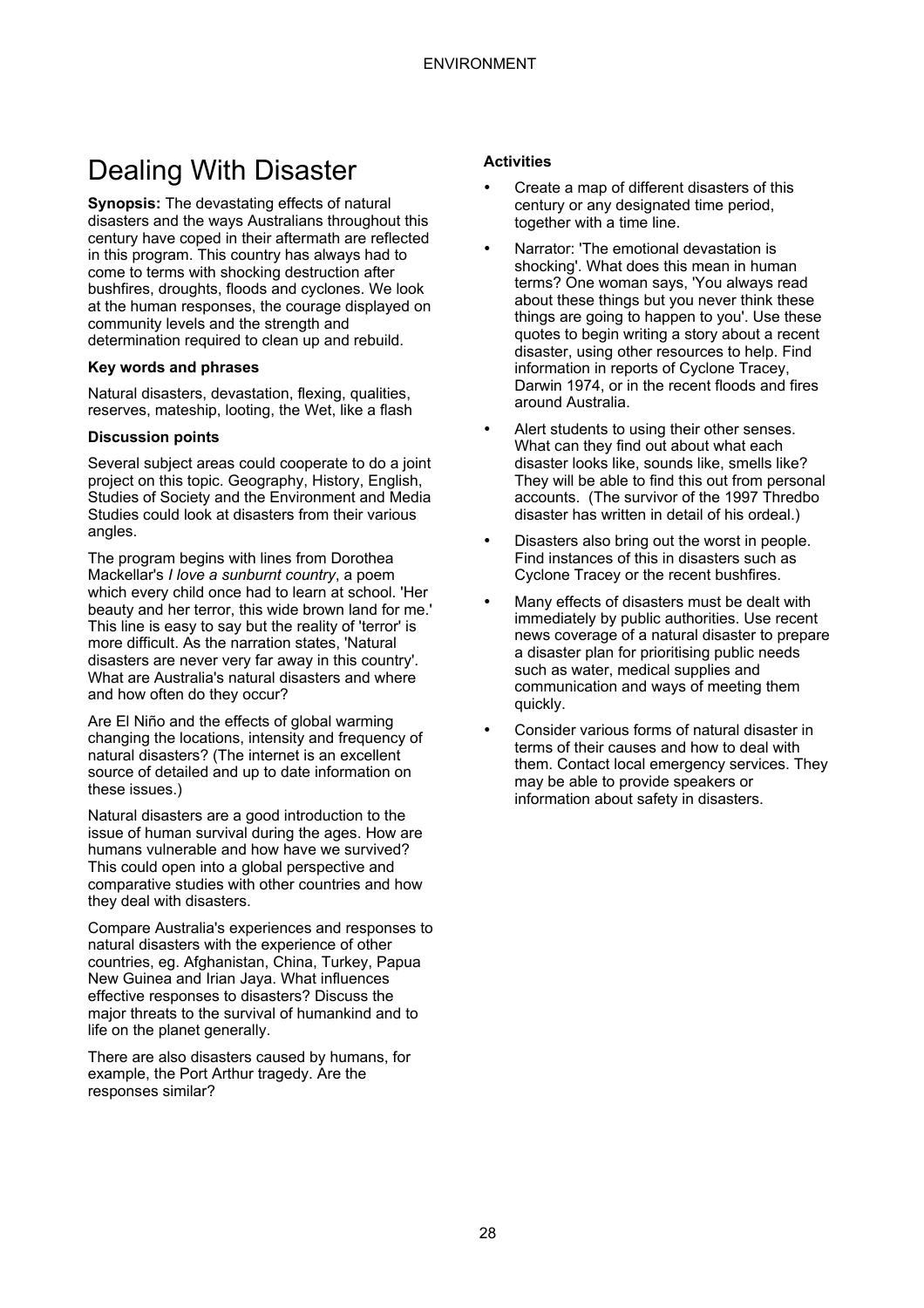### Great Prospects

**Synopsis:** Much of Australia's wealth derives from mining and the townships that sprung up around gold, silver, iron-ore, asbestos and copper mines. From the Victorian grandeur of Ballarat and unique character of Kalgoorlie, to the colourful history of Broken Hill and the company towns established in outback isolation. The fortunes of mining towns reflect a modern pioneering spirit and variously successful attempts at creating 'instant' communities and servicing the needs of those workers and their families prepared to live far from the cities.

#### **Key words and phrases**

The 'lucky' country, a few bob, mineral deposits, ghost town, paternalism, tailings, gold rushes, Golden Mile, ounces, mullock dumps, past glories, frontiers, isolated, mineral deposits, uranium, stress, paternalism

#### **Discussion points**

What lessons can we learn from this program to help us become more critical citizens? For example, the original film on the uranium mine at Batchelor in the Northern Territory concentrated on the services available to families and avoided mentioning any of the hazards of uranium mining and its by-products. What might an honest film have said about it?

Women have played important but often unacknowledged roles in mining towns. Investigate women's roles in the mining industry today.

The program concludes with the words 'This will eventually be a ghost town, like everything to do with mining'. What do you understand this to mean?

- Identify the benefits Australia has received from mining. Make a chart comparing these with the costs to the environment and the health risks involved.
- Read the newspaper coverage of the deaths caused by blue asbestos in the mining town of Wittenoom. Compare this information with the film segment about Wittenoom. What can we learn from this past mistake so that we can avoid such tragedies in the future?
- The film on Rum Jungle included the comment, 'The yellow powder is like mustard. Pretty hot stuff!' At that time it was meant to be a clever joke. How would you describe the 'yellow powder' today? Rewrite the script and present it. How is it different from the original?
- Prepare a role-play on the issue of Wittenoom and asbestosis. Use your research to prepare a 'brief' for each role. Those students not taking a role can judge the arguments.
- How hazardous is mining today? Investigate the health statistics for miners in the various mining areas. Contact the relevant unions to find out about the conditions you could expect if you worked in any of the mining industries today. Draw up a work chart to illustrate your findings.
- Research and report on 'sustainable' sources of energy. Which do you support and why?
- What kinds of writing, painting and any other forms of art have taken their inspiration from mining and the mining way of life? What symbols have they used?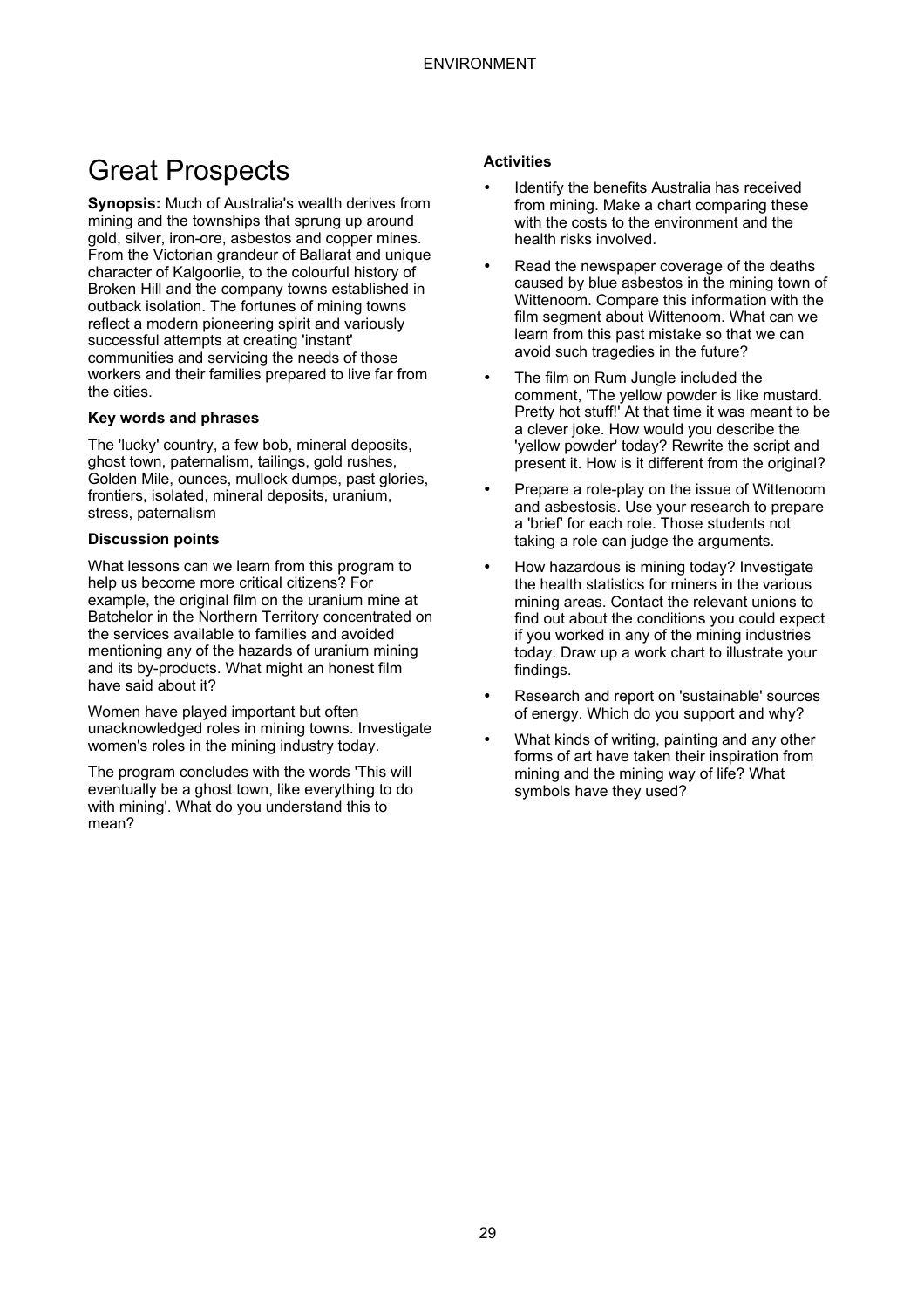### Making Australia Home

**Synopsis:** Australia's post-war immigration policies were the first to actively attract large numbers of people from non-English speaking countries. A generation had to adapt and assimilate to a very different life, as well as language, with few support systems in place. The relaxation of racist immigration policies in the 1970s and the adoption of multiculturalism lead to a new generation of migrants with new needs and the same old problems.

#### **Key words and phrases**

'Going begging', immigration policies, new Australians, wastage, assisted migrant, values, community-based support systems, cohesion and diversity, racism, boom, adjustment, ancestors

#### **Discussion points**

Arthur Calwell threatened that 'without immigration… as a nation we shall not survive'. What may have led him to believe this?

There are various opinions on Australia's population today. Some people believe that the continent is already overpopulated. Others disagree. What are the arguments for and against each point of view?

For a deeper look at the White Australia policy and the effects it had on people's lives look for the video called *Admission Impossible*, which reveals how discriminatory this policy was towards intending immigrants of colour and towards Jews, even after World War II.

'For the first time non-English speaking Europeans were actively targeted as new Australians.' Immigrants had to agree to work for two years. All men were classed as 'labourers' regardless of previous professions. What effects did this have on them and their families? How easy is it now for professionals from non-English speaking backgrounds to have their qualifications recognised?

A young woman says, 'the Greek people call me Australian and Australians call me Greek'. When does one become an Australian? What does being a bi-cultural Australian mean in practice? Does one have to give up one's home culture and language in order to be accepted as an Australian?

- A Vietnamese immigrant said, 'It is painful to leave one's country, leaving our ancestors' graves'. Identify what you would find most difficult to leave behind if you had to migrate to another country. Students who can remember this experience may be willing to share their own memories. For some students, particularly those from war-torn countries who may have memories they do not want to relive or share, this may be inappropriate. There are many stories and books which may help students to deal with this topic through someone else's experience.
- What was Arthur Calwell's role in Australia's immigration policy? Organise a class debate, with students researching various aspects. Choose a person or role and research what kind of opinions this person may have had and why. For example, an immigrant trying to stay, a journalist, a politician.
- Organise a 'language exchange' so you can learn something of another language over a period of two weeks or longer. (You could also use the internet for this, if students are not in a classroom where they have access to a variety of languages)
- Look for the short story and the film called *Molly's Pilgrim*. This is a touching story which opens up issues of discrimination, fitting in and cross cultural issues. Recall a time when you have been discriminated against for whatever reason. Write up the 'feelings' associated with this and turn them into a story, a shape poem, or a dramatic presentation of some kind.
- Everyone has his or her own story. One old woman who left her country to join her family said, 'This is my country, wherever my children are'. The program ends with the joy of recognition a young Chinese girl learns to sing the Play School song. Tell their stories from their points of view.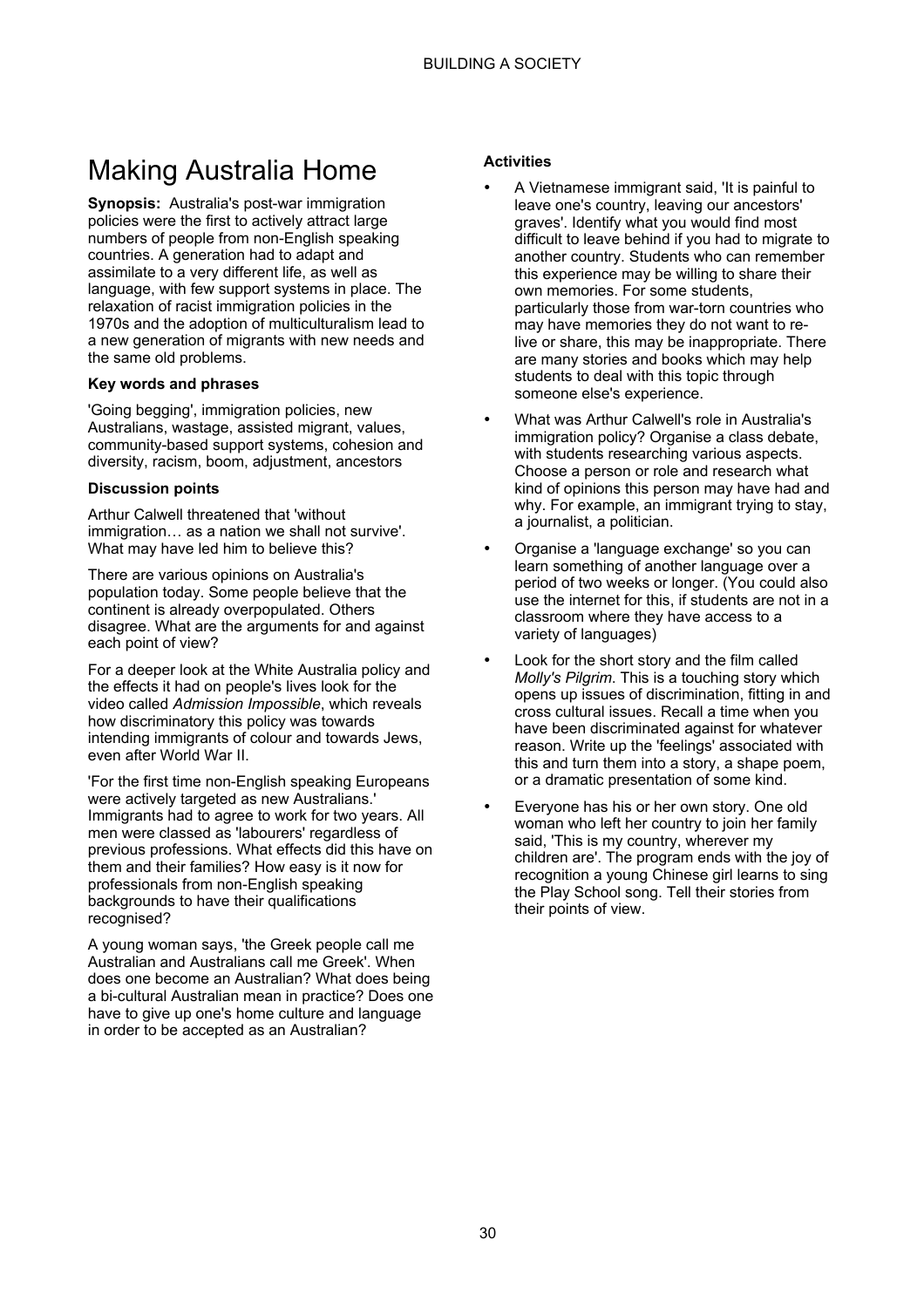### Reel Appeal

**Synopsis:** Public appeals have contributed to our sense of national identity and social duty during times of economic hardship, war or international catastrophe. The role of local cinema advertisements is traced, in alerting Australians to national crises and charity causes. Immediately after the war, cinema appeals turned to the world food shortage and Australia's prime role in international relief, before television and the arrival of regular global appeals in our lounge rooms.

#### **Key words and phrases**

Dispossessed, cinema, escapist, bush romance, newsreels, purse-strings, propaganda, dig deep, patriotism, war bonds, maternal air, civilian duty, military, civil, Mother Britain, United Nations, 50,000 per day, global conscience

#### **Discussion points**

Some of the earliest Australian films were made by charities and workers' unions. One made by the Trades Hall in 1919 shows mothers and children with signs such as 'Our father is out of work' and 'Think of the babies'. What were the causes of unemployment in 1919? What were the conditions for families? How do they compare with condition for unemployed people today?

There is a scene of a soup kitchen. This is a term you may need to explain to students. What is today's equivalent? The Salvation Army is still helping people. They may be willing to send a spokesperson to discuss their work and how students can help.

This program documents the use of film for appealing to the public conscience and widening their idea of community to include the nation and the planet. In depressing times, people visited the cinema for escapism. They saw westerns and bush dramas and newsreel appeals. Some of these bush dramas are available for viewing on video through ScreenSound Australia's (formerly the National Film and Sound Archive) Reel Australia collection.

Discuss the use of film for propaganda purposes during war time. Film stars from the USA and local stars urged people to buy war bonds and support the Red Cross and cartoons turned the enemy into figures of fear or fun.

Women in these scenes are associated with the supportive and nurturing side of war. 'Does your street support a prisoner of war?' Note the voices, which are all exaggeratedly English, even though they may be Australian actors.

Film appeals were used to encourage women to work on the land, replacing the men who had gone to war and to try to discourage them from working again after the war.

Appeals for food gradually extended from local appeals to appeals to help 'Mother Britain' after the war and later the United Nations. Discuss the idea of a global conscience. How does television play a role in developing a sense of responsibility beyond our own country?

What can students do to help the world? Organisations such as Community Aid Abroad support very small projects which bring about real change for people in need in other countries. Students need to feel that there is something they can do.

'TV had made the world too small to ignore.' Discuss the meaning of this phrase. Do you agree?

- Analyse the images in the war bond cartoon, which uses humour and national symbols, the koala and the Australian flag to get the message across.
- Organise a show of old films, to reproduce something of the flavour of the time. Play *God Save the King* at the beginning to create the atmosphere of the time.
- Make a list of positive actions for change or choose a project to support for the year. This could form the basis for projects and work in many subjects throughout the year.
- Look at television news for several nights. Identify sympathetic and non-sympathetic news reports about various countries around the world. What worlds and images are used to describe 'enemies'? Compare this with how 'friendly' countries are described.
- Find out about the many roles of Australian women in war-time this century. Share as many different stories as you can about women prisoners of war, women in the Land Army, nurses and factory workers.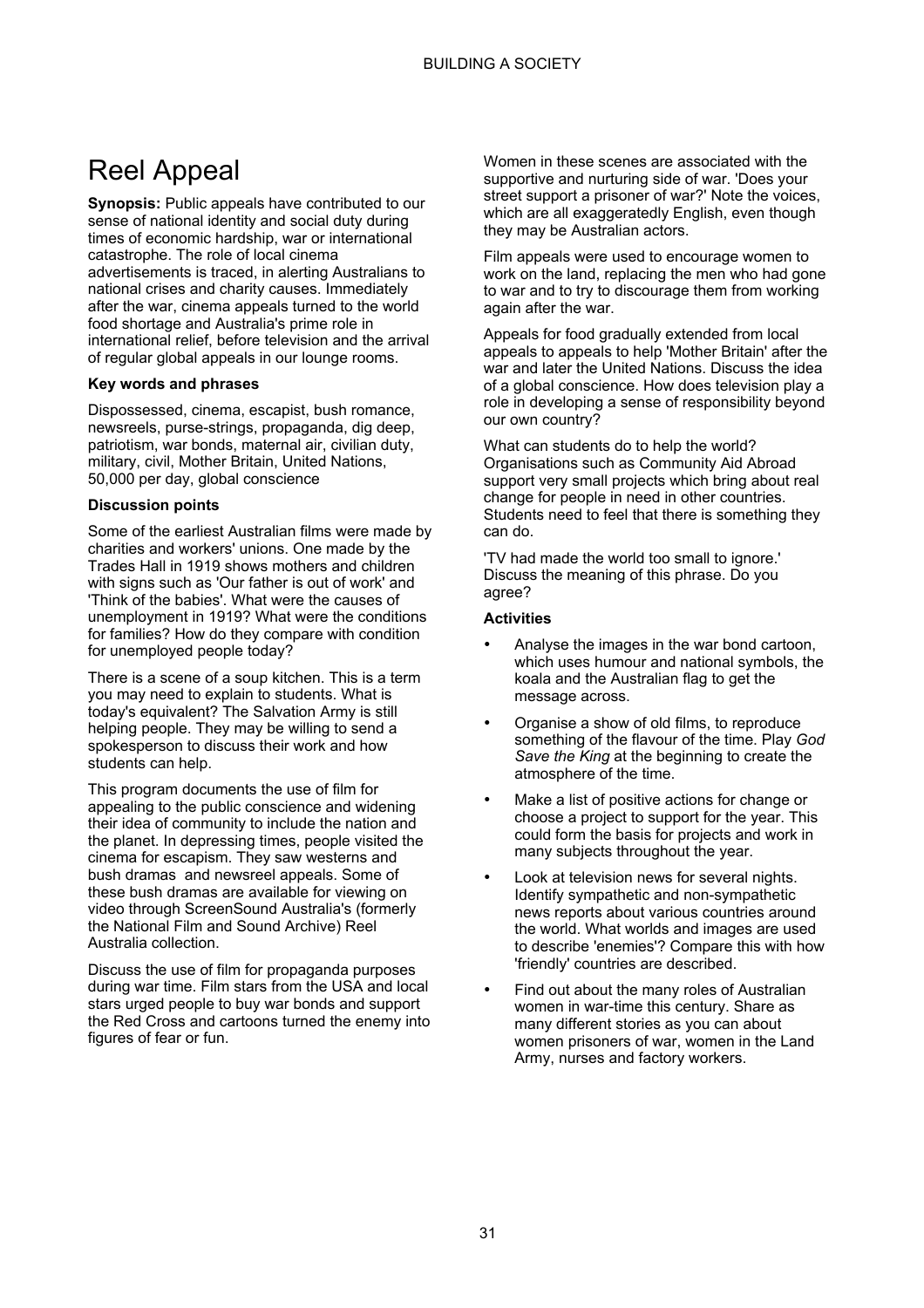### Suburban Dreams

**Synopsis:** The story of average Australians, their cities and their homes throughout the decades. Traces the rise of the cities and worsening slum conditions for a third of the population between the wars, the development of public housing policies and prototype garden suburbs, the planning of cities and the 'Australian dream' of home ownership, the resuscitation of inner city areas with immigration and gentrification and the new rationalities of suburban sprawl.

#### **Key words and phrases**

Freestanding, suburb, urban, slums, congestion, renovators, government housing schemes, depopulation, housing shortage, mortgage, suburban sprawl

#### **Discussion points**

What is the suburban dream? How has it changed? Do you have one? Is it the same as the suburban dream depicted here?

'\$5 million here?' A young woman cannot believe the price of an inner city Sydney house. What has happened to inflate prices of houses to an amount that is beyond all but the very wealthy?

The last 100 years or so has seen inner cities become slums and then become fashionable again. How has this happened in your city? Where are the poor areas now and who lives there?

- Price a loan for an average house and prepare a budget for an average family. How much money do you actually need to earn to buy this house? How much would you need to earn to buy your dream home?
- Pause the video in the scene where a couple is arranging their home loan so you can record the prices and what they are for. In order to make a real comparison you will need to compare the average wage in the 1950s with today and adjust the amounts to find out the equivalent in today's money.
- Investigate the problems that result from unplanned cities, congestion, noise, pollution etc. What solutions are there for our cities? What future would you like for your city?
- The 'dream home' in one part of this program is very English? What design problems can you see for a house like this in Brisbane or Darwin? What design features should an ideal Australian house have? Investigate and report on the essential features of an environmentally friendly home.
- Research the benefits and disadvantages of public housing. Compare examples of well planned and badly planned public housing. What alternatives are there to high rise blocks of flats?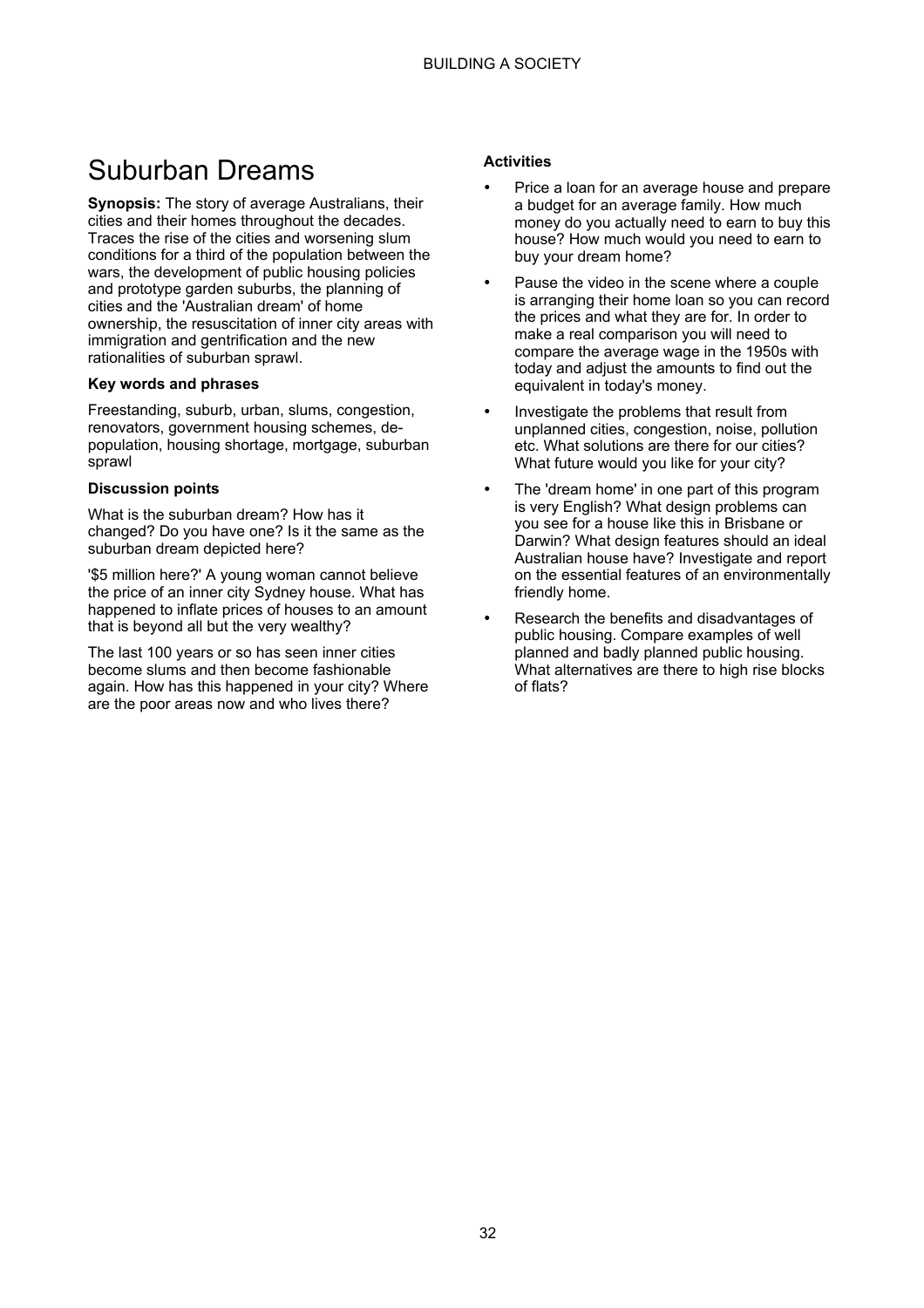### Money Business

**Synopsis:** Australia very nearly took on a decimal currency soon after Federation, but economic and political loyalties to Britain put paid to the proposal for 60years. We revisit the awkward pounds, shillings and pence system and explain the practical and economic imperatives that made a decimal system inevitable. We look at the introduction of decimal currency to Australia in 1966, the various design elements involved and the media campaign needed to reassure the public and their pockets. Australia's invention and adoption of plastic notes in the 1980s was a world first.

#### **Key words or phrases**

Federal, currency, outmoded, pounds, shillings and pence, underweight, master dyes, coining money, counterfeit, monetary system, mint, melting pot, inflation

#### **Discussion points**

Why was currency so important for the new federation in 1901? Why did Australia decide not to go decimal in 1903?

Discuss the continuing effects of automation on bank workers. What jobs have been made obsolete? Have new jobs been created?

- Have a look at the price of fruit as shown in the shop, 12 bananas for 1/-. How does this compare with today's prices? What costs 7d a lb? Rewrite this in metric amounts. Hold a small market with old prices and sell fruit in pounds, shillings and pence.
- Think of the expressions with penny in them. Ask your parents or friends about the following sayings and terms, 'Silly as a two bob watch', 'not worth a farthing', 'penny farthing', 'penny farthing bicycle', 'a tray bit', 'a zack'.
- Pause the video and read the words around the penny. Find out what they mean. Compare them with modern Australian currency. What has changed? Is it an important change?
- Pause and examine a street scene? What can it tell you about the way of life at the time? Which time would you prefer to live in and why?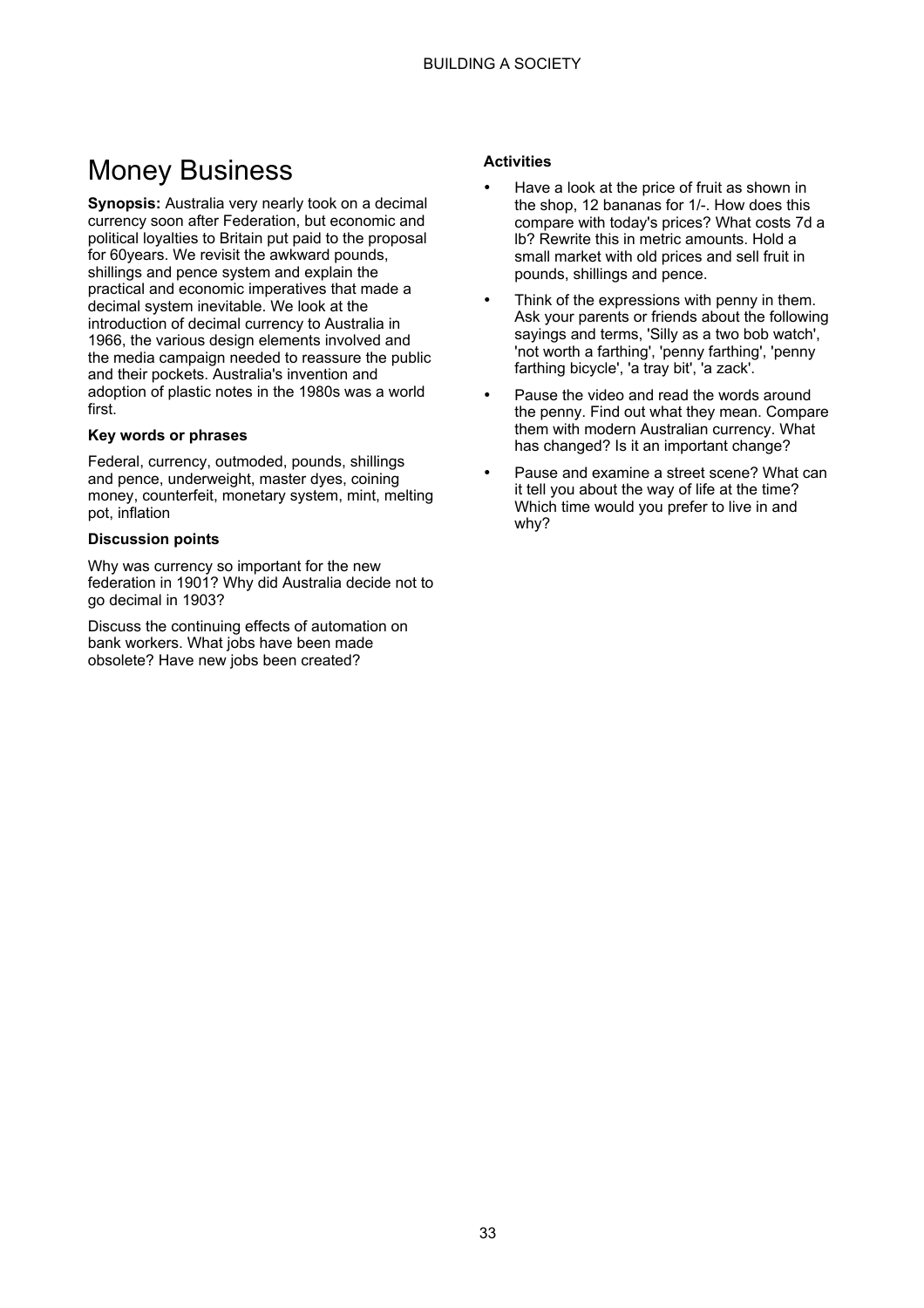### Getting Around

**Synopsis:** Distance, in Australia, has always been a major problem, and for more than a century any overland journeys were by camel, horse or bullock. The development of non-standard gauge railway systems between states and the rise of private and commercial vehicles and modern road systems revolutionised trade and domestic travel, while trams, buses, ferries and suburban railway systems developed in service of an intensely urban society. The advent of air travel delivered the world to Australia and vice versa.

#### **Key words and phrases**

Transport revolution, cross country, interstate, golden age, Spirit Of Progress, observation car, wooed, in-flight service, motor coach, railway gauge, standardise, freight, refinement, boomerang

#### **Discussion points**

Transport is an important issue in such a large country. Australia has used all methods of transport, horses, boats, ferries, trams, trains and planes. Each is a separate topic for research and offers opportunities for personal writing, reading stories, watching videos and interviewing people.

Motor cars made 'getting around… a whole lot easier' and Australia became 'a motorists' paradise'. Discuss the environmental and social problems associated with using motorcars as the main means of transport. What are the suggested alternatives?

Most immigrants arrive in Australia by plane. How has plane travel changed the experience of migration? Discuss positive and negative aspects of the speed of air travel.

#### **Activities**

- Look at the opening scene. Count the number of different vehicles you can identify. Who is on the street? How is it different from a city street today? What is the same?
- Move forward 30 years from today. What changes do think you would notice?
- Find out where the camels came from and about the Afghans who looked after them (an early minority group who have received very little mention in history books).
- Survey your class for the most unusual form of transport anyone has ever used, the fastest, the slowest, the scariest, etc.
- What did the well-dressed woman wear to dinner on the Spirit of Progress? What might she wear today?
- Compare this airline menu from the 1950s,
	- Roast spring chicken
	- Beans peas potatoes
	- Fruit salad and ice cream
	- Cheddar cheese and biscuits
	- Dessert
	- Coffee

with this business class airline menu from 1998. Note the differences.

- Lunch Menu
	- Canapes

- Gourmet selection with colossal kalamata olives

- Salad 'French'

Crisp red coral, curly endive, and light green cos lettuce leaves, with cherry tomato, cucumber and oven toasted pine nuts, tossed with creamy French dressing.

- Main Course

Panfried milk veal medallion and tender veal shank red wine ragout, cream

Arborio risotto, green asparagus with sauteed shitake mushrooms and sundried tomatoes

Or

Szechuan style chicken breast on a bed of rich egg herb pasta and tomato concasse, served with black sesame vegetable stir-fry.

- Bakery

Fresh bread selection

- Dessert

Marinated wild berries in Grand Marnier syrup and cashew nuts

- Freshly brewed tea or coffee
- Prepare a  $20<sup>th</sup>$  century transport time line and illustrate wherever possible. Discuss the changes which you may observe in the future.
- Investigate and report on alternative forms of energy and transport already in production.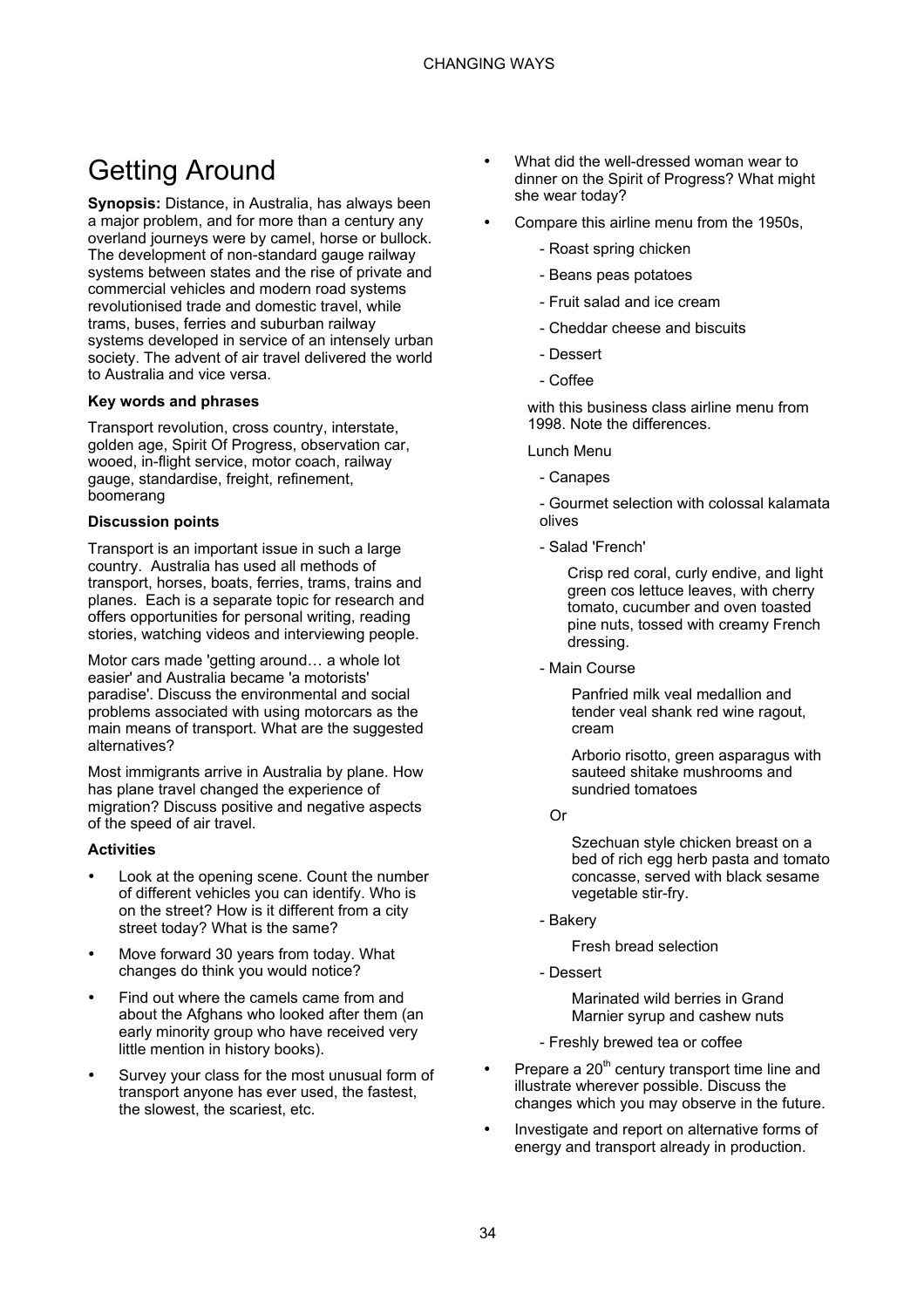### Your Attention is Requested

**Synopsis:** Freedom of speech from a park bench or a cinema screen is a right in Australia. But adapting to changing ideas of presentation sees politicians and public figures grapple with the new media, from nervous pontificating, through propaganda, to slick public relations and the emergence of television personality as a political tool.

#### **Key words and phrases**

Century, master the medium, conscription, picture palaces, media fury, play politics, tyrants and oppressors, cherish an ideal, personality politics, strikes, confrontation

#### **Discussion points**

This program uses a political candidate's first attempt to use film to sell himself, as a very funny link throughout the program. What makes E.V.B. Sampson, the independent Country Party Candidate for Wollondilly, 1949, seem, so funny to audiences today? In 1916, Prime Minister William (Billy) Hughes said, on silent film using title cards, 'I warn you to beware of the enemies in our midst, the agents of treacherous Germany'. Discuss the effects of such propaganda on Australians of German background, particularly in South Australia where many Germans migrated in the 19th century.

There are still very few women, (or people from minority groups), in the Australian Parliament. even though 51 per cent of the population are female. Can you suggest reasons for this and ways of overcoming it?

- Make a list of political titles for your state and for the national parliament. Find out how to use them appropriately in speech and in writing. Use them to write a letter to a member of parliament about an issue which concerns you.
- Identify the skills you need to look good and to speak effectively on television. Prepare a one minute speech and videotape each speaker. Offer constructive criticisms.
- Billy Hughes wanted a 'YES' vote on conscription. The majority voted 'NO'. Investigate the history of conscription in Australia. Prepare a chart with the 'YES' arguments on one side and the 'NO' arguments on the other.
- Research the issue of conscription in the Vietnam War. What happened to young men who refused to be conscripted? Listen to the words of the song sung by the group Redgum, *I was only 19*.
- Dame Enid Lyons and Lady Flo Bjelke-Petersen are two female politicians featured in this film. Compare their attitudes with those of current female politicians such as Natasha Stott Despoja and Amanda Vanstone. Look for their web pages on the internet. All political parties also have web sites where you can find information about their platform and policies.
- Interview some female students about why they would or would not want to enter politics. Attend a branch meeting of a political party and report your findings.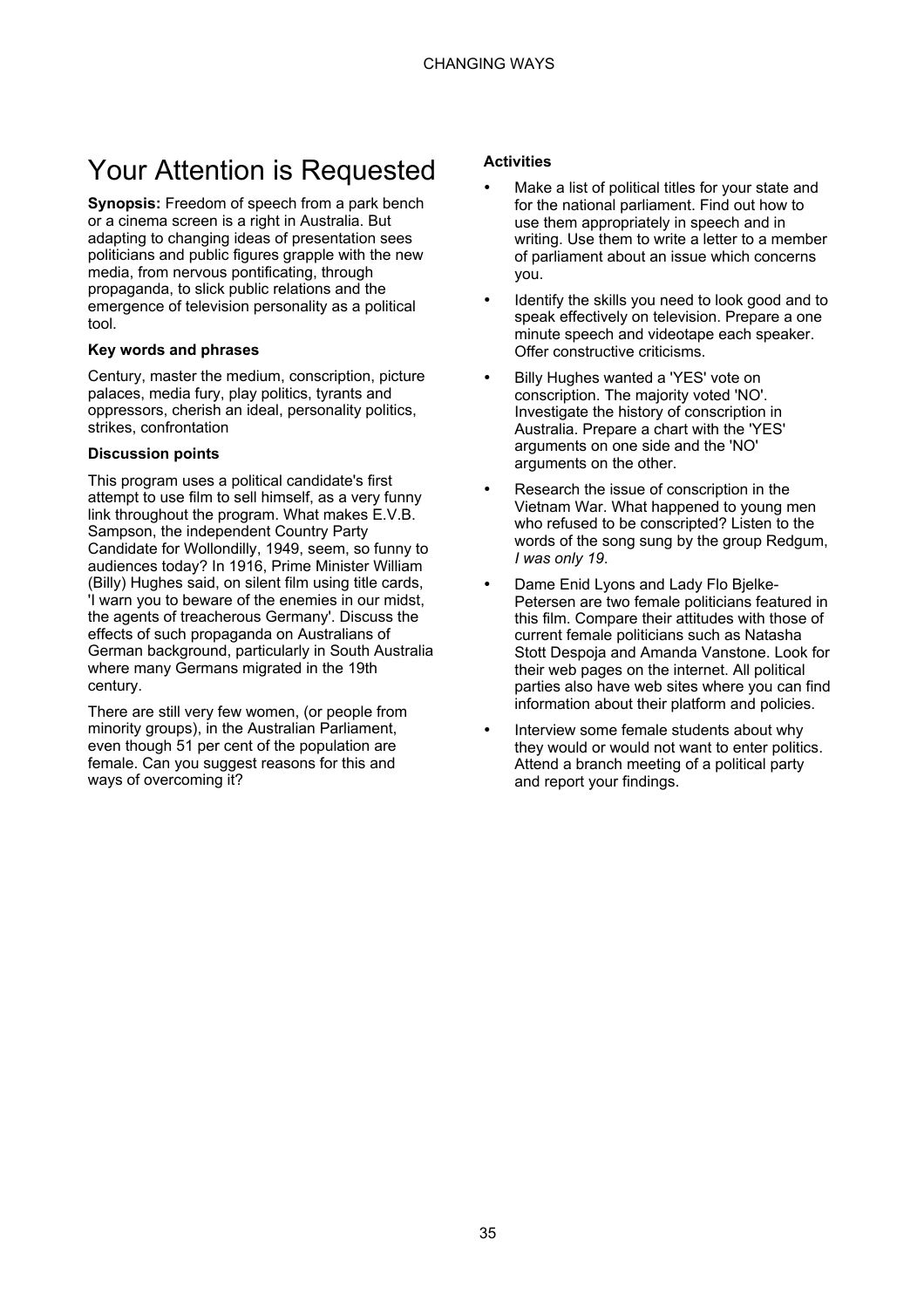### Country Life

**Synopsis**: Agricultural shows represent the few opportunities available for urban Australians to experience and celebrate the prosperity of rural Australia. Introduced with a montage of professional and home movie footage of these shows from the early  $20<sup>th</sup>$  century, we concentrate on the pride, progress and resourcefulness evident in country life, as well as the social highlight such gatherings represent in a hard working year. Australia rides the sheep's back no more, but country fairs, race meetings, rodeos, bush dances and each state's Royal Show still provide an essential focus for pride and pleasure.

#### **Key words and phrases**

Urban, rural, agricultural, weather, disease, ecology, depression, biblical drought

#### **Discussion points**

Look at these scenes of an agricultural show of the kind held in every Australian city and many country towns. Shut your eyes and recall your favourite memories of the show in your hometown. Describe it using all your senses.

Country life is described in the early films as a daily grind of watching crops grow and keeping stock moving, with a worried eye on weather and disease. Has anything changed? What are the main worries facing farmers today?

What do you know about the climatic phenomenon known as 'El Niño'? Investigate and discuss its relevance to Australia.

- Find out about the current rural crisis. What effect is it having on farming families? What has caused the current problems and are there any solutions?
- Identify the good things about growing up in the country.
- We see young Aboriginal men at the boxing tent but not at the dance. Can you explain this? Watch the video *Two Bob Mermaid*, part of the *From Sand to Celluloid* collection.
- Look at the rainfall figures for a given time for a drought area and produce a graph. Explain your findings.
- 'Sliding international prices and biblical droughts meant that dreams of the show ring and days when we could all live off the fat of the land were over.' Research the facts behind this comment and debate the issue.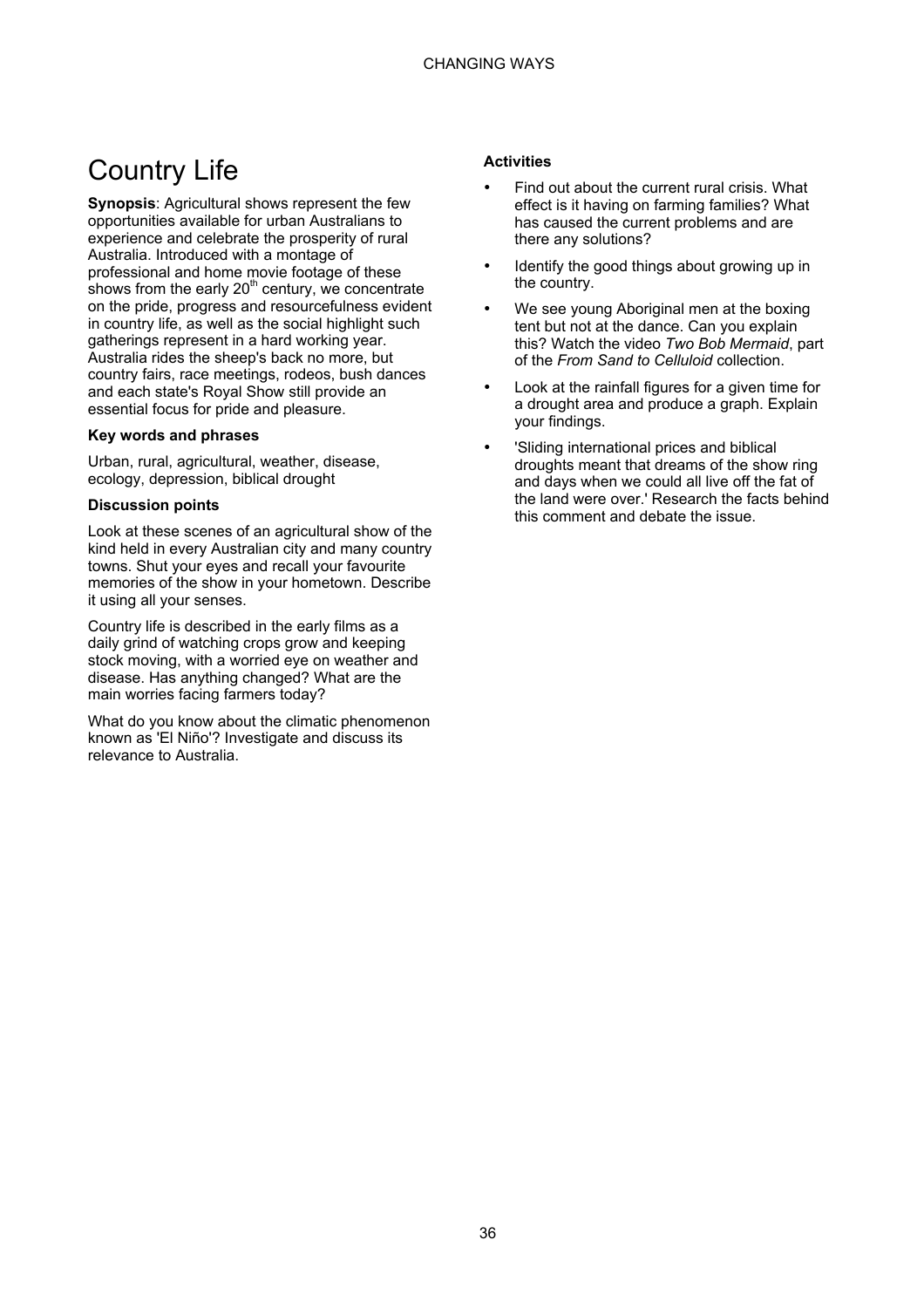### Made In Australia

**Synopsis:** A cavalcade of 'Made In Australia' film campaigns initiated to promote pride and consumer confidence in local manufacturing. The first all-Australian talkie leads into a montage of silent short films that charmingly illustrate a real need to create markets. These campaigns appealed to changing public moods - nationalism in the 1930s, patriotism in the 40s, domestic sophistication in the 50s and 60s - and were instrumental in overcoming a profound consumer cringe in favour of imported goods. The movement is contemporised with familiar TV campaigns exhorting the export quality of our most successful products.

#### **Key words and phrases**

Talkies, trade tariffs, campaign, capital, convert, evolution, consumer confidence, baby boom, homemade pride, amenities, slogan, A R Harwood

#### **Discussion points**

The actors in the early 'talkies' were Australian, but their voices are exaggeratedly English. Many modern Australian singers and actors use American accents. Can you suggest reasons for this?

Compare the various 'Made in Australia' Campaigns depicted in this program, from 1920 onwards. What do they have in common?

Survey students to find out how much of their clothing and possessions are made in Australia. Produce a graph and explain your findings.

In the film of the 1959 campaign the commentary includes the line about brushing cigarette ash from the man's suit. It says proudly, 'ash from a high grade Australian made cigarette'. What is the message of this comment and what has changed in our thinking since then?

Who are 'Australians' as shown in the various campaigns? Who are excluded and who are included? How do you explain the changes?

Research the term 'Productive Diversity'. What could this mean to Australia in the next 100 years?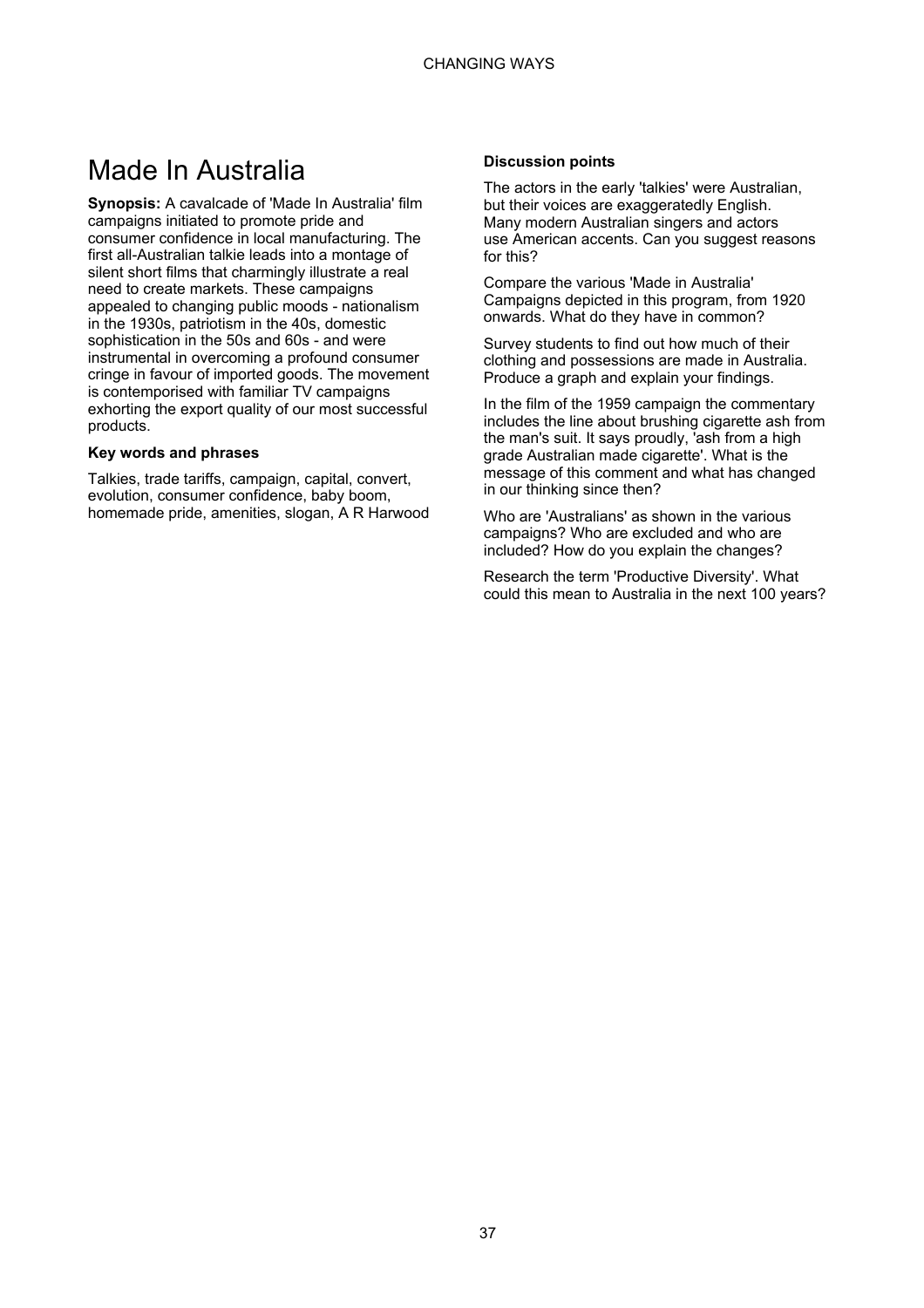## **Over to you**

We would love to receive your comments on using *Rewind* or ideas that you have used and are willing to share. Or, you might like to share your students' thoughts and work.

### Back-up Resources and Useful References

#### **Back-up resources**

*Rewind* is a stimulus and a resource but the programs are very short. However, they can be linked to relevant books, short stories, poems, CD ROMs, videos and films. In this way they can become the focus for much deeper research, or a lesson or a unit of work around a theme.

#### **Useful references**

*Discovering Democracy*, School Materials Project, Curriculum Corporation, Carlton, Victoria, 3053, Australia, 1997, (pages 30-40), lists very useful materials which already exist, to support the *Discovering Democracy* program. The materials include a guide to state curriculum initiatives as well as resource kits in print form and CD ROMs.

#### **Useful websites**

Film Australia website www.filmaust.com.au. This has lists of videos which would provide excellent support for these short programs as well as study notes for other titles and links to relevant sites. See the Indigenous catalogue for information on *Mabo - Life of an Island Man*, the award-winning film on Eddie Mabo's life and historic struggle for land rights.

A list of useful websites on many aspects of citizenship education, history and culture is available in *Discovering Democracy*, School Materials Project, Curriculum Corporation, Carlton, Victoria, 3053,Australia, 1997, pages 40-42. Curriculum Corporation website: www.curriculum.edu.au

*State of the Environment Report* An executive summary of this excellent report is available on the internet at www.environment.gov.au. It is also on sale from government bookshops or direct from CSIRO publishing. A complete version is also available on CD ROM.

*Bringing Them Home* Report of the National Inquiry into the Separation of Aboriginal and Torres Strait Islander Children from Their Families. A summary is available as well as the complete report.